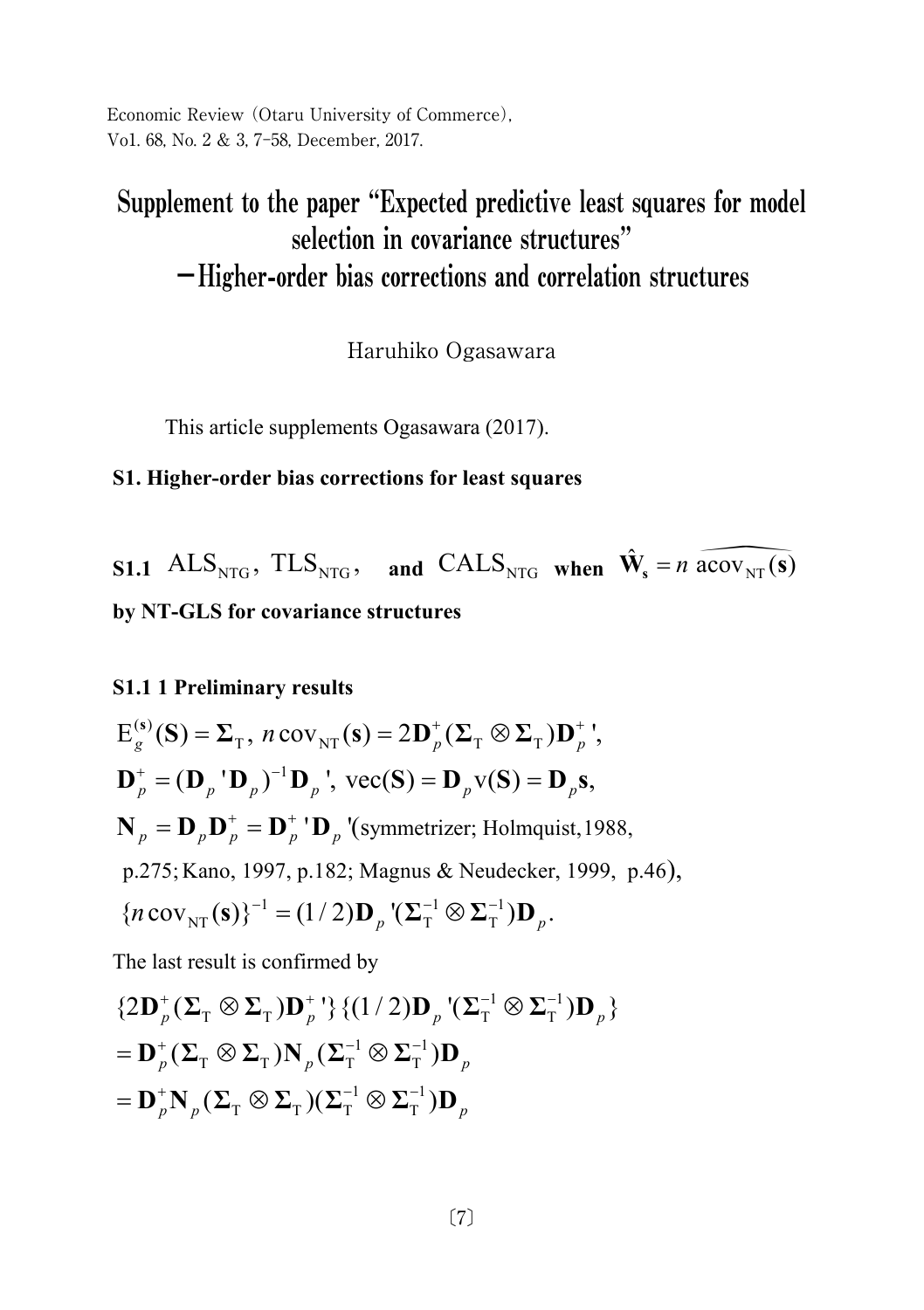$$
= \mathbf{D}_{p}^{+} \mathbf{N}_{p} \mathbf{D}_{p} = (\mathbf{D}_{p}^{+} \mathbf{D}_{p})^{-1} \mathbf{D}_{p}^{+} \mathbf{D}_{p} (\mathbf{D}_{p}^{+} \mathbf{D}_{p})^{-1} \mathbf{D}_{p}^{+} \mathbf{D}_{p}
$$
\n
$$
= \mathbf{I}_{(p^{+})},
$$
\nwhere  $(\Sigma_{\text{T}} \otimes \Sigma_{\text{T}}) \mathbf{N}_{p} = \mathbf{N}_{p} (\Sigma_{\text{T}} \otimes \Sigma_{\text{T}}) \text{ is used.}$   
\n $(\mathbf{s} - \sigma)^{t} \{n \text{cov}_{\text{NT}}(\mathbf{s})\}^{-1} (\mathbf{s} - \sigma)$   
\n $= (\mathbf{s} - \sigma)^{t} (1/2) \mathbf{D}_{p}^{+} (\Sigma_{\text{T}}^{-1} \otimes \Sigma_{\text{T}}^{-1}) \mathbf{D}_{p} (\mathbf{s} - \sigma)$   
\n $= (1/2) \text{vec}^{t} (\mathbf{S} - \Sigma)(\Sigma_{\text{T}}^{-1} \otimes \Sigma_{\text{T}}^{-1}) \text{vec} (\mathbf{S} - \Sigma)$   
\n $= (1/2) \text{tr} [\{\Sigma_{\text{T}}^{-1} (\mathbf{S} - \Sigma)\}^{2}].$   
\nDefine *F* as the NT-GLS discrepancy function of **s** and  $\sigma$ , then  
\n $\hat{\theta} = \theta_{0} + \frac{\partial \theta_{0}}{\partial \sigma_{\text{T}}}, (\mathbf{s} - \sigma_{\text{T}}) + \frac{1}{2} \frac{\partial^{2} \theta_{0}}{(\partial \sigma_{\text{T}})^{2}} (\mathbf{s} - \sigma_{\text{T}})^{2} + \frac{1}{6} \frac{\partial^{3} \theta_{0}}{(\partial \sigma_{\text{T}})^{3}} (\mathbf{s} - \sigma_{\text{T}})^{3} + O_{p} (n^{-2}),$   
\n $\hat{\sigma} = \sigma_{0} + \frac{\partial \sigma_{0}}{\partial \theta_{0}^{+}} (\hat{\theta} - \theta_{0}) + \frac{1}{2} \frac{\partial^{2} \sigma_{0}}{(\partial \theta_{0}^{+})^{2}} (\hat{\theta} - \theta_{0})^{2} + \frac{1}{6} \frac{\partial^{3} \sigma_{0}}$ 

where  $\mathbf{x}^{} = \mathbf{x} \otimes \cdots \otimes \mathbf{x}$  (*k* times of **x**);  $^{2}$  $\theta_{0}$  $(\partial \sigma_T^{\vphantom{2}})^{<2>}\,$  $\partial$  $\widehat{o}$ **θ**  $\overline{\sigma_{\text{T}}}$ <sup>'</sup>)<sup><2></sup> and  $^3\mathbf{\theta}_0$  $\left(\partial \sigma_{\text{T}}\right)^{<3>}$  $\partial$  $\hat{o}$ **θ**  $\overline{\sigma_{\text{T}}}$ <sup>'</sup>)<sup><3></sup> are also

given by the formulas of partial derivatives in implicit functions (Ogasawara, 2007, Equations (17) and (19); 2009, Equation (3.16)). Note that when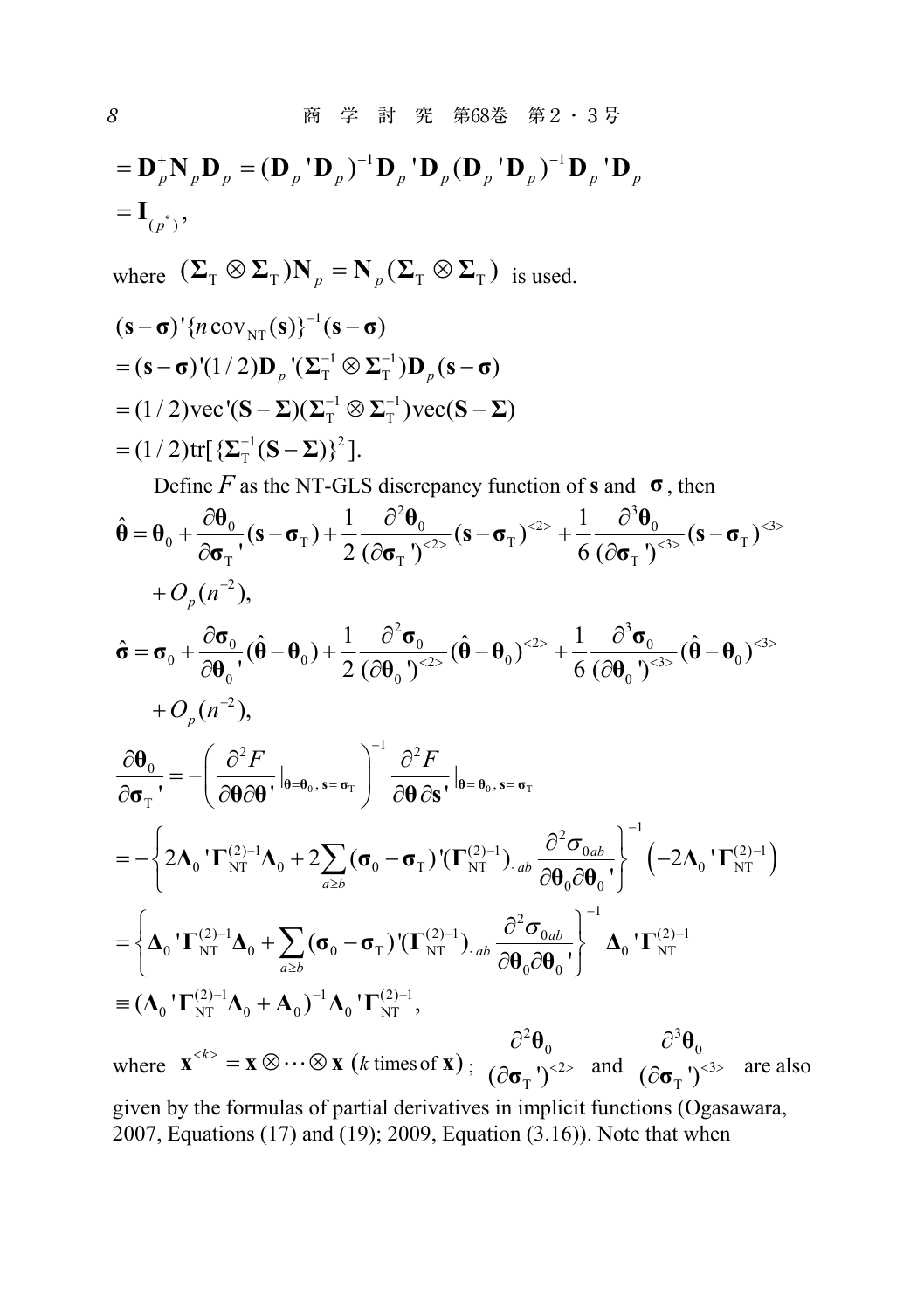$$
\sigma_{\rm T} = \sigma_{0}, \quad A_{0} = \mathbf{O} \text{ (a zero matrix)}.
$$
\n
$$
\hat{\sigma} = \sigma_{0} + \Delta_{0}(\hat{\theta} - \theta_{0}) + \frac{1}{2}\Delta_{0}^{(2)}(\hat{\theta} - \theta_{0})^{2} + \frac{1}{6}\Delta_{0}^{(3)}(\hat{\theta} - \theta_{0})^{5} + O_{p}(n^{-2})
$$
\n
$$
= \sigma_{0} + \left\{\Delta_{0} \frac{\partial \theta_{0}}{\partial \sigma_{\rm T}} (\mathbf{s} - \sigma_{\rm T})\right\}_{O_{p}(n^{-1/2})} + \left[\frac{1}{2}\Delta_{0} \frac{\partial^{2} \theta_{0}}{(\partial \sigma_{\rm T})^{5}} (\mathbf{s} - \sigma_{\rm T})^{5} + \frac{1}{2}\Delta_{0}^{(2)}\left[\frac{\partial \theta_{0}}{\partial \sigma_{\rm T}} (\mathbf{s} - \sigma_{\rm T})\right]^{5} \right]_{O_{p}(n^{-1})} + \left[\frac{1}{6}\Delta_{0} \frac{\partial^{3} \theta_{0}}{(\partial \sigma_{\rm T})^{5}} (\mathbf{s} - \sigma_{\rm T})^{3} + \frac{1}{2}\Delta_{0}^{(2)}\left[\frac{\partial \theta_{0}}{\partial \sigma_{\rm T}} (\mathbf{s} - \sigma_{\rm T})\right] \otimes \left\{\frac{\partial^{2} \theta_{0}}{(\partial \sigma_{\rm T})^{5}} (\mathbf{s} - \sigma_{\rm T})^{5} \right\} \right]
$$
\n
$$
+ \frac{1}{6}\Delta_{0}^{(3)}\left\{\frac{\partial \theta_{0}}{\partial \sigma_{\rm T}} (\mathbf{s} - \sigma_{\rm T})\right\}^{5} + O_{p}(n^{-2})
$$
\n
$$
= \sigma_{0} + \Lambda_{0}^{(1)}(\mathbf{s} - \sigma_{\rm T}) + \Lambda_{0}^{(2)}(\mathbf{s} - \sigma_{\rm T})^{5} + O_{p}(n^{-2})
$$
\n
$$
\Delta_{0}^{(1)} = \Delta_{0} \frac{\partial \theta_{0}}{\partial \sigma_{\rm T}}, \quad \Delta_{0}^{(2)} = \frac{1}{2}\Delta_{0} \frac{\partial^{2} \theta_{0}}{(\partial \sigma_{\rm T})^{5}} + \frac{1}{2}\Delta_{0}^{(2)}\left(\frac{\partial \theta_{0
$$

 $\text{EPLS}_{\text{NTG}} = \text{E}^{(\textbf{t})}_g \text{E}^{(\textbf{s})}_g \{ (\textbf{t} - \hat{\boldsymbol{\sigma}}_{\text{NGLS}})^{\text{T}} \textbf{W}_{\text{NT}}^{-1} (\textbf{t} - \hat{\boldsymbol{\sigma}}_{\text{NGLS}}) \}.$  $t = \mathrm{E}_{\varphi}^{(\mathbf{t})} \mathrm{E}_{\varphi}^{(\mathbf{s})} \{ (\mathbf{t} - \hat{\mathbf{\sigma}}_{\mathrm{NGLS}})^\mathbf{t} \} \mathbf{W}_{\mathrm{NT}}^{-1} (\mathbf{t} - \hat{\mathbf{\sigma}})$ 

**S1.1.2 Bias of**  $\text{LS}_{NTG}$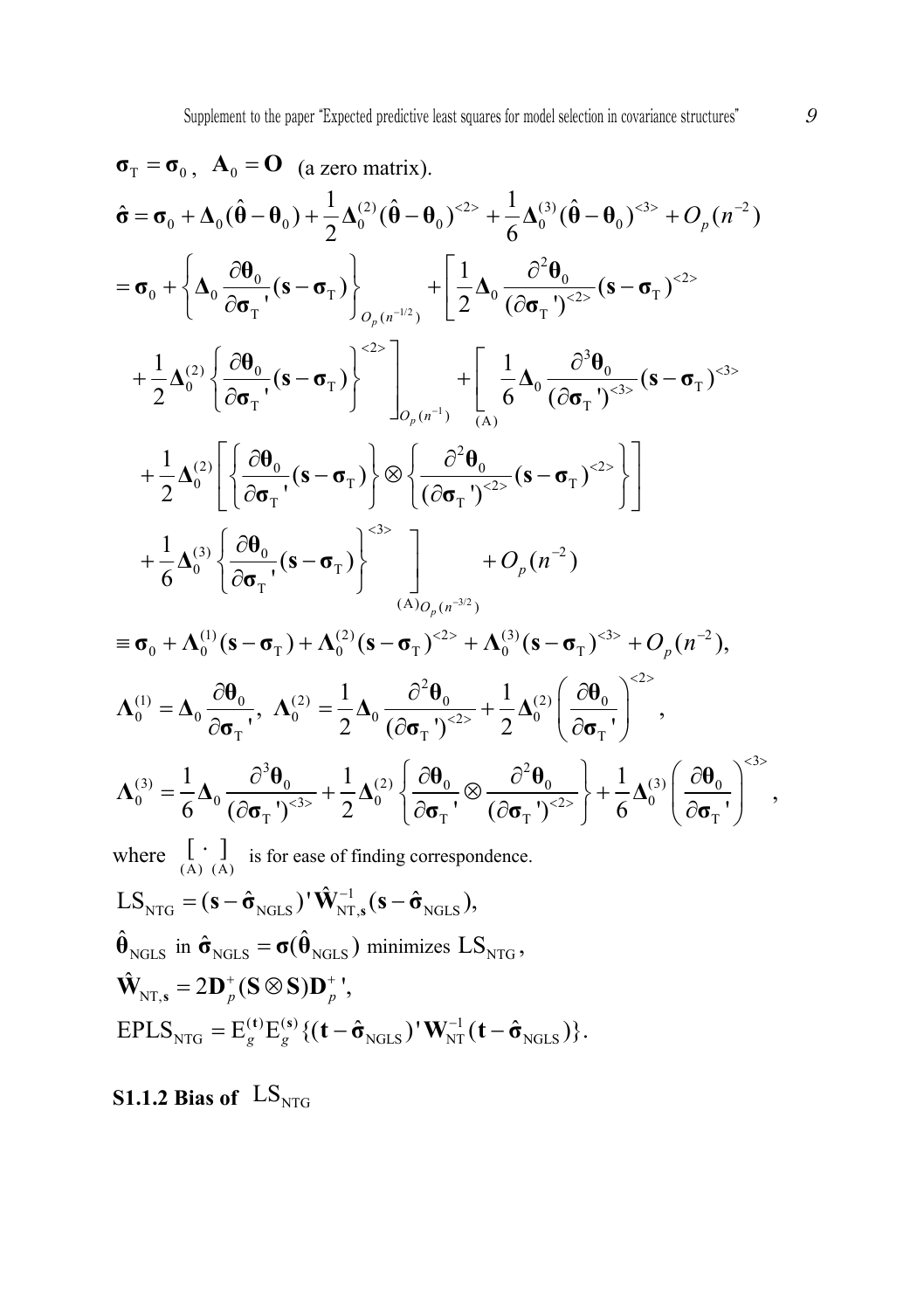$$
E_g^{(s)}(LS_{NTG}) - EPLS_{NTG}
$$
\n
$$
= E_g^{(s)} \{ (s - \hat{\sigma}_{NGLS})^{\dagger} \Gamma_{NT}^{(2)-1} (s - \hat{\sigma}_{NGLS}) \}
$$
\n
$$
+ E_g^{(s)} \{ (s - \hat{\sigma}_{NGLS})^{\dagger} \Gamma_{NT}^{(2)-1} - \Gamma_{NT}^{(2)-1} ) (s - \hat{\sigma}_{NGLS}) \}
$$
\n
$$
- E_g^{(t)} (t - \sigma_T)^{\dagger} \Gamma_{NT}^{(2)-1} (t - \sigma_T) \}
$$
\n
$$
- E_g^{(s)} \{ (\hat{\sigma}_{NGLS} - \sigma_T)^{\dagger} \Gamma_{NT}^{(2)-1} (\hat{\sigma}_{NGLS} - \sigma_T) \}
$$
\n
$$
(2 E_g^{(t)} E_g^{(s)} \{ (t - \sigma_T)^{\dagger} \Gamma_{NT}^{(2)-1} (\sigma_T - \hat{\sigma}_{NGLS}) \} = 0 \text{ is used})
$$
\n
$$
= -2 E_g^{(s)} \{ (s - \sigma_T)^{\dagger} \Gamma_{NT}^{(2)-1} (\hat{\sigma}_{NGLS} - \sigma_T) \}
$$
\n
$$
+ E_g^{(s)} \{ (s - \hat{\sigma}_{NGLS})^{\dagger} (\hat{\Gamma}_{NT}^{(2)-1} - \Gamma_{NT}^{(2)-1}) (s - \hat{\sigma}_{NGLS}) \},
$$
\nwhere  $\Gamma_{NT}^{(2)-1} = (\Gamma_{NT}^{(2)})^{-1}$  and  $\Gamma_{NT}^{(2)}$  ( $\hat{\Gamma}_{NT}^{(2)}$ ) is synonymously used with

$$
\mathbf{W}_{\text{NT}}(\hat{\mathbf{W}}_{\text{NT},s})
$$

The first term on the right-hand side of the last equation of (s1.1.1) is  
\n
$$
-2E_g^{(s)}\{(\mathbf{s}-\sigma_T)^T\Gamma_{NT}^{(2)-1}(\hat{\sigma}_{NGLS}-\sigma_T)\}\
$$
\n
$$
= -2E_g^{(s)}\{(\mathbf{s}-\sigma_T)^T\Gamma_{NT}^{(2)-1}(\hat{\sigma}_{NGLS}-\sigma_0)\}\
$$
\n
$$
(\sigma_T \text{ has been validly replaced by } \sigma_0)
$$
\n
$$
= -2E_g^{(s)}[\text{tr}\{\Gamma_{NT}^{(2)-1}\Lambda_0^{(1)}(\mathbf{s}-\sigma_T)(\mathbf{s}-\sigma_T)^T\}]_{\to O(n^{-1})+O(n^{-2})}
$$
\n
$$
-2E_g^{(s)}[\text{tr}\{\Gamma_{NT}^{(2)-1}\Lambda_0^{(2)}(\mathbf{s}-\sigma_T)^{<2>}(\mathbf{s}-\sigma_T)^T\}]_{\to O(n^{-2})}
$$
\n
$$
-2E_g^{(s)}[\text{tr}\{\Gamma_{NT}^{(2)-1}\Lambda_0^{(3)}(\mathbf{s}-\sigma_T)^{<3>}(\mathbf{s}-\sigma_T)^T\}]_{\to O(n^{-2})} + O(n^{-3})
$$
\n
$$
= -\{n^{-1}2\text{tr}(\Gamma_{NT}^{(2)-1}\Lambda_0^{(1)}\Gamma_0^{(2)})\}_{O(n^{-1})}
$$
\n+  $\left[n^{-2}2\text{tr}(\Gamma_{NT}^{(2)-1}\Lambda_0^{(1)}\mathbf{K}_{(4)}) - n^{-2}2\text{tr}(\Gamma_{NT}^{(2)-1}\Lambda_0^{(2)}\Gamma_0^{(3)})\right]$ \n
$$
-n^{-2}6\text{tr}[\Gamma_{NT}^{(2)-1}\Lambda_0^{(3)}\{\text{vec}(\Gamma_0^{(2)})\otimes\Gamma_0^{(2)}\}]\big|_{(A)O(n^{-2})} + O(n^{-3}),
$$
\n(81.1.2)

where  $\Gamma_0^{(2)} = \Gamma_{NT}^{(2)}$  under normality;  $E_g^{(s)}$ [tr{( $s - \sigma_T$ )( $s - \sigma_T$ )'}] =  $n^{-1}\Gamma_0^{(2)} - n^{-2}\mathbf{K}_{(4)} + O(n^{-3})$  under arbitrary distributions;  $\mathbf{K}_{(4)}$  is the  $p^* \times p^*$  matrix of the multivariate fourth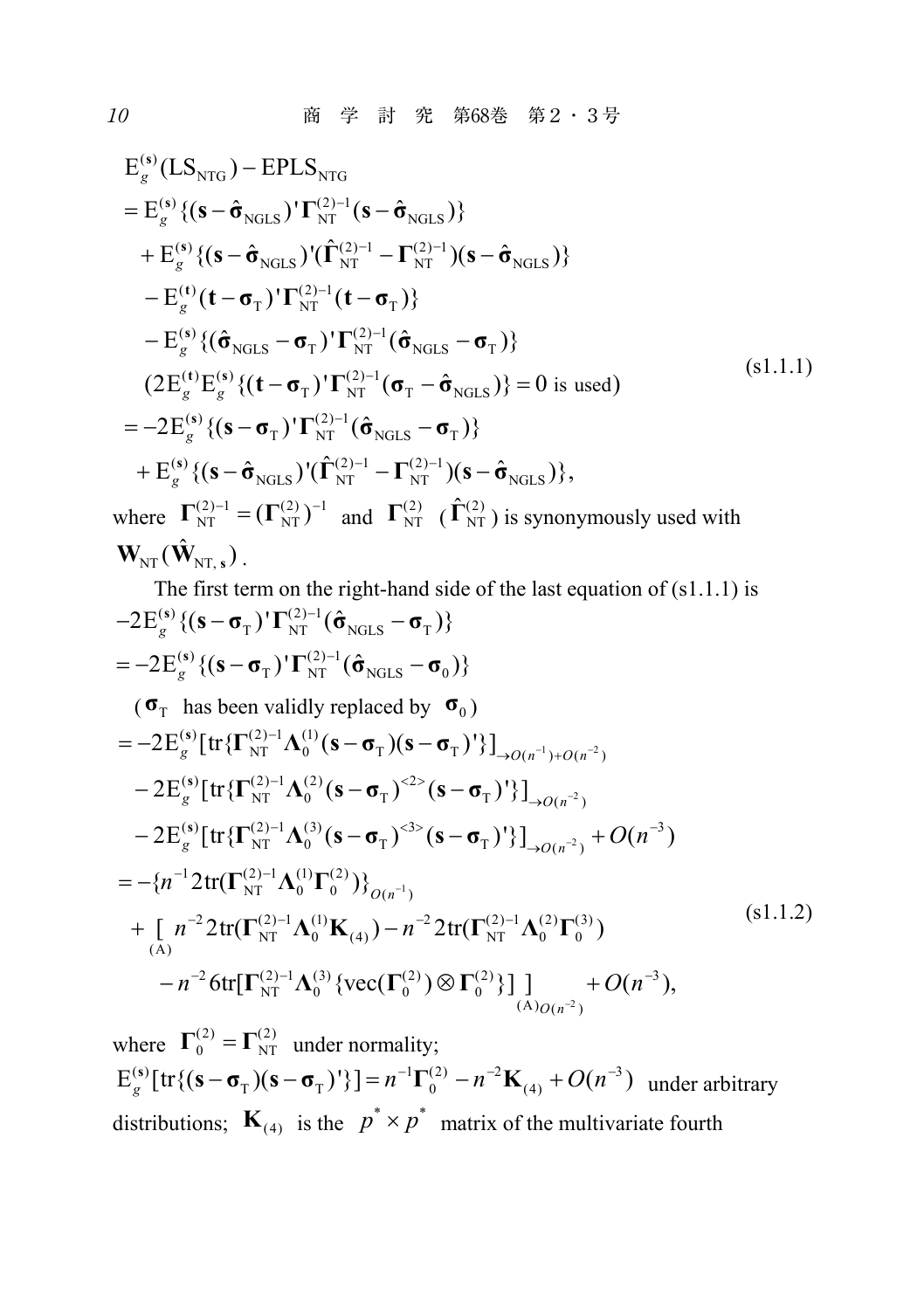cumulants, whose element  $(\mathbf{K}_{(4)})_{ab,cd}$  corresponds to that of observable variables  $X_a$ ,  $X_b$ ,  $X_c$  and  $X_d$  ( $p \ge a \ge b \ge 1$ ;  $p \ge c \ge d \ge 1$ ).  $\mathbf{E}_g^{(s)}[\text{tr}\{(\mathbf{s}-\boldsymbol{\sigma}_T)^{<2>}\left(\mathbf{s}-\boldsymbol{\sigma}_T\right)^r\}]=n^{-2}\Gamma_0^{(3)}+O(n^{-3}),$  $(\Gamma_0^{(3)})_{(ab,\,cd;\,ef)} = n^2 \mathcal{E}_g^{(s)} \{ (s_{ab} - \sigma_{\text{Tab}}) (s_{cd} - \sigma_{\text{Tot}}) (s_{ef} - \sigma_{\text{Def}}) \} + O(n^{-1})$  $\sigma = \sigma_{\mathrm{T} abcdef} - \sum_{i=1}^{3} \sigma_{\mathrm{T} abcd} \sigma_{\mathrm{T} ef} - \sum_{i=1}^{6} \sigma_{\mathrm{T} acd} \sigma_{\mathrm{T} bef} + 2 \sigma_{\mathrm{T} ab} \sigma_{\mathrm{T} cd} \sigma_{\mathrm{T} ef} + O(n^{-1}),$ 

 $\sigma_{\text{Tab}\cdots f}$  is the multivariate central moment of  $X_a$ ,  $X_b$ ,...,  $X_f$  $(p \ge a \ge b \ge 1; p \ge c \ge d \ge 1; p \ge e \ge f \ge 1;$  Ogasawara, 2006, Equation (3.13); 2007, Lemma 1).

Under normality, the term of order 
$$
O(n^{-1})
$$
 in (s1.1.2) is  
\n
$$
-n^{-1} 2 \text{tr}(\Gamma_{\text{NT}}^{(2)-1} \Lambda_0^{(1)} \Gamma_0^{(2)})
$$
\n
$$
= -n^{-1} 2 \text{tr} \{ \Gamma_{\text{NT}}^{(2)-1} \Lambda_0 (\Lambda_0 \Gamma_{\text{NT}}^{(2)-1} \Lambda_0 + A_0)^{-1} \Lambda_0 \Gamma_{\text{NT}}^{(2)-1} \Gamma_{\text{NT}}^{(2)} \}
$$
\n
$$
= -n^{-1} 2 \text{tr} \{ (\Lambda_0 \Gamma_{\text{NT}}^{(2)-1} \Lambda_0 + A_0)^{-1} \Lambda_0 \Gamma_{\text{NT}}^{(2)-1} \Lambda_0 \},
$$
\nwhich becomes  $-n^{-1} 2q$  when  $\Lambda_0 = 0$ .

The second term on the right-hand side of the last equation of (s1.1.1) is  
\n
$$
E_g^{(s)} \{ (\mathbf{s} - \hat{\mathbf{\sigma}}_{\text{NGLS}})'(\hat{\mathbf{\Gamma}}_{\text{NT}}^{(2)-1} - \mathbf{\Gamma}_{\text{NT}}^{(2)-1}) (\mathbf{s} - \hat{\mathbf{\sigma}}_{\text{NGLS}}) \}
$$
\n
$$
= E_g^{(s)} \{ (1/2) \text{vec}^{\prime} (\mathbf{S} - \hat{\boldsymbol{\Sigma}}_{\text{NGLS}}) (\mathbf{S}^{-1} \otimes \mathbf{S}^{-1} - \boldsymbol{\Sigma}_{\text{T}}^{-1} \otimes \boldsymbol{\Sigma}_{\text{T}}^{-1}) \text{vec} (\mathbf{S} - \hat{\boldsymbol{\Sigma}}_{\text{NGLS}}) \}. \tag{s1.1.3}
$$

Let 
$$
\mathbf{M_s} = \mathbf{S} - \Sigma_T
$$
. Then, 
$$
\mathbf{S}^{-1} = \Sigma_T^{-1} - \Sigma_T^{-1} \mathbf{M_s} \Sigma_T^{-1} + \Sigma_T^{-1} \mathbf{M_s} \Sigma_T^{-1} \mathbf{M_s} \Sigma_T^{-1} - \Sigma_T^{-1} \mathbf{M_s} \Sigma_T^{-1} \mathbf{M_s} \Sigma_T^{-1} \mathbf{M_s} \Sigma_T^{-1} + \Sigma_T^{-1} \mathbf{M_s} \Sigma_T^{-1} \mathbf{M_s} \Sigma_T^{-1} \mathbf{M_s} \Sigma_T^{-1} \mathbf{M_s} \Sigma_T^{-1} \mathbf{M_s} \Sigma_T^{-1} + O_p(n^{-5/2}),
$$
\n
$$
\mathbf{S}^{-1} \otimes \mathbf{S}^{-1} - \Sigma_T^{-1} \otimes \Sigma_T^{-1} = \{-\sum_{sym}^2 \Sigma_T^{-1} \otimes (\Sigma_T^{-1} \mathbf{M_s} \Sigma_T^{-1})\}_{O_p(n^{-1/2})} + \{(\Sigma_T^{-1} \mathbf{M_s} \Sigma_T^{-1})^{<2>} + \sum_{sym}^2 \Sigma_T^{-1} \otimes (\Sigma_T^{-1} \mathbf{M_s} \Sigma_T^{-1} \mathbf{M_s} \Sigma_T^{-1})\}_{O_p(n^{-1})}
$$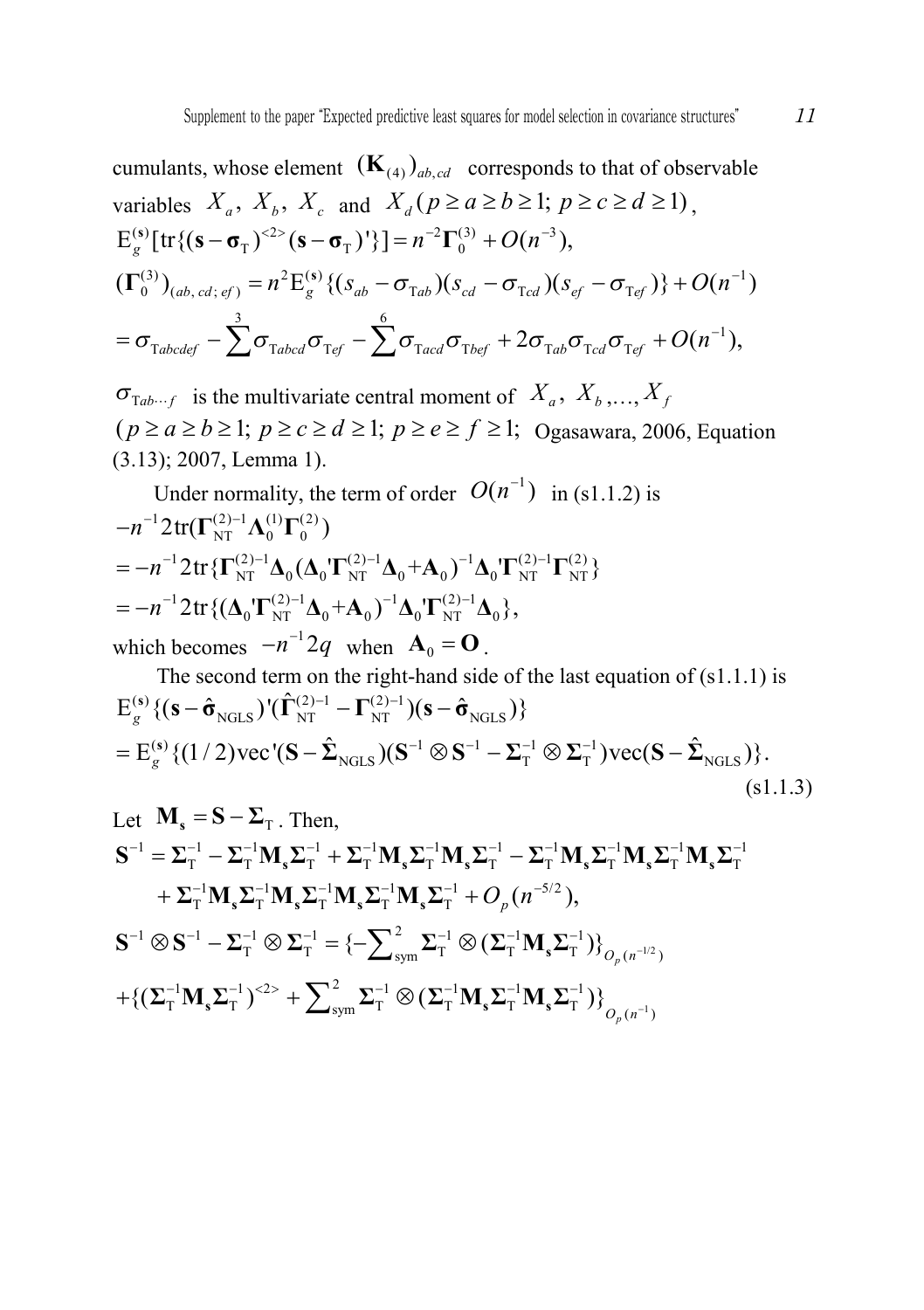+{
$$
\{\sum_{sym}^{2}} \Sigma_{T}^{-1} \otimes (\Sigma_{T}^{-1} \mathbf{M}_{s} \Sigma_{T}^{-1} \mathbf{M}_{s} \Sigma_{T}^{-1} \mathbf{M}_{s} \Sigma_{T}^{-1})
$$
  
\n $- \sum_{sym}^{2} (\Sigma_{T}^{-1} \mathbf{M}_{s} \Sigma_{T}^{-1}) \otimes (\Sigma_{T}^{-1} \mathbf{M}_{s} \Sigma_{T}^{-1} \mathbf{M}_{s} \Sigma_{T}^{-1})\}_{O_{\rho}(n^{-3/2})}$   
\n+{ $\{\sum_{sym}^{2}} \Sigma_{T}^{-1} \otimes (\Sigma_{T}^{-1} \mathbf{M}_{s} \Sigma_{T}^{-1} \mathbf{M}_{s} \Sigma_{T}^{-1} \mathbf{M}_{s} \Sigma_{T}^{-1} \mathbf{M}_{s} \Sigma_{T}^{-1})$   
\n+ ( $\Sigma_{T}^{-1} \mathbf{M}_{s} \Sigma_{T}^{-1} \mathbf{M}_{s} \Sigma_{T}^{-1})^{-2>}$   
\n+  $\sum_{sym}^{2} (\Sigma_{T}^{-1} \mathbf{M}_{s} \Sigma_{T}^{-1}) \otimes (\Sigma_{T}^{-1} \mathbf{M}_{s} \Sigma_{T}^{-1} \mathbf{M}_{s} \Sigma_{T}^{-1} \mathbf{M}_{s} \Sigma_{T}^{-1})\}_{O_{\rho}(n^{-2})}$  +  $O_{\rho}(n^{-5/2})$   
\n= ( $\mathbf{M}^{(1)}\)_{O_{\rho}(n^{-1/2})}$  + ( $\mathbf{M}^{(2)}\)_{O_{\rho}(n^{-1})}$  + ( $\mathbf{M}^{(3)}\)_{O_{\rho}(n^{-3/2})}$  + ( $\mathbf{M}^{(4)}\)_{O_{\rho}(n^{-2})}$  +  $O_{\rho}(n^{-5/2})$ ,  
\nwhere  $\sum_{sym}^{2} \mathbf{X} = \mathbf{X} + \mathbf{X}'$ .  
\nThe right-hand side of (s1.1.3) becomes  
\n $E_{g}^{(s)}\{(1/2) \text{vec}(\mathbf{S} - \hat{\Sigma}_{NGLS})(\mathbf{S}^{-1} \otimes \mathbf{S}^{-1} - \Sigma_{T}^{-1} \otimes \Sigma_{T}^{-1}) \text{vec}(\mathbf{S} - \hat{\Sigma}_{NGLS})\}$   
\n=  $E$ 

$$
\times \text{vec}\{\mathbf{S} - \boldsymbol{\Sigma}_{\text{T}} - (\hat{\boldsymbol{\Sigma}}_{\text{NGLS}} - \boldsymbol{\Sigma}_{0}) + \boldsymbol{\Sigma}_{\text{T}} - \boldsymbol{\Sigma}_{0}\} + O(n^{-3})
$$
\n
$$
(81.1.4)
$$

(note that  $\Sigma_{\text{T}} - \Sigma_0 = O(1)$ ).

The term of order 
$$
O(n^{-1})
$$
 in (s1.1.4) is  
\n
$$
n^{-1}[(1/2)\text{vec}(\Sigma_T - \Sigma_0)nE_g^{(s)}(\mathbf{M}^{(2)})_{\rightarrow O(n^{-1})}\text{vec}(\Sigma_T - \Sigma_0)
$$
\n+ vec'(\Sigma\_T - \Sigma\_0)nE\_g^{(s)}(\mathbf{M}^{(1)}(\mathbf{D}\_p - \mathbf{D}\_p\Lambda\_0^{(1)})(\mathbf{s} - \sigma\_T)\mathbf{d}\_{\rightarrow O(n^{-1})}], (s1.1.5)

which becomes zero when  $\Sigma_T = \Sigma_0$ .<br>The term of order  $O(n^{-2})$  in (s)

The term of order 
$$
O(n^{-2})
$$
 in (s1.1.4) is  
\n
$$
n^{-2} \left[ (1/2) \text{vec}(\Sigma_{\text{T}} - \Sigma_{0}) n^{2} \text{E}_{g}^{(s)} \{ \mathbf{M}^{(2)} - \text{E}_{g}^{(s)} (\mathbf{M}^{(2)})_{\rightarrow O(n^{-1})} + \mathbf{M}^{(3)} + \mathbf{M}^{(4)} \} \right]_{\rightarrow O(n^{-2})} \text{vec}(\Sigma_{\text{T}} - \Sigma_{0})
$$
\n
$$
+ \text{vec}(\Sigma_{\text{T}} - \Sigma_{0}) n^{2} \text{E}_{g}^{(s)} \{ (\mathbf{M}^{(2)} + \mathbf{M}^{(3)}) \times (\mathbf{D}_{p} - \mathbf{D}_{p} \Lambda_{0}^{(1)}) (\mathbf{s} - \mathbf{\sigma}_{\text{T}}) \} \right]_{\rightarrow O(n^{-2})}
$$
\n(s1.1.6)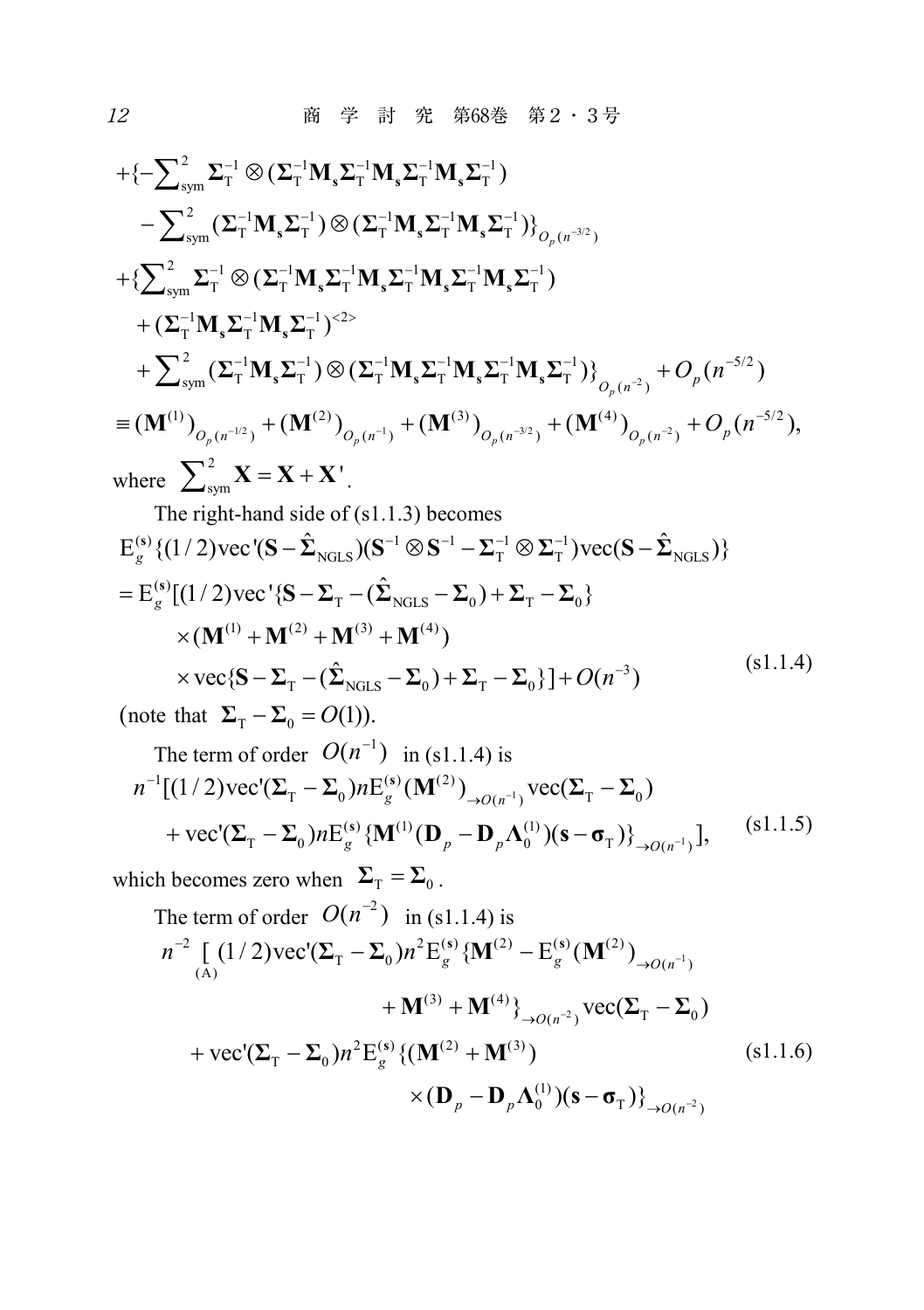Supplement to the paper "Expected predictive least squares for model selection in covariance structures" 13

$$
- \text{vec}(\Sigma_{\text{T}} - \Sigma_{0}) n^{2} \text{E}_{g}^{(\text{s})} \{ (\mathbf{M}^{(1)} \mathbf{D}_{p} \Lambda_{0}^{(2)} (\mathbf{s} - \boldsymbol{\sigma}_{\text{T}})^{2} + \mathbf{M}^{(1)} \mathbf{D}_{p} \Lambda_{0}^{(3)} (\mathbf{s} - \boldsymbol{\sigma}_{\text{T}})^{3} + \mathbf{M}^{(2)} \mathbf{D}_{p} \Lambda_{0}^{(2)} (\mathbf{s} - \boldsymbol{\sigma}_{\text{T}})^{2} \}^{+}_{\rightarrow O(n^{2})}
$$
  
+ 
$$
(1/2) n^{2} \text{E}_{g}^{(\text{s})} \{ (\mathbf{s} - \boldsymbol{\sigma}_{\text{T}})^{'} (\mathbf{D}_{p} - \mathbf{D}_{p} \Lambda_{0}^{(1)})^{'} (\mathbf{M}^{(1)} + \mathbf{M}^{(2)}) + \mathbf{M}^{(2)} \} \times (\mathbf{D}_{p} - \mathbf{D}_{p} \Lambda_{0}^{(1)}) (\mathbf{s} - \boldsymbol{\sigma}_{\text{T}}) \}^{+}_{\rightarrow O(n^{2})}
$$
  
- 
$$
n^{2} \text{E}_{g}^{(\text{s})} \{ (\mathbf{s} - \boldsymbol{\sigma}_{\text{T}})^{2} \}^{'} (\mathbf{D}_{p} \Lambda_{0}^{(2)})^{'} \mathbf{M}^{(1)} (\mathbf{D}_{p} - \mathbf{D}_{p} \Lambda_{0}^{(1)}) (\mathbf{s} - \boldsymbol{\sigma}_{\text{T}}) \}^{'}_{\rightarrow O(n^{2})} \}^{'}_{(A)}.
$$

When  $\sigma$ <sup>T</sup> =  $\sigma$ <sub>0</sub>, (s1.1.6) becomes  $\times (\mathbf{D}_{p} - \mathbf{D}_{p} \Lambda_{0}^{(1)}) (\mathbf{s} - \mathbf{\sigma}_{T})\}_{\rightarrow O(n^{-2})}$  $n^{-2} \left[ (1/2)n^2 \mathbf{E}_g^{(s)} \{ (\mathbf{s} - \mathbf{\sigma}_T) (\mathbf{D}_p - \mathbf{D}_p \mathbf{\Lambda}_0^{(1)})' (\mathbf{M}^{(1)} + \mathbf{M}^{(2)}) \right]$ 

$$
-n^2\mathbf{E}_g^{(s)}\{(\mathbf{s}-\boldsymbol{\sigma}_T)^{2} \mathbf{V}(\mathbf{D}_p\boldsymbol{\Lambda}_0^{(2)})^{\dagger}\mathbf{M}^{(1)}(\mathbf{D}_p-\mathbf{D}_p\boldsymbol{\Lambda}_0^{(1)})(\mathbf{s}-\boldsymbol{\sigma}_T)\}_{\rightarrow O(n^{-2})}\bigg]_{(A)}.
$$

Then,

$$
E_{g}^{(s)}(LS_{NTG}) - EPLS_{NTG}
$$
\n
$$
= n^{-1}[-2tr(\Gamma_{NT}^{(2)-1}\Lambda_{0}^{(1)}\Gamma_{0}^{(2)}) + (1/2)vec(\Sigma_{T} - \Sigma_{0})nE_{g}^{(s)}(\mathbf{M}^{(2)})_{\to O(n^{-1})}vec(\Sigma_{T} - \Sigma_{0}) + vec'(\Sigma_{T} - \Sigma_{0})nE_{g}^{(s)}\{\mathbf{M}^{(1)}(\mathbf{D}_{p} - \mathbf{D}_{p}\Lambda_{0}^{(1)})(\mathbf{s} - \sigma_{T})\}_{\to O(n^{-1})}]
$$
\n
$$
+ n^{-2}\left[2tr(\Gamma_{NT}^{(2)-1}\Lambda_{0}^{(1)}\mathbf{K}_{(4)}) - 2tr(\Gamma_{NT}^{(2)-1}\Lambda_{0}^{(2)}\Gamma_{0}^{(3)}) - 6tr[\Gamma_{NT}^{(2)-1}\Lambda_{0}^{(3)}\{\text{vec}(\Gamma_{0}^{(2)})\otimes\Gamma_{0}^{(2)}\}\right]
$$
\n
$$
+ (1/2)vec(\Sigma_{T} - \Sigma_{0})n^{2}E_{g}^{(s)}\{\mathbf{M}^{(2)} - E_{g}^{(s)}(\mathbf{M}^{(2)})_{\to O(n^{-1})} + \mathbf{M}^{(3)} + \mathbf{M}^{(4)}\}_{\to O(n^{-2})}vec(\Sigma_{T} - \Sigma_{0})
$$
\n
$$
+ vec'(\Sigma_{T} - \Sigma_{0})n^{2}E_{g}^{(s)}\{(\mathbf{M}^{(2)} + \mathbf{M}^{(3)})\}\times(\mathbf{D}_{p} - \mathbf{D}_{p}\Lambda_{0}^{(1)})(\mathbf{s} - \sigma_{T})\}_{\to O(n^{-2})}^{2}
$$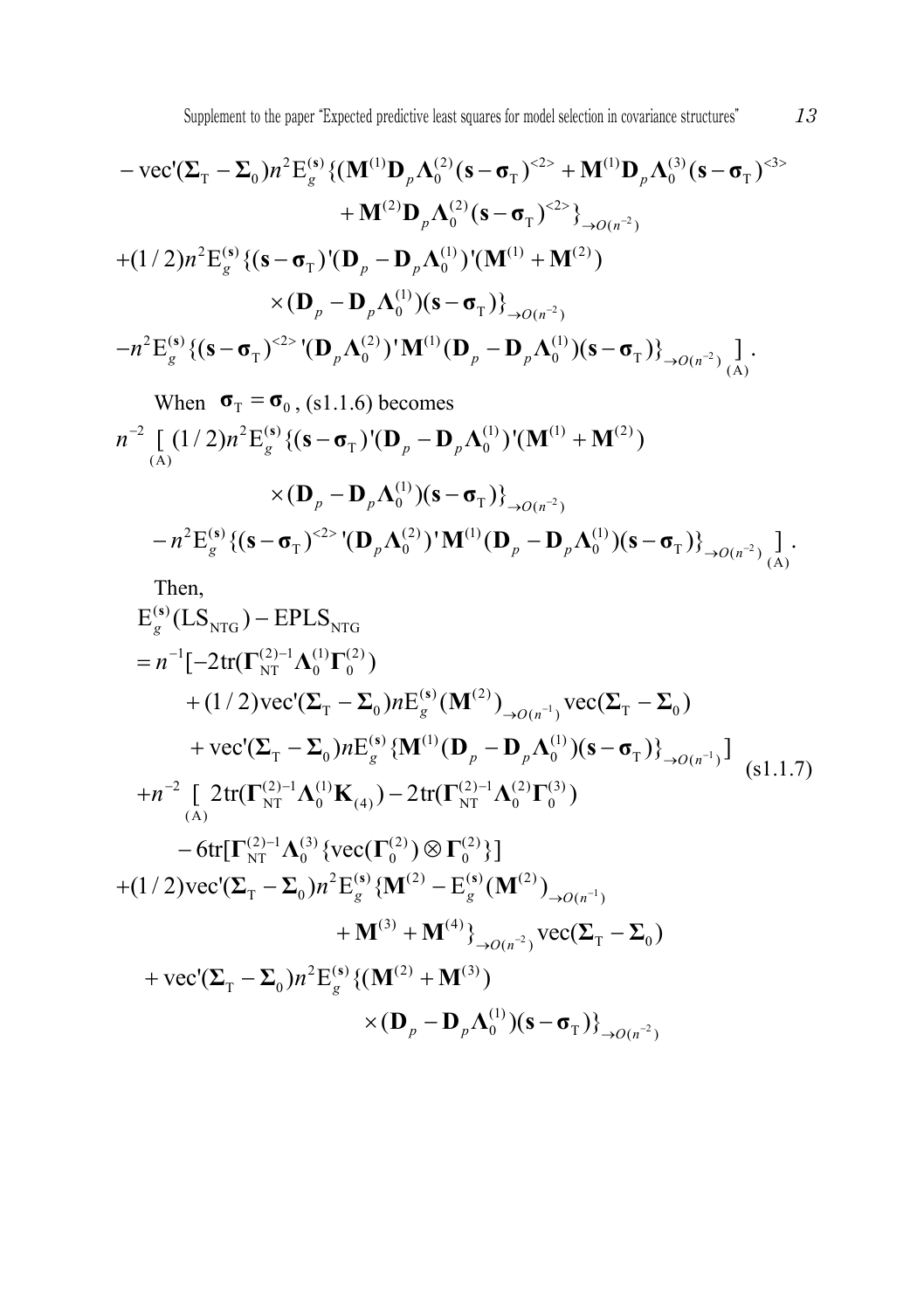$$
- \text{vec}(\Sigma_{\text{T}} - \Sigma_{0}) n^{2} \text{E}_{g}^{(s)} \{ (\mathbf{M}^{(1)} \mathbf{D}_{p} \Lambda_{0}^{(2)} (\mathbf{s} - \boldsymbol{\sigma}_{\text{T}})^{<2>}\} + \mathbf{M}^{(1)} \mathbf{D}_{p} \Lambda_{0}^{(3)} (\mathbf{s} - \boldsymbol{\sigma}_{\text{T}})^{<2>}\n+ \mathbf{M}^{(2)} \mathbf{D}_{p} \Lambda_{0}^{(2)} (\mathbf{s} - \boldsymbol{\sigma}_{\text{T}})^{<2>}\n+ (1/2) n^{2} \text{E}_{g}^{(s)} \{ (\mathbf{s} - \boldsymbol{\sigma}_{\text{T}})^{\dagger} (\mathbf{D}_{p} - \mathbf{D}_{p} \Lambda_{0}^{(1)})^{\dagger} (\mathbf{M}^{(1)} + \mathbf{M}^{(2)})\n\times (\mathbf{D}_{p} - \mathbf{D}_{p} \Lambda_{0}^{(1)}) (\mathbf{s} - \boldsymbol{\sigma}_{\text{T}}) \}^{3}\n- n^{2} \text{E}_{g}^{(s)} \{ (\mathbf{s} - \boldsymbol{\sigma}_{\text{T}})^{<2>}\n- n^{2} \text{E}_{g}^{(s)} \{ (\mathbf{s} - \boldsymbol{\sigma}_{\text{T}})^{<2>}\}^{\dagger} (\mathbf{D}_{p} \Lambda_{0}^{(2)})^{\dagger} \mathbf{M}^{(1)} (\mathbf{D}_{p} - \mathbf{D}_{p} \Lambda_{0}^{(1)}) (\mathbf{s} - \boldsymbol{\sigma}_{\text{T}}) \}^{3}\n+ O(n^{-3}).
$$

(i) Under normality and  $\sigma_T - \sigma_0 = O(1)$ , the term of order  $O(n^{-1})$  in  $(s1.1.7)$  is  $-2 \text{tr}(\mathbf{\Lambda}_0^{(1)}) = -2 \text{tr}\{(\mathbf{\Delta}_0 \cdot \mathbf{T}_{NT}^{(2)-1} \mathbf{\Delta}_0 + \mathbf{A}_0)^{-1} \mathbf{\Delta}_0 \cdot \mathbf{T}_{NT}^{(2)-1} \mathbf{\Delta}_0\} \neq -2q$ , and the first term in  $\left[\begin{array}{cc} \cdot & \cdot \\ (A) & (A) \end{array}\right]$  for the term of order  $O(n^{-2})$  becomes  $2tr(\mathbf{\Gamma}_{\rm NT}^{(2)-1}\mathbf{\Lambda}_0^{(1)}\mathbf{K}_{(4)})=0$ .

(ii) Under non-normality and 
$$
\sigma_{T} = \sigma_{0}
$$
  
\n $E_{g}^{(s)}(LS_{NTG}) - EPLS_{NTG}$   
\n $= n^{-1} \{-2tr(\Gamma_{NT}^{(2)-1} \Lambda_{0}^{(1)} \Gamma_{0}^{(2)})\}$   
\n $+ n^{-2} \left[ 2tr(\Gamma_{NT}^{(2)-1} \Lambda_{0}^{(1)} K_{(4)}) - 2tr(\Gamma_{NT}^{(2)-1} \Lambda_{0}^{(2)} \Gamma_{0}^{(3)}) - 6tr[\Gamma_{NT}^{(2)-1} \Lambda_{0}^{(3)} \{vec(\Gamma_{0}^{(2)}) \otimes \Gamma_{0}^{(2)}\}\right]$   
\n $+ (1/2)n^{2} E_{g}^{(s)} \{(\mathbf{s} - \sigma_{T})'(\mathbf{D}_{p} - \mathbf{D}_{p} \Lambda_{0}^{(1)})'(\mathbf{M}^{(1)} + \mathbf{M}^{(2)})$   
\n $\times (\mathbf{D}_{p} - \mathbf{D}_{p} \Lambda_{0}^{(1)}) (\mathbf{s} - \sigma_{T})\}_{\rightarrow O(n^{-2})}^{2}$   
\n $- n^{2} E_{g}^{(s)} \{(\mathbf{s} - \sigma_{T})^{2} \}^{(2)} (\mathbf{D}_{p} \Lambda_{0}^{(2)})' \mathbf{M}^{(1)} (\mathbf{D}_{p} - \mathbf{D}_{p} \Lambda_{0}^{(1)}) (\mathbf{s} - \sigma_{T})\}_{\rightarrow O(n^{-2})}^{2}$   
\n $+ O(n^{-3}).$ 

(iii) Under normality and  $\sigma_T = \sigma_0$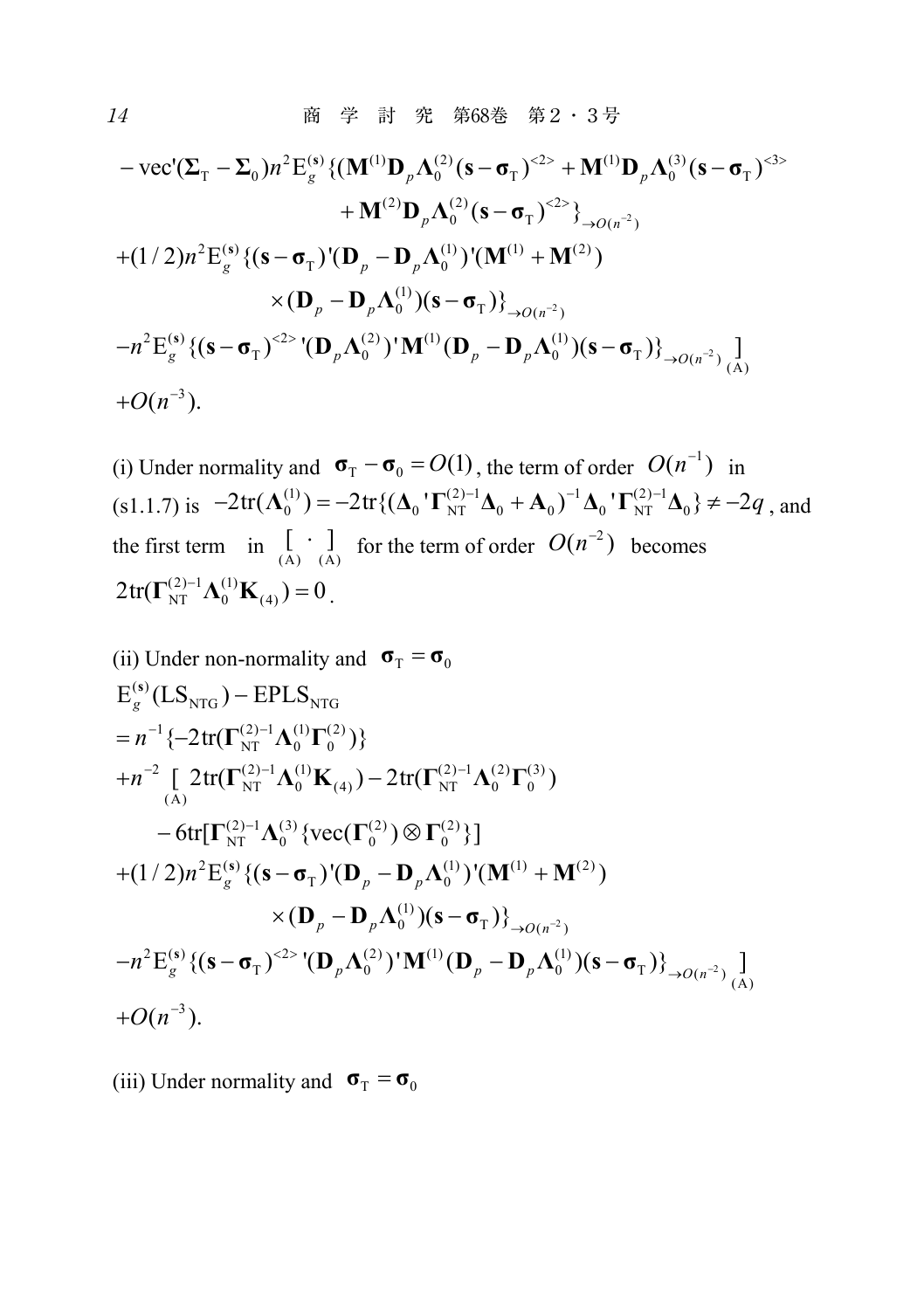$$
E_f^{(s)}(LS_{NTG}) - EPLS_{NTG}
$$
  
\n
$$
= n^{-1}(-2q)
$$
  
\n
$$
+n^{-2} \left[ -2 \text{tr}(\Gamma_{NT}^{(2)-1} \Lambda_0^{(2)} \Gamma_{NT}^{(3)}) - 6 \text{tr}[\Gamma_{NT}^{(2)-1} \Lambda_0^{(3)} \{ \text{vec}(\Gamma_{NT}^{(2)}) \otimes \Gamma_{NT}^{(2)} \} ]
$$
  
\n
$$
+ (1/2)n^2 E_f^{(s)} \{ (\mathbf{s} - \sigma_T)^{\prime} (\mathbf{D}_p - \mathbf{D}_p \Lambda_0^{(1)})^{\prime} (\mathbf{M}^{(1)} + \mathbf{M}^{(2)})
$$
  
\n
$$
\times (\mathbf{D}_p - \mathbf{D}_p \Lambda_0^{(1)}) (\mathbf{s} - \sigma_T) \}^{2}_{\to O(n^{-2})}
$$
  
\n
$$
-n^2 E_f^{(s)} \{ (\mathbf{s} - \sigma_T)^{2} \{ (\mathbf{D}_p \Lambda_0^{(2)})^{\prime} \mathbf{M}^{(1)} (\mathbf{D}_p - \mathbf{D}_p \Lambda_0^{(1)}) (\mathbf{s} - \sigma_T) \}^{2}_{\to O(n^{-2})} \}^{1}_{(A)}
$$
  
\n
$$
+O(n^{-3}).
$$

#### **S1.1.3 Bias correction of**  $LS_{NTG}$

Recall that  $LS_{NTG} = (\mathbf{s} - \hat{\mathbf{\sigma}}_{NGLS})' \hat{\mathbf{\Gamma}}_{NT}^{(2)-1} (\mathbf{s} - \hat{\mathbf{\sigma}}_{NGLS})$ . Define  $\text{ALS}_{\text{NTG}} = \text{LS}_{\text{NTG}} + n^{-1}2q,$  $\text{TLS}_{\text{NTG}} = \text{LS}_{\text{NTG}} + n^{-1} 2 \text{tr}(\hat{\boldsymbol{\Gamma}}_{\text{NT}}^{(2)-1} \hat{\boldsymbol{\Lambda}}^{(1)} \hat{\boldsymbol{\Gamma}}^{(2)})$  $=LS_{\text{NTG}} + n^{-1}2\text{tr}\{(\hat{\mathbf{\Lambda}}'\hat{\mathbf{\Gamma}}_{\text{NT}}^{(2)-1}\hat{\mathbf{\Lambda}})^{-1}\hat{\mathbf{\Lambda}}'\hat{\mathbf{\Gamma}}_{\text{NT}}^{(2)-1}\hat{\mathbf{\Gamma}}^{(2)}\hat{\mathbf{\Gamma}}_{\text{NT}}^{(2)-1}\hat{\mathbf{\Lambda}}\}$ with  $(\hat{\Gamma}^{(2)})_{ab, cd} = s_{abcd} - s_{ab} s_{cd}$   $(p \ge a \ge b \ge 1; p \ge c \ge d \ge 1)$ , and  $+(1/2)n^2 \widehat{\mathbf{E}}_f^{(s)} \{ (\mathbf{s} - \boldsymbol{\sigma}_T) (\mathbf{D}_p - \mathbf{D}_p \boldsymbol{\Lambda}_0^{(1)})' (\mathbf{M}^{(1)} + \mathbf{M}^{(2)})$  $-n^2 \widetilde{\mathrm{E}}_f^{(\mathbf{s})} \{ (\mathbf{s}-\boldsymbol{\sigma}_{\mathrm{T}})^{<2>} (\mathbf{D}_p \boldsymbol{\Lambda}_{0}^{(2)})^{\dagger} \mathbf{M}^{(1)} (\mathbf{D}_p - \mathbf{D}_p \boldsymbol{\Lambda}_{0}^{(1)}) (\mathbf{s}-\boldsymbol{\sigma}_{\mathrm{T}}) \}_{\rightarrow O(n^{-2})} \mathbf{M}^{(\mathbf{s})}$  $\times (\mathbf{D}_{p} - \mathbf{D}_{p} \Lambda_{0}^{(1)}) (\mathbf{s} - \mathbf{\sigma}_{T})\}_{\rightarrow O(n^{-2})}$  $\text{CALS}_{\text{NTG}} = \text{LS}_{\text{NTG}} + n^{-1}2q$  $-n^{-2}\left[-2tr(\hat{\Gamma}_{\rm NT}^{(2)-1}\hat{\mathbf{\Lambda}}^{(2)}\hat{\Gamma}_{\rm NT}^{(3)})-6tr[\hat{\Gamma}_{\rm NT}^{(2)-1}\hat{\mathbf{\Lambda}}^{(3)}\left\{vec(\hat{\Gamma}_{\rm NT}^{(2)})\otimes\hat{\Gamma}_{\rm NT}^{(2)}\right\}]$ where  $\widehat{E_f^{(s)}} \{\cdot\} = \widehat{E_f^{(s)} \{\cdot\}}$ .

The bias corrections in  $ALS_{NTG}$ ,  $TLS_{NTG}$  and  $CALS_{NTG}$  are valid only when a structural model is true i.e.,  $\sigma_T = \sigma_0$ .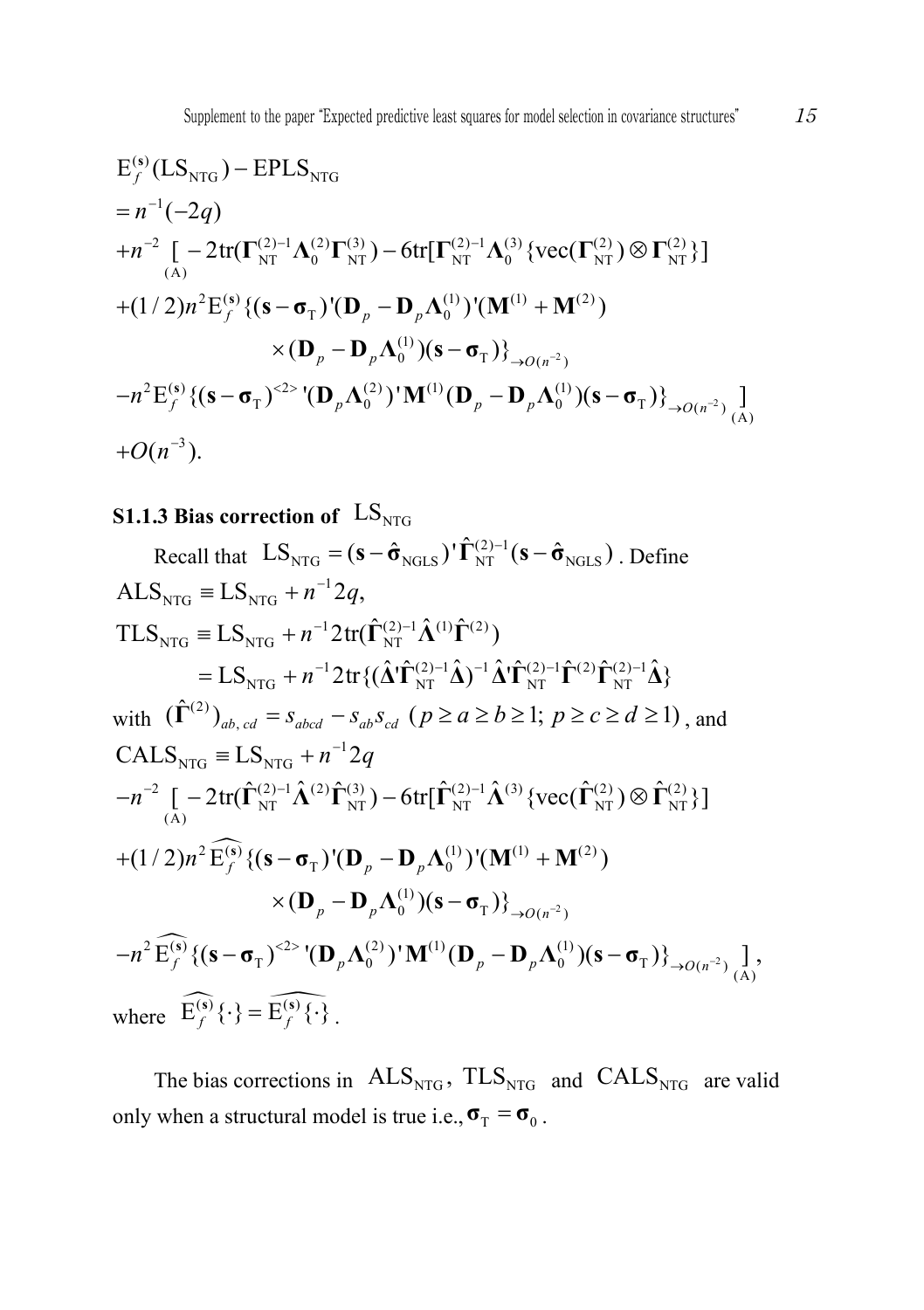Under normality and  $\sigma_{\text{T}} = \sigma_0$ ,  $E_f(\text{ALS}_{\text{NTG}}) - \text{EPLS}_{\text{NTG}} = O(n^{-2})$ and  $E_f(CALS<sub>NTG</sub>) - EPLS<sub>NTG</sub> = O(n<sup>-3</sup>)$ 

Under non-normality and  $\sigma_T = \sigma_0$ ,  $E_e(TLS_{NTG}) - EPLS_{NTG} = O(n^{-2})$ .

### **S1.1.4 The results for the saturated model under normality**

For the saturated model with  $\hat{\sigma}_{NGLS} = s$ ,  $E_f (LS_{NTG}) = LS_{NTG} = 0$ . Then, under normality,

$$
E_f^{(s)}(LS_{NTG}) - EPLS_{NTG}
$$
  
= - EPLS\_{NTG} = -E\_f^{(t)}E\_f^{(s)} {(t - s)'\Gamma\_{NT}^{(2)-1}(t - s)}  
= -E\_f^{(t)} {(t - \sigma\_T)'\Gamma\_{NT}^{(2)-1}(t - \sigma\_T)} - E\_f^{(s)} {(s - \sigma\_T)'\Gamma\_{NT}^{(2)-1}(s - \sigma\_T)} (s1.1.8)  
= -n^{-1}2q,

which is an exact result. Alternatively, from an intermediate result of  $(s1.1.2)$ using  $\mathbf{s} - \hat{\mathbf{\sigma}}_{\text{NGLS}} = \mathbf{s} - \mathbf{s} = \mathbf{0}$ , we have  $2E_f^{(s)}\{ (\mathbf{s}-\boldsymbol{\sigma}_{\rm T})^{\prime} \boldsymbol{\Gamma}_{\rm NT}^{(2)-1} (\hat{\boldsymbol{\sigma}}_{\rm NGLS}-\boldsymbol{\sigma}_{0}) \}$  $-2E_f^{(s)}$  {(s - σ<sub>T</sub>)' Γ $_{\rm NT}^{(2)-1}$ (σ̂<sub>NGLS</sub> - σ

$$
= -2E_f^{(s)} \{ (\mathbf{s} - \mathbf{\sigma}_T)^T \Gamma_{NT}^{(2)-1} (\mathbf{s} - \mathbf{\sigma}_0) \} = -n^{-1} 2q.
$$
  
The corresponding result based on cross-validation by Browne and Cudeck (1989, Equation (7)) is

$$
E_f^{(t)}E_f^{(s)}\left[\left(1/2\right)\text{tr}\left\{\mathbf{S}^{-1}(\mathbf{S}-\hat{\mathbf{\Sigma}}_{\text{NGLS}})\right\}^2\right]
$$
  
 
$$
-\left(1/2\right)\text{tr}\left[\left\{\mathbf{T}^{-1}(\mathbf{T}-\hat{\mathbf{\Sigma}}_{\text{NGLS}})\right\}^2\right]\Big]
$$
  
= 
$$
-E_f^{(t)}E_f^{(s)}\left[\left(1/2\right)\text{tr}\left\{\left(\mathbf{I}_{(p)} - \mathbf{T}^{-1}\mathbf{S}\right)^2\right\}\right]
$$
  
= 
$$
-\frac{2qn^2 + 2pn - \{p^2(p+1)(p+3)/2\}}{(n-p)(n-p-1)(n-p-3)},
$$
 (s1.1.9)

where  $S = \hat{\Sigma}_{\text{NGLS}}$ . The values of (s1.1.8) and (s1.1.9) are the same up to order  $O(n^{-1})$  while the absolute value of (s1.1.9) is larger than that of (s1.1.8) when *n* is sufficiently large.

S1.2 
$$
ALS_{NTG^*}
$$
,  $TLS_{NTG^*}$ , and  $CALS_{NTG^*}$  by NT-GLS\* when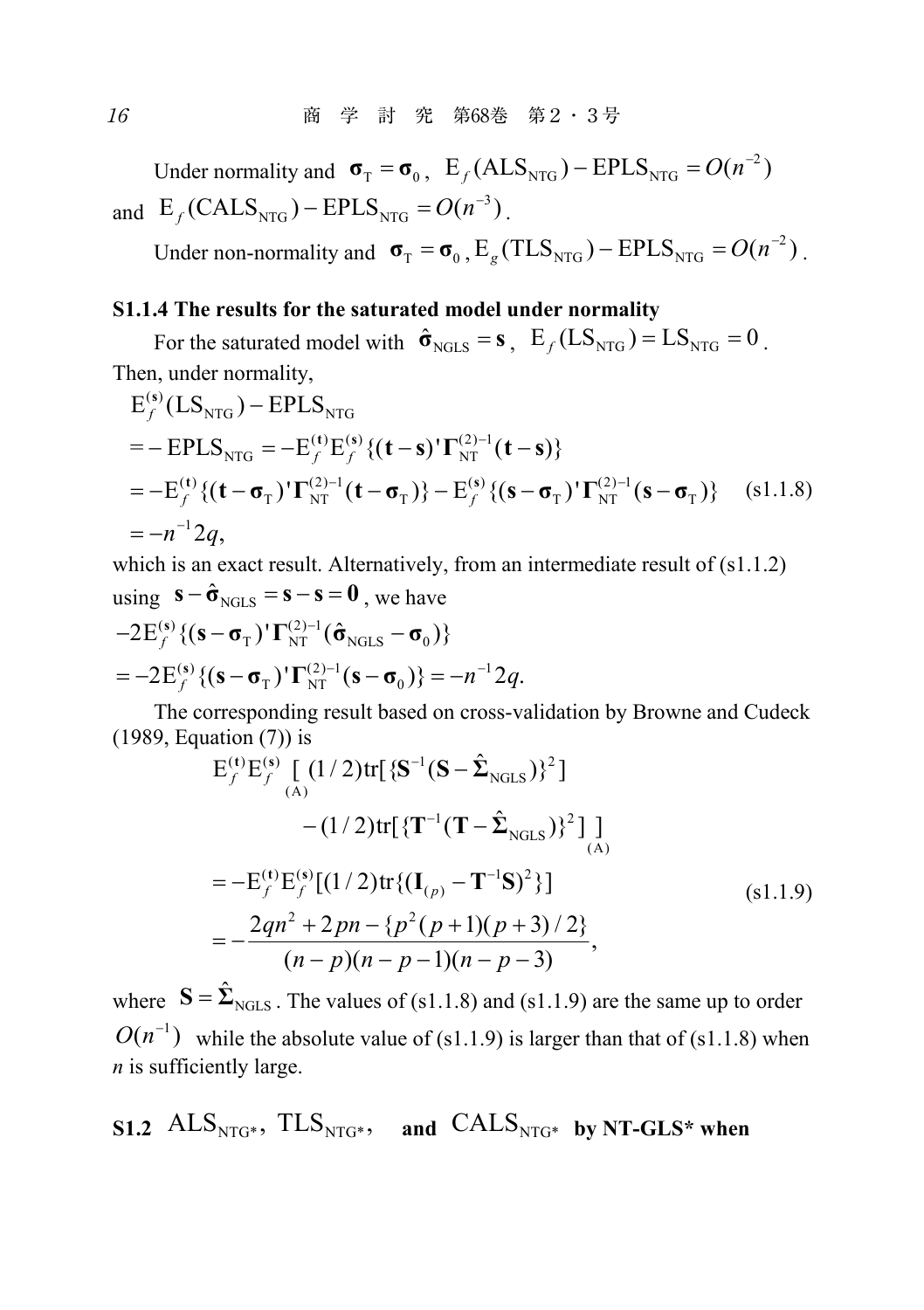$$
\hat{\mathbf{W}}_{s} = \hat{\mathbf{\Gamma}}_{NT}^{(M)} \big( \left( \hat{\mathbf{\Gamma}}_{NT}^{(M)} \right)_{ab, cd} = \hat{\sigma}_{NGLS^*, ac} \hat{\sigma}_{NGLS^*, bd}
$$
  
 
$$
+ \hat{\sigma}_{NGLS^*, ad} \hat{\sigma}_{NGLS^*, bc}; p \ge a \ge b \ge 1; p \ge c \ge d \ge 1 \big) \text{ for covariance}
$$

#### **structures**

#### **S1.2.1 Definition**

$$
LS_{NTG^*} \equiv (\mathbf{s} - \hat{\sigma}_{NGLS^*})' \hat{\mathbf{\Gamma}}_{NT}^{(M)-1} (\mathbf{s} - \hat{\sigma}_{NGLS^*})
$$
  
= (1/2)vec'(\mathbf{S} - \hat{\boldsymbol{\Sigma}}\_{NGLS^\*}) (\hat{\boldsymbol{\Sigma}}\_{NGLS^\*}^{-1} \otimes \hat{\boldsymbol{\Sigma}}\_{NGLS^\*}^{-1})vec(\mathbf{S} - \hat{\boldsymbol{\Sigma}}\_{NGLS^\*})  
= (1/2)tr[\{\hat{\boldsymbol{\Sigma}}\_{NGLS^\*}^{-1} (\mathbf{S} - \hat{\boldsymbol{\Sigma}}\_{NGLS^\*})\}^2].

**S1.2.2 Bias** of  $LS_{NTG^*}$  **under possible non-normality and**  $\sigma_T = \sigma_0$ 

The case  $\sigma_{\rm r} - \sigma_{\rm o} = O(1)$  is not dealt with in this subsection. Define  $\text{ELS}_{\text{NTG*}} = \text{E}_g^{(s)}(\text{LS}_{\text{NTG*}})$ . Then,

$$
\begin{split} \text{ELS}_{\text{NTG}^*} - \text{EPLS}_{\text{NTG}} \\ &= -2E_g^{(s)} \{ (\mathbf{s} - \mathbf{\sigma}_{\text{T}})^{\mathsf{T}} \Gamma_{\text{NT}}^{(2)-1} (\hat{\mathbf{\sigma}}_{\text{NGLS}^*} - \mathbf{\sigma}_{\text{T}}) \} \\ &+ E_g^{(s)} \{ (\mathbf{s} - \hat{\mathbf{\sigma}}_{\text{NGLS}^*})^{\mathsf{T}} (\hat{\boldsymbol{\Gamma}}_{\text{NT}}^{(\text{M})-1} - \boldsymbol{\Gamma}_{\text{NT}}^{(2)-1}) (\mathbf{s} - \hat{\mathbf{\sigma}}_{\text{NGLS}^*}) \}, \end{split} \tag{s1.2.1}
$$

where  $EPLS<sub>NTG</sub>$  is as before and the first term on the right-hand side of (s1.2.1) is given as in (s1.1.2). The second term on the right-hand side of (s1.2.1) is

$$
E_g^{(s)} \{ (\mathbf{s} - \hat{\boldsymbol{\sigma}}_{\text{NGLS}*})' (\hat{\boldsymbol{\Gamma}}_{\text{NT}}^{(\text{M})-1} - \boldsymbol{\Gamma}_{\text{NT}}^{(2)-1}) (\mathbf{s} - \hat{\boldsymbol{\sigma}}_{\text{NGLS}*}) \}
$$
  
\n
$$
= E_g^{(s)} [(1/2) \text{vec}^{\prime} {\{\mathbf{S} - \boldsymbol{\Sigma}_{\text{T}} - (\hat{\boldsymbol{\Sigma}}_{\text{NGLS}*} - \boldsymbol{\Sigma}_{0}) \}}
$$
  
\n
$$
\times (\hat{\boldsymbol{\Sigma}}_{\text{NGLS}*}^{-1} \otimes \hat{\boldsymbol{\Sigma}}_{\text{NGLS}*}^{-1} - \boldsymbol{\Sigma}_{\text{T}}^{-1} \otimes \boldsymbol{\Sigma}_{\text{T}}^{-1}) \text{vec} {\{\mathbf{S} - \boldsymbol{\Sigma}_{\text{T}} - (\hat{\boldsymbol{\Sigma}}_{\text{NGLS}*} - \boldsymbol{\Sigma}_{0}) \}},
$$
\n(s1.2.2)

where

$$
\hat{\Sigma}_{\text{NGLS}^*}^{-1} \otimes \hat{\Sigma}_{\text{NGLS}^*}^{-1} - \Sigma_{\text{T}}^{-1} \otimes \Sigma_{\text{T}}^{-1} \n= -\sum_{\text{sym}}^2 \Sigma_{\text{T}}^{-1} \otimes \{ \Sigma_{\text{T}}^{-1} (\hat{\Sigma}_{\text{NGLS}^*} - \Sigma_{\text{T}}) \Sigma_{\text{T}}^{-1} \} \n+ \sum_{\text{sym}}^2 \Sigma_{\text{T}}^{-1} \otimes \{ \Sigma_{\text{T}}^{-1} (\hat{\Sigma}_{\text{NGLS}^*} - \Sigma_{\text{T}}) \Sigma_{\text{T}}^{-1} (\hat{\Sigma}_{\text{NGLS}^*} - \Sigma_{\text{T}}) \Sigma_{\text{T}}^{-1} \} \n+ \{ \Sigma_{\text{T}}^{-1} (\hat{\Sigma}_{\text{NGLS}^*} - \Sigma_{\text{T}}) \Sigma_{\text{T}}^{-1} \} \otimes \Sigma_{\text{T}}^{-1} (\hat{\Sigma}_{\text{NGLS}^*} - \Sigma_{\text{T}}) \Sigma_{\text{T}}^{-1} \} + O_p(n^{-3/2})
$$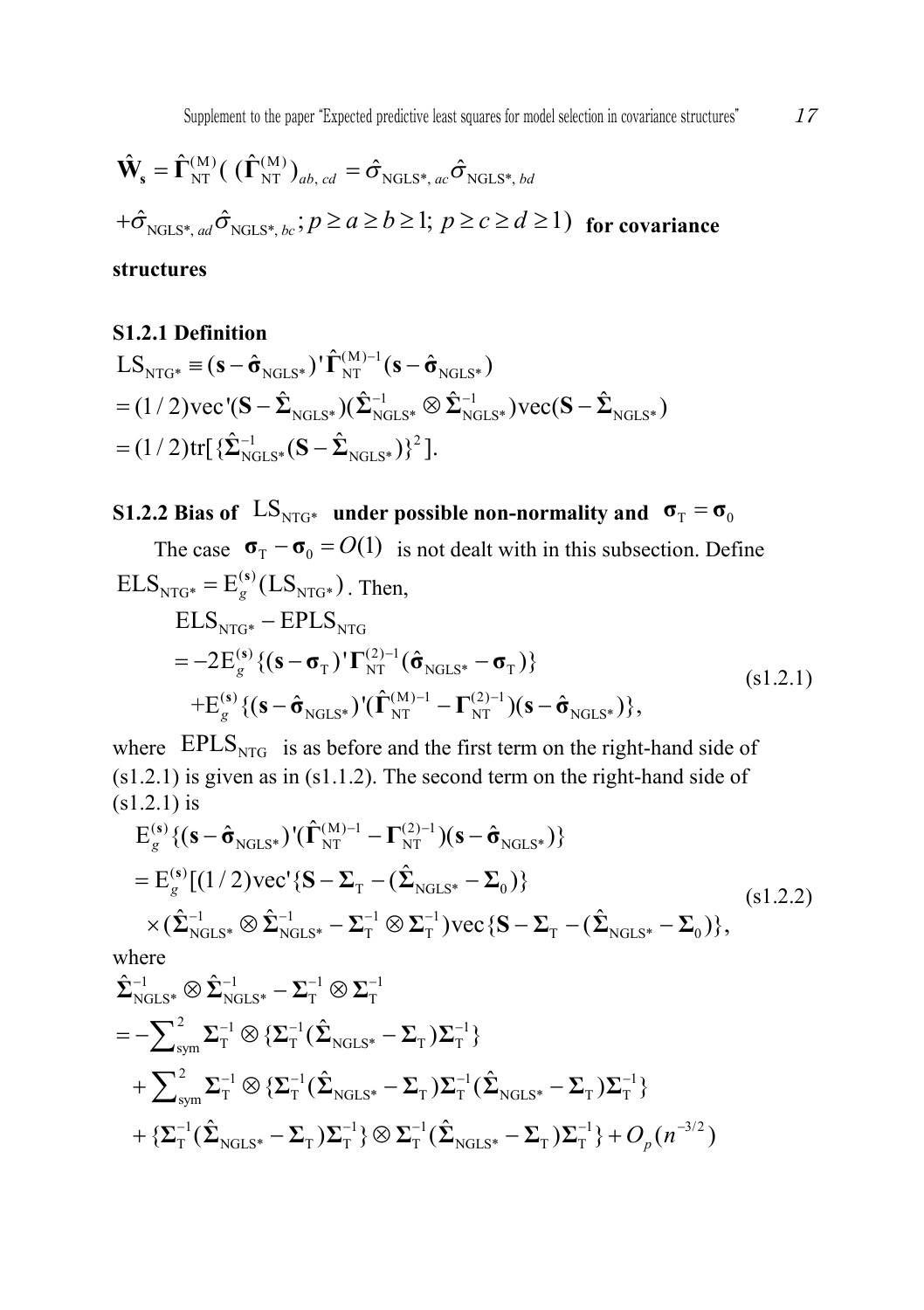$$
= -\sum_{sym}^{2} \sum_{T}^{-1} \otimes \left\{ \sum_{a,b=1}^{p} (\sum_{T}^{-1})_{a} (\sum_{T}^{-1})_{b} (\Lambda_{0}^{(1)})_{ab} (\mathbf{s} - \mathbf{\sigma}_{T}) \right\}
$$
  
+ 
$$
\left[ -\sum_{sym}^{2} \sum_{T}^{-1} \otimes \left\{ \sum_{a,b=1}^{p} (\sum_{T}^{-1})_{a} (\sum_{T}^{-1})_{b} (\Lambda_{0}^{(2)})_{ab} (\mathbf{s} - \mathbf{\sigma}_{T})^{2} \right\} \right.
$$
  
+ 
$$
\sum_{sym}^{2} \sum_{T}^{-1} \otimes \left\{ \sum_{a,b=1}^{p} \sum_{c,d=1}^{p} (\sum_{T}^{-1})_{a} (\sum_{T}^{-1})_{bc} (\sum_{T}^{-1})_{d} \right.
$$
  

$$
\times (\Lambda_{0}^{(1)})_{ab} (\mathbf{s} - \mathbf{\sigma}_{T}) (\Lambda_{0}^{(1)})_{cd} (\mathbf{s} - \mathbf{\sigma}_{T}) \right\}
$$
  
+ 
$$
\left\{ \sum_{a,b=1}^{p} (\sum_{T}^{-1})_{a} (\sum_{T}^{-1})_{b} (\Lambda_{0}^{(1)})_{ab} (\mathbf{s} - \mathbf{\sigma}_{T}) \right\}
$$
  

$$
\otimes \left\{ \sum_{c,d=1}^{p} (\sum_{T}^{-1})_{c} (\sum_{T}^{-1})_{d} (\Lambda_{0}^{(1)})_{cd} (\mathbf{s} - \mathbf{\sigma}_{T}) \right\} \right\} + O_{p}(n^{-3/2})
$$
  
= 
$$
(\mathbf{M}^{*(1)})_{O_{p}(n^{-1/2})} + (\mathbf{M}^{*(2)})_{O_{p}(n^{-1})} + O_{p}(n^{-3/2}),
$$

and  $(·)$ , *a* is the *a*-th column of a matrix with other similar notations defined similarly. Noting that

vec{S} - 
$$
\Sigma_{\rm T}
$$
 - ( $\hat{\Sigma}_{\rm NGLS^*}$  -  $\Sigma_{0}$ )}  
\n= vec {**S** -  $\Sigma_{\rm T}$  - ( $\hat{\Sigma}_{\rm NGLS^*}$  -  $\Sigma_{\rm T}$ )}  
\n= **D**<sub>p</sub> {**s** - **σ**<sub>T</sub> - **Λ**<sub>0</sub><sup>(1</sup> (**s** - **σ**<sub>T</sub>) - **Λ**<sub>0</sub><sup>(2)</sup> (**s** - **σ**<sub>T</sub>)<sup>22</sup> + **O**<sub>p</sub> (**n**<sup>-3/2</sup>)  
\n= (**D**<sub>p</sub> - **D**<sub>p</sub>**Λ**<sub>0</sub><sup>(1)</sup>)(**s** - **σ**<sub>T</sub>) - **D**<sub>p</sub>**Λ**<sub>0</sub><sup>(2)</sup> (**s** - **σ**<sub>T</sub>)<sup>-22</sup> + **O**<sub>p</sub> (**n**<sup>-3/2</sup>),  
\n(s1.2.2) becomes  
\n
$$
E_{g}^{(s)} \{(s - ôNGLS^*)' (îNT(M)-1 - ΓNT(2)-1)(s - ôNGLS^*)\}
$$
\n
$$
= n^{-2}[(1/2)n^2E_{g}^{(s)} \{(s - σT)'(Dp - DpΛ0(1))'(M*(1) + M*(2)
$$
)  
\n× (**D**<sub>p</sub> - **D**<sub>p</sub>**Λ**<sub>0</sub><sup>(1)</sup>)(**s** - **σ**<sub>T</sub>)\}<sub>\rightarrow O(n^{-2}</sub>)  
\n- n<sup>2</sup>E<sub>g</sub><sup>(s)</sup> \{(**s** - **σ**<sub>T</sub>

(i) Under non-normality and  $\sigma_T = \sigma_0$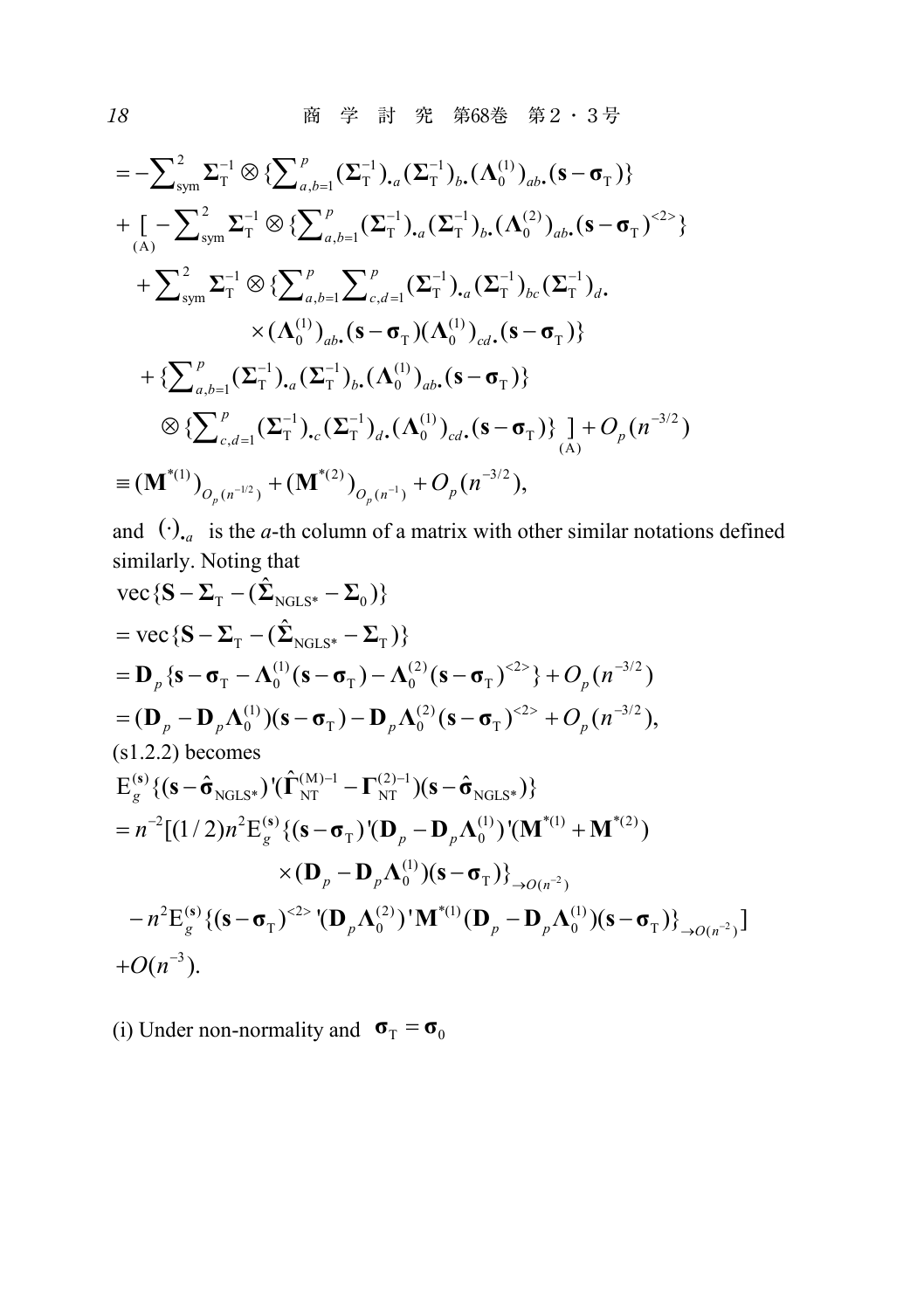NTG\* NTG 1 (2) 1 (1) (2) NT 0 0 2 (2) 1 (1) (2) 1 (2) (3) NT 0 (4) NT 0 0 (A) (2) 1 (3) (2) (2) NT 0 0 0 2 () (1) \*(1) \*(2) T 0 (1) 0 ELS EPLS { 2tr( )} [ 2tr( ) 2tr( ) 6tr[ {vec( ) }] (1/ 2) E {( ) '( ) '( ) ( )( *g p p p p n n n* **s Γ ΛΓ Γ ΛΚ Γ ΛΓ ΓΛ Γ Γ s σ D D ΛM M D D Λ sσ** <sup>2</sup> 2 T ( ) 2 () 2 (2) \*(1) (1) <sup>T</sup> <sup>0</sup> <sup>0</sup> <sup>T</sup> ( ) (A) 3 )} E {( ) '( ) ' ( )( )} ] ( ). *O n <sup>g</sup> <sup>p</sup> p p O n n O n* **<sup>s</sup> s σ D Λ M D DΛ s σ**

(ii) Under normality and 
$$
\sigma_{T} = \sigma_{0}
$$
  
\n
$$
ELS_{NTG^{*}} - EPLS_{NTG}
$$
\n
$$
= n^{-1}(-2q)
$$
\n
$$
+ n^{-2} \left[ -2 \text{tr}(\Gamma_{NT}^{(2)-1} \Lambda_{0}^{(2)} \Gamma_{NT}^{(3)}) - 6 \text{tr}[\Gamma_{NT}^{(2)-1} \Lambda_{0}^{(3)} \{ \text{vec}(\Gamma_{NT}^{(2)}) \otimes \Gamma_{NT}^{(2)} \} ] + (1/2)n^{2} E_{f}^{(s)} \{ (\mathbf{s} - \sigma_{T})' (\mathbf{D}_{p} - \mathbf{D}_{p} \Lambda_{0}^{(1)})' (\mathbf{M}^{*(1)} + \mathbf{M}^{*(2)}) \times (\mathbf{D}_{p} - \mathbf{D}_{p} \Lambda_{0}^{(1)}) (\mathbf{s} - \sigma_{T}) \} \rightarrow n^{2} E_{f}^{(s)} \{ (\mathbf{s} - \sigma_{T})^{2} \} ( \mathbf{D}_{p} \Lambda_{0}^{(2)})' \mathbf{M}^{*(1)} (\mathbf{D}_{p} - \mathbf{D}_{p} \Lambda_{0}^{(1)}) (\mathbf{s} - \sigma_{T}) \} \rightarrow o(n^{-2}).
$$
\n
$$
+ O(n^{-3}).
$$

## **S1.2.3 Bias correction of**  $LS_{NTG*}$

Recall that  
\n
$$
LS_{NTG^*} = (\mathbf{s} - \hat{\sigma}_{NGLS^*})' \hat{\mathbf{\Gamma}}_{NT}^{(M)-1} (\mathbf{s} - \hat{\sigma}_{NGLS^*})
$$
\n
$$
= (1/2) \text{vec}^{\prime} (\mathbf{S} - \hat{\boldsymbol{\Sigma}}_{NGLS^*}) (\hat{\boldsymbol{\Sigma}}_{NGLS^*}^{-1} \otimes \hat{\boldsymbol{\Sigma}}_{NGLS^*}^{-1}) \text{vec} (\mathbf{S} - \hat{\boldsymbol{\Sigma}}_{NGLS^*})
$$
\n
$$
= (1/2) \text{tr}[\{\hat{\boldsymbol{\Sigma}}_{NGLS^*}^{-1} (\mathbf{S} - \hat{\boldsymbol{\Sigma}}_{NGLS^*})\}^2].
$$
\nDefine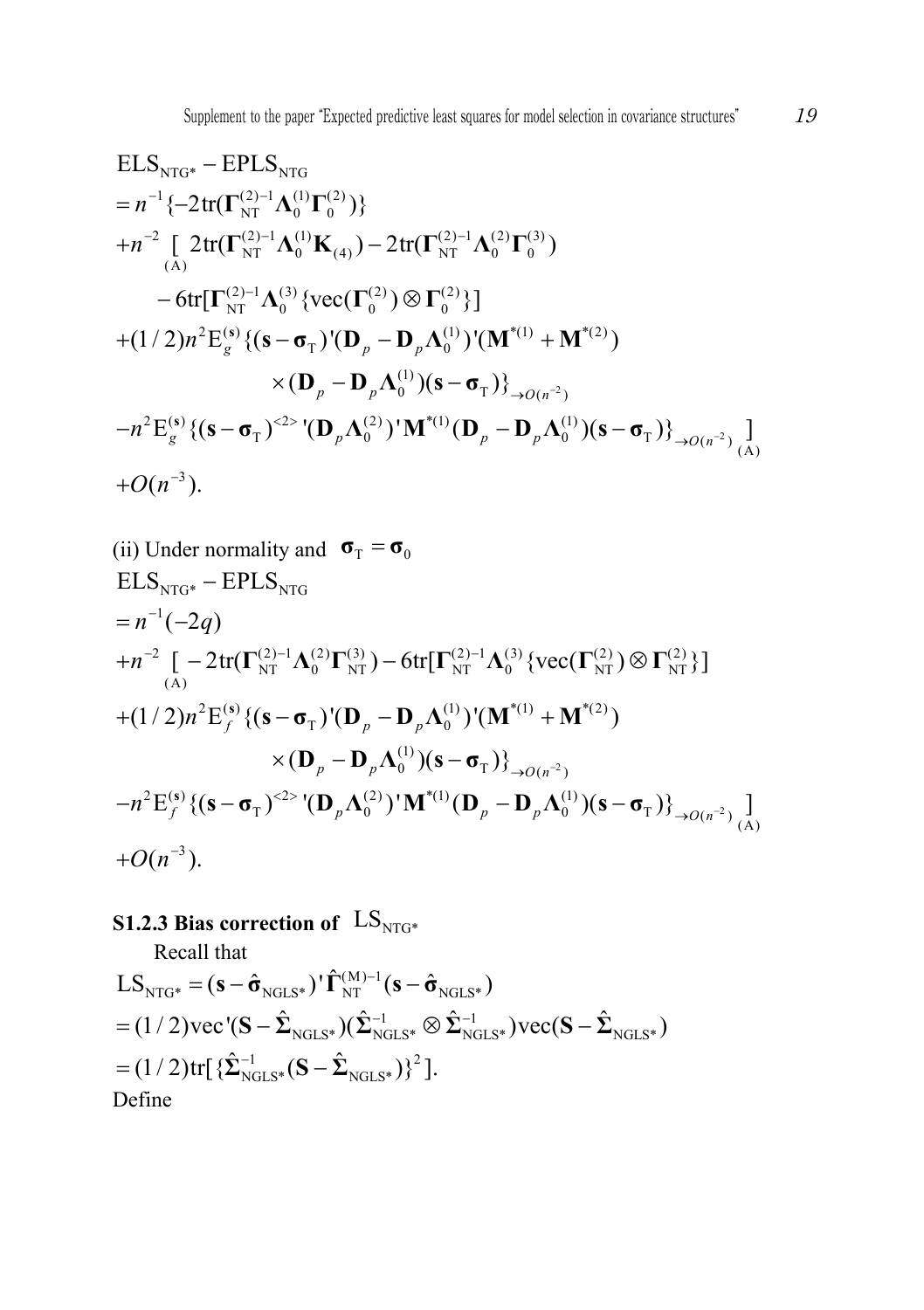$$
ALS_{NTG^*} = LS_{NTG^*} + n^{-1} 2q,
$$
  
\n
$$
TLS_{NTG^*} = LS_{NTG^*} + n^{-1} 2tr(\hat{\Gamma}_{NT}^{(M)-1} \hat{\Lambda}^{(1)} \hat{\Gamma}^{(2)})
$$
  
\n
$$
= LS_{NTG^*} + n^{-1} 2tr\{(\hat{\Delta} \hat{\Gamma}_{NT}^{(M)-1} \hat{\Delta})^{-1} \hat{\Delta} \hat{\Gamma}_{NT}^{(M)-1} \hat{\Gamma}^{(2)} \hat{\Gamma}_{NT}^{(M)-1} \hat{\Delta}\}
$$

and

CALS<sub>NTG\*</sub> = LS<sub>NTG\*</sub> + 
$$
n^{-1}2q
$$
  
+ $n^{-2}[2tr(\hat{\Gamma}_{NT}^{(M)-1}\hat{\Lambda}^{(2)}\hat{\Gamma}_{NT}^{(M3)}) + 6tr[\hat{\Gamma}_{NT}^{(M)-1}\hat{\Lambda}^{(3)}\{vec(\hat{\Gamma}_{NT}^{(M)})\otimes \hat{\Gamma}_{NT}^{(M)}\}]$   
- $(1/2)n^2 \widehat{E}_f^{(s)}\{(\mathbf{s}-\sigma_T)^{\dagger}(\mathbf{D}_p-\mathbf{D}_p\Lambda_0^{(1)})^{\dagger}(\mathbf{M}^{*(1)}+\mathbf{M}^{*(2)})$   
 $\times (\mathbf{D}_p-\mathbf{D}_p\Lambda_0^{(1)})(\mathbf{s}-\sigma_T)\}_{{\rightarrow}O(n^{-2})}$   
+ $n^2 \widehat{E}_f^{(s)}\{(\mathbf{s}-\sigma_T)^{2/2}(\mathbf{D}_p\Lambda_0^{(2)})^{\dagger}\mathbf{M}^{*(1)}(\mathbf{D}_p-\mathbf{D}_p\Lambda_0^{(1)})(\mathbf{s}-\sigma_T)\}_{{\rightarrow}O(n^{-2})}],$   
where estimated values are given by  $\hat{\theta}_{NGLS^*}$ , and  $\hat{\Gamma}_{NT}^{(M3)}$  is defined using  $\hat{\theta}_{NGLS^*}$  as for  $\hat{\Gamma}_{NT}^{(M)}$ .

All the corrections in  $ALS_{NTG^*}$ ,  $TLS_{NTG^*}$  and  $CALS_{NTG^*}$  are valid only when  $\sigma_T = \sigma_0$ .

Under normality and  $\sigma_{\text{T}} = \sigma_{0}$ ,  $E_f(\text{ALS}_{\text{NTG*}}) - \text{EPLS}_{\text{NTG}} = O(n^{-2})$ and  $E_f(CALS<sub>NTG*</sub>) - EPLS<sub>NTG</sub> = O(n<sup>-3</sup>)$ .

Under non-normality and  $\sigma$ <sub>T</sub> =  $\sigma$ <sub>0</sub>,  $E_e$ (TLS<sub>NTG\*</sub>) – EPLS<sub>NTG</sub> =  $O(n^{-2})$ .

**S1.3**  $TLS_S$  **by SLS** when  $\hat{\mathbf{W}}_s = 2\mathbf{D}_p^+ \{\text{Diag}(\mathbf{S}) \otimes \text{Diag}(\mathbf{S})\} \mathbf{D}_p^+$  for **covariance structures**

S1.3.1 Definition  
\nLS<sub>S</sub> = 
$$
(\mathbf{s} - \hat{\sigma}_{SLS})' \hat{\mathbf{W}}_{SLS}^{-1} (\mathbf{s} - \hat{\sigma}_{SLS})
$$
  
\n=  $(\mathbf{s} - \hat{\sigma}_{SLS})' (1/2) \mathbf{D}_p' {Diag^{-1}(S) \otimes Diag^{-1}(S)} \mathbf{D}_p (\mathbf{s} - \hat{\sigma}_{SLS})$   
\n=  $(1/2) \text{tr} [{\text{Diag}^{-1}(S)(S - \hat{\Sigma}_{SLS})}^2]$ ,  
\nwhere Diag<sup>-1</sup>(S) = {Diag(S)}<sup>-1</sup>. Note that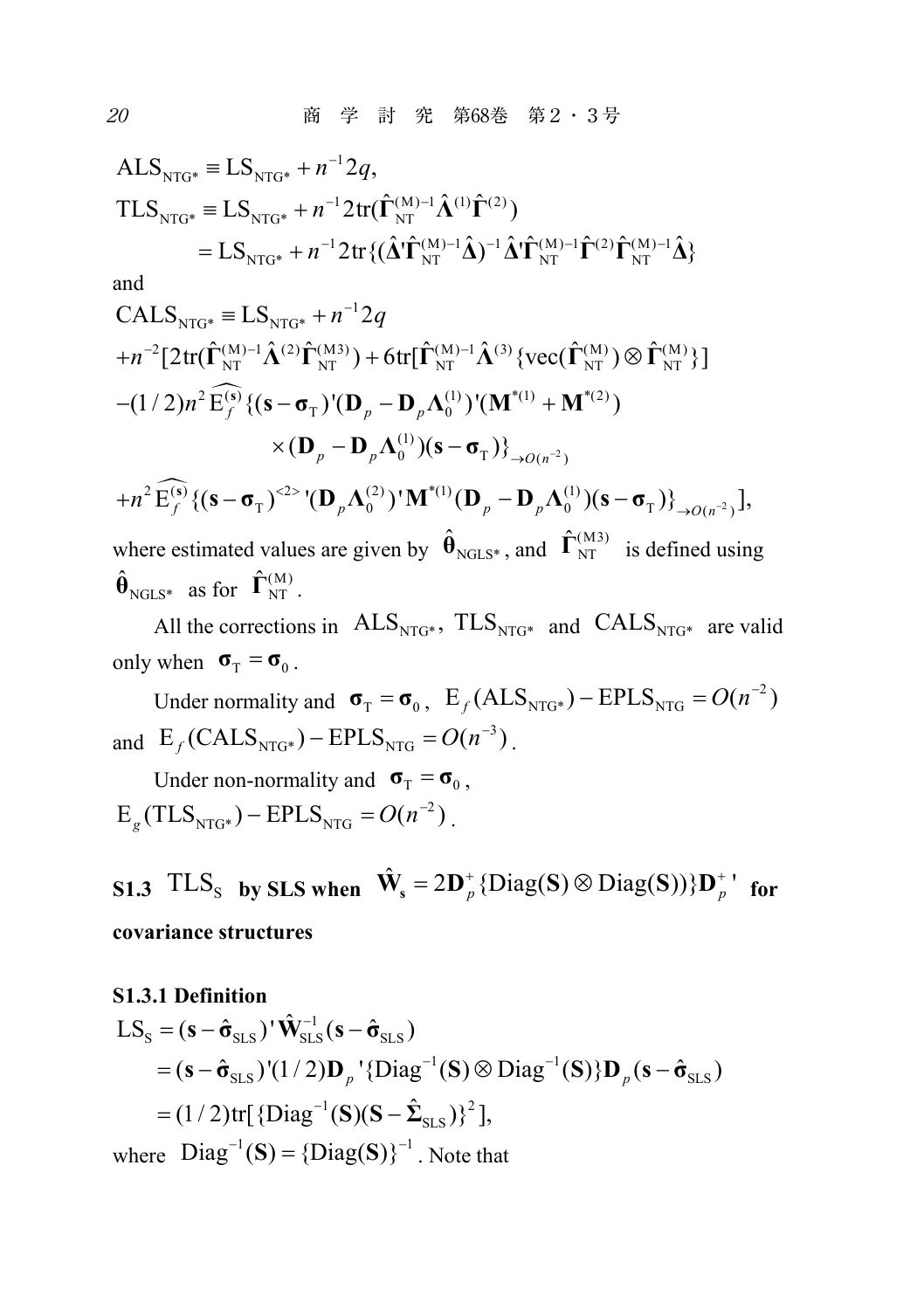$$
\mathbf{W}_{\mathrm{SLS}} = 2\mathbf{D}_p^+ \{ \mathrm{Diag}(\boldsymbol{\Sigma}_{\mathrm{T}}) \otimes \mathrm{Diag}(\boldsymbol{\Sigma}_{\mathrm{T}}) \} \mathbf{D}_p^+ \, .
$$

**S1.3.2 Bias of** LSS () () S SLS 1 1 T T SLS ( ) S S ( ) 1 S S T SLS SLS T ( ) 1 1 SLS SLS SLS SLS EPLS E E [( ) ' ˆ (1/ 2) '{Diag ( ) Diag ( )} ( )], ˆ ELS E (LS ), ELS EPLS 2E {( ) ' ( )} ˆ ˆ E {( ) '( ˆ ) '( )}. ˆ *g g p p g g g* **t s s s s t σ D Σ Σ Dtσ s σ W σ σ s σ WWs σ** (s1.3.1) The first term on the right-hand side of the last equation of (s1.3.1) is 1 2 2 ( ) 1 T SLS SLS T ( ) 1 T SLS SLS 0 ( ) 1 (1) SLS 0 T T ()( ) ( ) 1 (2) 2 SLS 0 T T ( ) ( ) 1 (3) 3 SLS 0 T T 2E {( ) ' ( )} ˆ 2E {( ) ' ( )} ˆ 2E [tr{ ( )( ) '}] 2E [tr{ ( ) ( ) '}] 2E [tr{ ( ) ( *g g g On On g O n g* **s s s s s s σ W σ σ s σ W σ σ W Λ sσ s σ W Λ sσ s σ W Λ sσ s σ** <sup>2</sup> 1 2 ( ) 1 1 (1) (2 ) SLS 0 0 ( ) 2 1 (1) 2 1 (2) (3) SLS 0 (4 ) SLS 0 0 (A) 2 1 (3) (2) (2) 3 SLS 0 0 0 (A) ( ) ) '}] { 2tr( )} [ 2tr( ) 2tr( ) 6tr[ {vec( ) }] ] ( ). *O n O n O n n n n n O n* **W Λ Γ W Λ Κ WΛΓ W Λ ΓΓ** (s1.3.2) The term of order <sup>1</sup> *O n*( ) in (s1.3.2) is 1 1 (1) (2) SLS 0 0 1 1 1 1 1 (2) SLS 0 0 SLS 0 D0 0 SLS 0 2tr{ ( ' + ) ' } *n* **W Δ ΔW Δ A ΔW Γ** 2tr( ) *n* **W Λ Γ**

 $=$  - n<sup>-1</sup> 2tr {( $\Delta_0$ ' $\mathbf{W}_{\rm SLS}^{-1} \Delta_0$ + $\mathbf{A}_{\rm D0}$ )<sup>-1</sup> $\Delta_0$ ' $\mathbf{W}_{\rm SLS}^{-1} \boldsymbol{\Gamma}_0^{(2)} \mathbf{W}_{\rm SLS}^{-1} \Delta_0$ }, which is not equal to  $-n^{-1}2q$  even under normality and  $\sigma_T = \sigma_0$  i.e.,  $\mathbf{A}_{\text{D}0} = \mathbf{O}$  with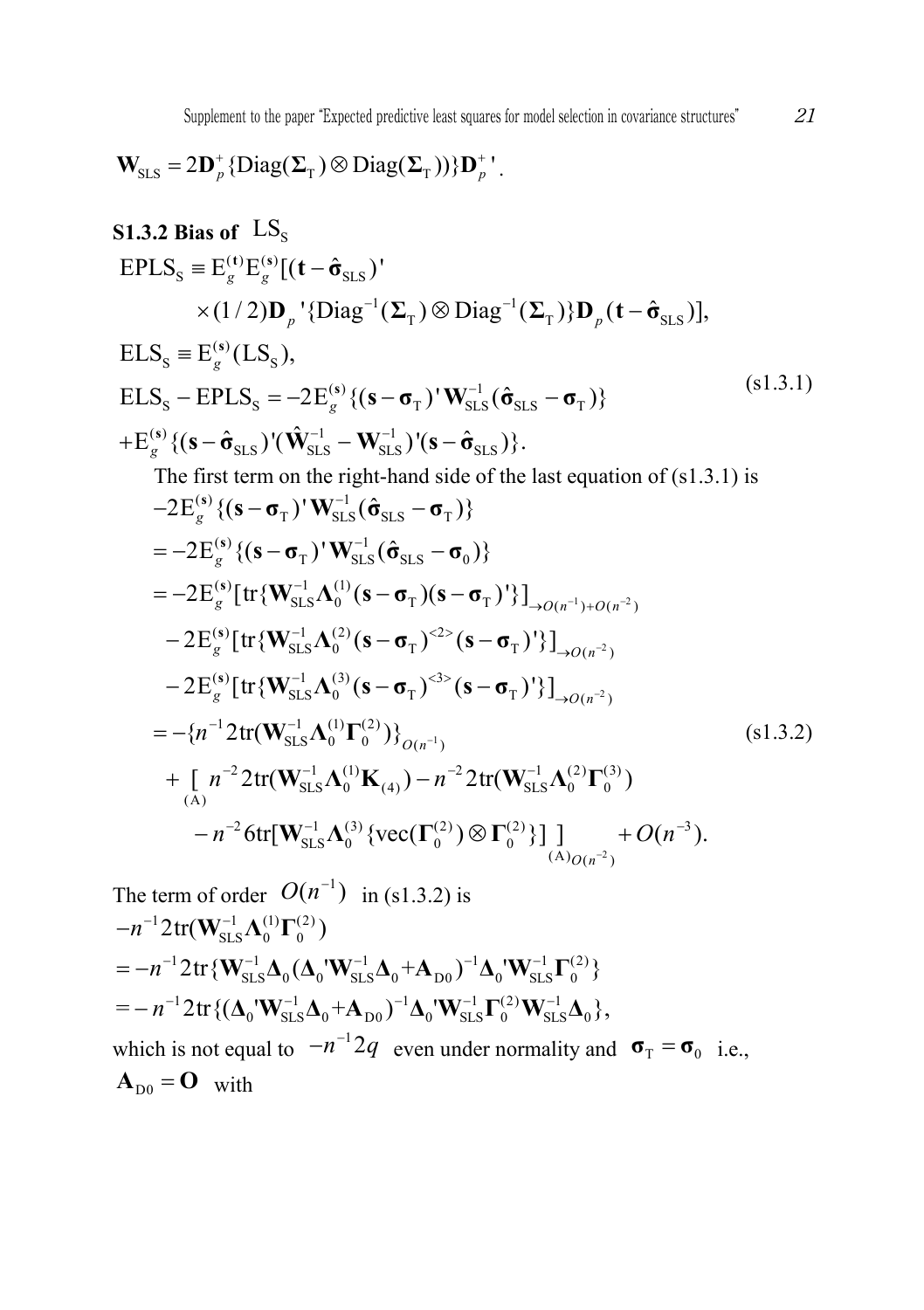22 商 学 討 究 第68巻 第2・3号

$$
\mathbf{A}_{D0} = \sum_{a \ge b} (\boldsymbol{\sigma}_0 - \boldsymbol{\sigma}_T) (\mathbf{W}_{SLS}^{-1})_{.ab} \frac{\partial^2 \boldsymbol{\sigma}_{0ab}}{\partial \boldsymbol{\theta}_0 \partial \boldsymbol{\theta}_0},
$$

$$
= \sum_{a \ge b} (\boldsymbol{\sigma}_0 - \boldsymbol{\sigma}_T)_{ab} (\mathbf{W}_{SLS}^{-1})_{ab,ab} \frac{\partial^2 \boldsymbol{\sigma}_{0ab}}{\partial \boldsymbol{\theta}_0 \partial \boldsymbol{\theta}_0},
$$

since  $\mathbf{W}_{\text{SLS}}$  is diagonal.

The second term on the right-hand side of the last equation of (s1.3.1) is  
\n
$$
E_g^{(s)} \{ (\mathbf{s} - \hat{\sigma}_{SLS})' (\hat{\mathbf{W}}_{SLS}^{-1} - \mathbf{W}_{SL}^{-1}) (\mathbf{s} - \hat{\sigma}_{SLS}) \}
$$
\n
$$
= E_g^{(s)} \{ (1/2) \text{vec} ((\mathbf{S} - \hat{\mathbf{\Sigma}}_{SLS}) \{ Diag^{-1}(\mathbf{S}) \otimes Diag^{-1}(\mathbf{S}) \} - Diag^{-1}(\mathbf{\Sigma}_T) \otimes Diag^{-1}(\mathbf{\Sigma}_T) \} \text{vec} ((\mathbf{S} - \hat{\mathbf{\Sigma}}_{SLS}) \}.
$$
\nLet  $\mathbf{M}_D = Diag(\mathbf{S}) - Diag(\mathbf{\Sigma}_T) \text{ Then,}$   
\n
$$
Diag^{-1}(\mathbf{S}) = Diag^{-1}(\mathbf{\Sigma}_T) - Diag^{-2}(\mathbf{\Sigma}_T) \mathbf{M}_D + Diag^{-3}(\mathbf{\Sigma}_T) \mathbf{M}_D^2 - Diag^{-4}(\mathbf{\Sigma}_T) \mathbf{M}_D^3 + Diag^{-5}(\mathbf{\Sigma}_T) \mathbf{M}_D^4 + O_p(n^{-5/2}),
$$
  
\n
$$
Diag^{-1}(\mathbf{S}) \otimes Diag^{-1}(\mathbf{S}) - Diag^{-1}(\mathbf{\Sigma}_T) \otimes Diag^{-1}(\mathbf{\Sigma}_T)
$$
\n
$$
= [-\sum_{sym}^2 Diag^{-1}(\mathbf{\Sigma}_T) \otimes {Diag^{-2}(\mathbf{\Sigma}_T) \mathbf{M}_D} \}_{O_p(n^{-1/2})} + \{ {Diag^{-2}(\mathbf{\Sigma}_T) \mathbf{M}_D} \}_{C_p(n^{-1/2})} + \{ -\sum_{sym}^2 Diag^{-1}(\mathbf{\Sigma}_T) \otimes {Diag^{-1}(\mathbf{\Sigma}_T) \mathbf{M}_D} \}_{O_p(n^{-1/2})} + \{ -\sum_{sym}^2 Diag^{-1}(\mathbf{\Sigma}_T) \otimes {Diag^{-3}(\mathbf{\Sigma}_T) \mathbf{M}_D} \}_{O_p(n^{-3/2})} + \{ -\sum_{sym}^2 Diag^{-1}(\mathbf{\Sigma}_T) \mathbf{M}_D \} \otimes {Diag^{-3}(\mathbf{\Sigma}_T) \mathbf{M}_D} \}_{O_p(n^{-3/2
$$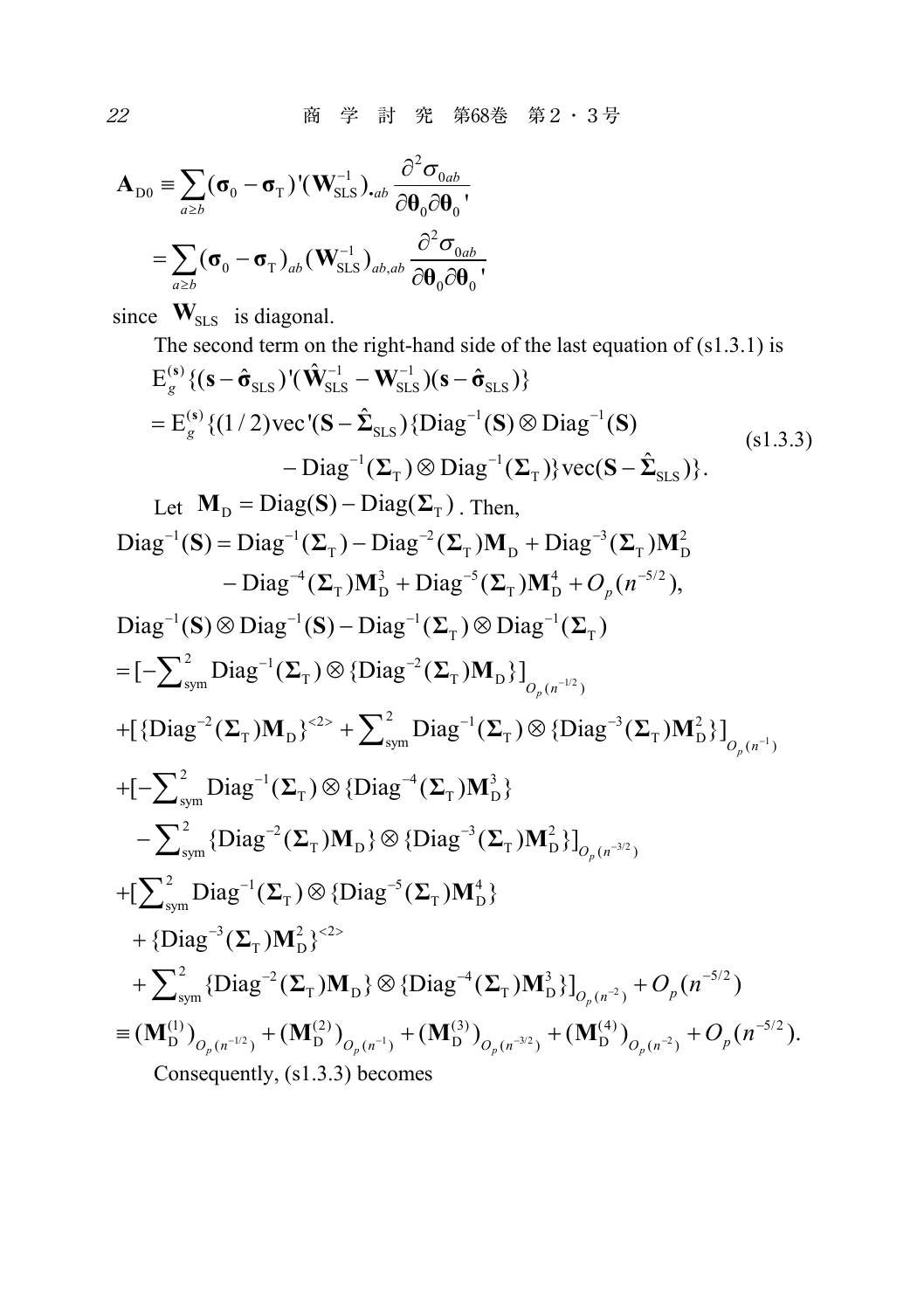E<sub>g</sub><sup>(s)</sup> [(1/2)vec'(S – Σ<sub>T</sub> – (Σ<sub>SLS</sub> – Σ<sub>0</sub>) + Σ<sub>T</sub><sup>(3)</sup> + Σ<sub>T</sub><sup>(4)</sup>)  
\n× (M<sub>D</sub><sup>(1)</sup> + M<sub>D</sub><sup>(2)</sup> + M<sub>D</sub><sup>(3)</sup>) + Σ<sub>T</sub><sup>(4)</sup>)  
\n× vec(S – Σ<sub>T</sub> – (Σ̇<sub>SLS</sub> – Σ<sub>0</sub>) + Σ<sub>T</sub> – Σ<sub>0</sub>]<sub>→0(n<sup>-2</sup>)</sub> + O(n<sup>-3</sup>)  
\n(Σ<sub>T</sub> – Σ<sub>0</sub> = O(1)).  
\nAs in (s1.1.5) and (s1.1.6), the term of order O(n<sup>-1</sup>) in (s1.3.3) is  
\n
$$
n^{-1}
$$
[(1/2)vec'(Σ<sub>T</sub> – Σ<sub>0</sub>) $nE_g^{(s)}$ (M<sub>D</sub><sup>(2)</sup>)<sub>→0(n<sup>-1</sup>)</sub>vec(Σ<sub>T</sub> – Σ<sub>0</sub>)  
\n+ vec'(Σ<sub>T</sub> – Σ<sub>0</sub>) $nE_g^{(s)}$  {M<sub>D</sub><sup>(1)</sup> (D<sub>p</sub> – D<sub>p</sub>Λ<sub>0</sub><sup>(1)</sup>)(s – σ<sub>T</sub>)}<sub>→0(n<sup>-1</sup>)</sub>],  
\nwhich becomes zero when σ<sub>T</sub> = σ<sub>0</sub>.  
\nThe term of order O(n<sup>-2</sup>) in (s1.3.3) is  
\n $n^{-2}$  [(1/2)vec'(Σ<sub>T</sub> – Σ<sub>0</sub>) $n^2E_g^{(s)}$  {M<sub>D</sub><sup>(2)</sup> – E<sub>g</sub><sup>(s)</sup>(M<sub>D</sub><sup>(2)</sup>)<sub>→0(n<sup>-1</sup>)</sub>  
\n+ M<sub>D</sub><sup>(3)</sup> + M<sub>D</sub><sup>(3)</sup>)<sub>→0(n<sup>-2</sup>)</sub>vec(Σ<sub>T</sub> – Σ<sub>0</sub>)  
\n+ vec'(Σ<sub>T</sub> – Σ<sub>0</sub>) $n^2E_g^{(s)}$  {( $M$ 

$$
n^{-2} \left[ (1/2)n^{2} \mathcal{E}_{g}^{(s)} \{ (\mathbf{s} - \mathbf{\sigma}_{T})^{t} (\mathbf{D}_{p} - \mathbf{D}_{p} \Lambda_{0}^{(1)})^{t} (\mathbf{M}_{D}^{(1)} + \mathbf{M}_{D}^{(2)}) \times (\mathbf{D}_{p} - \mathbf{D}_{p} \Lambda_{0}^{(1)}) (\mathbf{s} - \mathbf{\sigma}_{T}) \}_{\rightarrow O(n^{-2})} \times ( \mathbf{D}_{p} - \mathbf{D}_{p} \Lambda_{0}^{(1)}) (\mathbf{s} - \mathbf{\sigma}_{T}) \}_{\rightarrow O(n^{-2})} \left[ -n^{2} \mathcal{E}_{g}^{(s)} \{ (\mathbf{s} - \mathbf{\sigma}_{T})^{2} \} (\mathbf{D}_{p} \Lambda_{0}^{(2)})^{t} \mathbf{M}_{D}^{(1)} (\mathbf{D}_{p} - \mathbf{D}_{p} \Lambda_{0}^{(1)}) (\mathbf{s} - \mathbf{\sigma}_{T}) \}_{\rightarrow O(n^{-2})} \right].
$$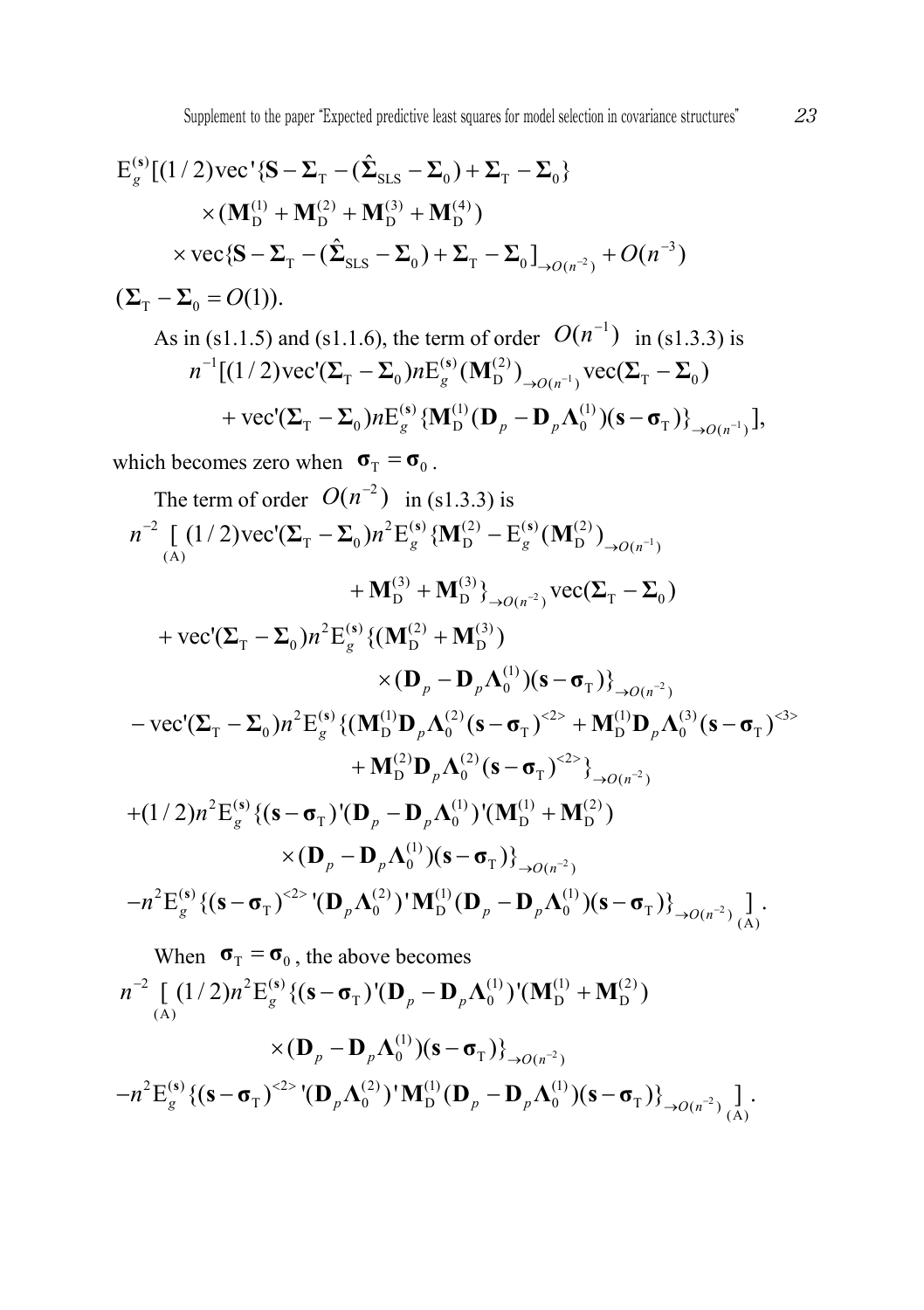ELS<sub>s</sub> – EPLS<sub>s</sub>  
\n= n<sup>-1</sup>[-2tr(W<sub>SI.S</sub><sup>-1</sup>Δ<sub>0</sub><sup>(1)</sup>Γ<sub>0</sub><sup>(2)</sup>)  
\n+(1/2)vec(C<sub>T</sub> – Σ<sub>0</sub>)nE<sub>g</sub><sup>(s)</sup>(M<sub>D</sub><sup>(2)</sup>)<sub>→0(n<sup>-1</sup>)</sub>vec(C<sub>T</sub> – Σ<sub>0</sub>)  
\n+vec(C<sub>T</sub> – Σ<sub>0</sub>)nE<sub>g</sub><sup>(s)</sup> {M<sub>D</sub><sup>(1)</sup>(D<sub>p</sub> – D<sub>p</sub>Λ<sub>0</sub><sup>(1)</sup>)(s – σ<sub>T</sub>)}<sub>→0(n<sup>-1</sup>)</sub>]  
\n+n<sup>-2</sup> [ 2tr(W<sub>SI.S</sub><sup>-1</sup>Δ<sub>0</sub><sup>(1)</sup>K<sub>(4)</sub>) – 2tr(W<sub>SI.S</sub><sup>-1</sup>Δ<sub>0</sub><sup>(2)</sup>Γ<sub>0</sub><sup>(3)</sup>)  
\n– 6tr[W<sub>SI.S</sub><sup>-1</sup>Δ<sub>0</sub><sup>(3)</sup> {vec(C<sub>T</sub><sup>(2)</sup>) ∅ Γ<sub>0</sub><sup>(2)</sup>}]  
\n+(1/2)vec(C<sub>T</sub> – Σ<sub>0</sub>)n<sup>2</sup>E<sub>g</sub><sup>(s)</sup> {M<sub>D</sub><sup>(2)</sup> – E<sub>g</sub><sup>(s)</sup>(M<sub>D</sub><sup>(2)</sup>)<sub>→0(n<sup>-1</sup>)  
\n+M<sub>D</sub><sup>(3)</sup> + M<sub>0</sub><sup>(3)</sup>} + M<sub>0</sub><sup>(3)</sup> + M<sub>0</sub><sup>(3)</sup> + M<sub>0</sub><sup>(3)</sup> + M<sub>0</sub><sup>(3)</sup> – σ<sub>T</sub>)<sup>2</sup> → (σ<sub>T</sub><sup>-2</sup>)  
\n- vec(C<sub>T</sub> – Σ<sub>0</sub>)n<sup>2</sup>E<sub>g</sub><sup>(s)</sup> {(
$$
M_D^{(2)}
$$
 +  $M_D^{(3)}$ )  
\n× (D<sub>p</sub> – D<sub>p</sub>Λ<sub>0</sub><</sub>

(i) Even under normality, when  $\sigma_T - \sigma_0 = O(1)$ , the term of order  $O(n^{-1})$  in (s1.3.4) is not equal to  $-n^{-1}2q$  though  $\Gamma_0^{(2)} = \Gamma_{NT}^{(2)}$ .

(ii) Under non-normality and  $\sigma_T = \sigma_0$ ,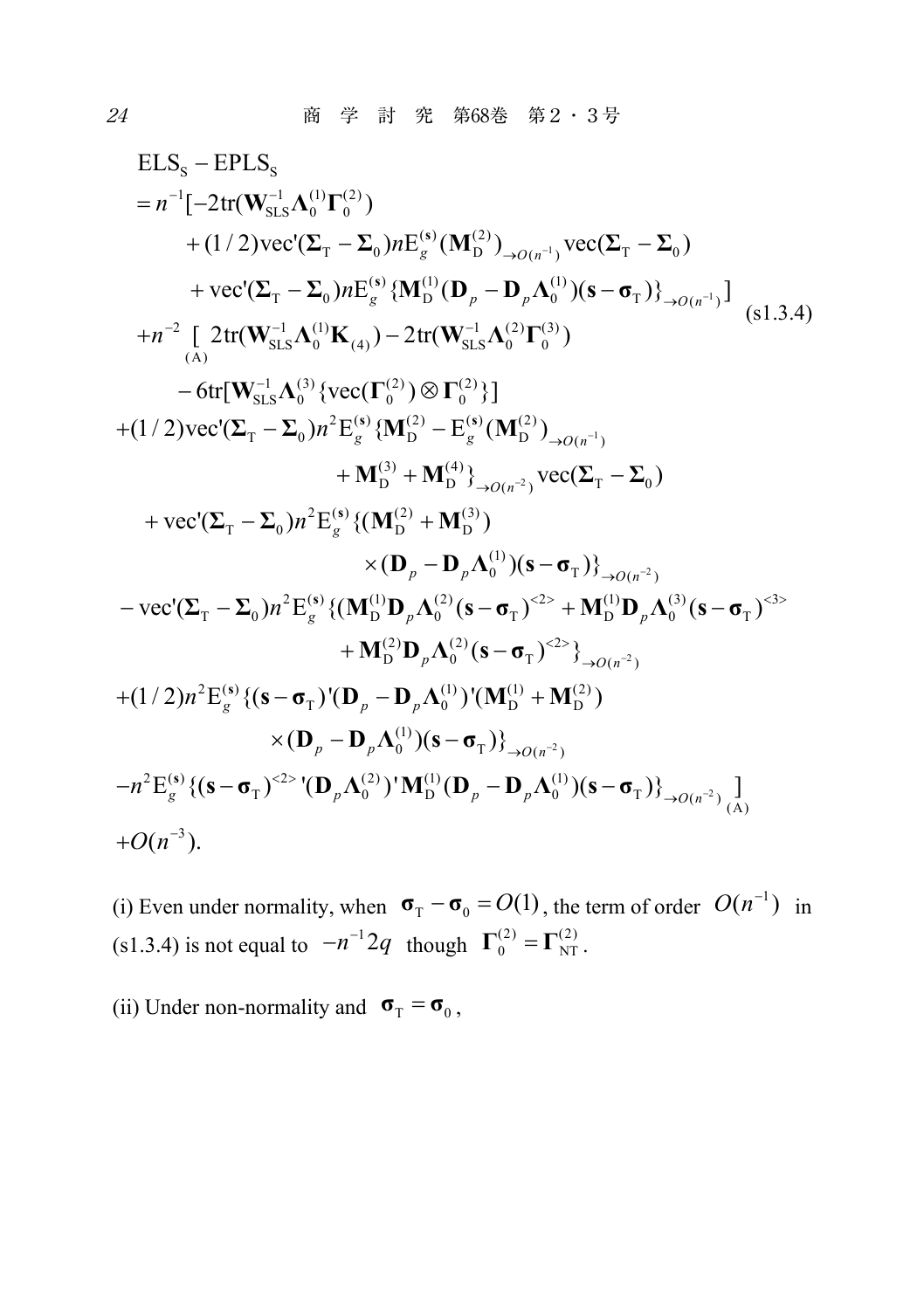2 S S 1 1 (1) (2) SLS 0 0 2 1 (1) 1 (2) (3) SLS 0 (4) SLS 0 0 (A) 1 (3) (2) (2) SLS 0 0 0 2 () (1) (1) (2) T 0 DD (1) 0 T ( ) 2 ELS EPLS { 2tr( )} [ 2tr( ) 2tr( ) 6tr[ {vec( ) }] (1/ 2) E {( ) '( ) '( ) ( )( )} *g p p p p O n n n n n* **s W Λ Γ W ΛΚ W ΛΓ W Λ ΓΓ s σ D D ΛMM D D Λ sσ** 2 ( ) 2 (2) (1) (1) <sup>T</sup> 0 D <sup>0</sup> <sup>T</sup> ( ) (A) 3 E {( ) '( ) ' ( )( )} ] ( ). *g p p p O n O n* **<sup>s</sup> s σ D Λ M D DΛ s σ**

(iii) Under normality and  $\sigma_T = \sigma_0$ , the term with  $\mathbf{K}_{(4)}$  vanishes and  $\mathbf{\Gamma}_0^{(j)}$ becomes  $\Gamma_{\text{NT}}^{(j)}$   $(j = 2, 3)$ . Then,  $\times (\mathbf{D}_{p} - \mathbf{D}_{p} \Lambda_{0}^{(1)}) (\mathbf{s} - \mathbf{\sigma}_{T})\}_{\rightarrow O(n^{-2})}$  $\mathrm{ELS}_{\mathrm{s}} - \mathrm{EPLS}_{\mathrm{s}}$  $= n^{-1} \{-2tr(\mathbf{W}_{\text{SLS}}^{-1} \mathbf{\Lambda}_0^{(1)} \mathbf{\Gamma}_{\text{NT}}^{(2)})\}$  $+n^{-2}\left[-2tr(\mathbf{W}_{\rm SLS}^{-1}\boldsymbol{\Lambda}_0^{(2)}\boldsymbol{\Gamma}_{\rm NT}^{(3)})-6tr[\mathbf{W}_{\rm SLS}^{-1}\boldsymbol{\Lambda}_0^{(3)}\left\lbrace vec(\boldsymbol{\Gamma}_{\rm NT}^{(2)})\otimes \boldsymbol{\Gamma}_{\rm NT}^{(2)}\right\rbrace\right]$  $+(1/2)n^2 \mathbf{E}_f^{(s)} \{ (\mathbf{s} - \mathbf{\sigma}_T) (\mathbf{D}_p - \mathbf{D}_p \mathbf{\Lambda}_0^{(1)}) (\mathbf{M}_{\mathbf{D}}^{(1)} + \mathbf{M}_{\mathbf{D}}^{(2)})$  $-n^2 \mathbf{E}_f^{(\mathbf{s})} \{ (\mathbf{s}-\boldsymbol{\sigma}_T)^{2 \geq \mathbf{N}} (\mathbf{D}_p \boldsymbol{\Lambda}_0^{(2)})^{\mathbf{N}} \mathbf{M}_{\mathbf{D}}^{(1)} (\mathbf{D}_p - \mathbf{D}_p \boldsymbol{\Lambda}_0^{(1)}) (\mathbf{s}-\boldsymbol{\sigma}_T) \}_{\rightarrow O(n^{-2})} \mathbf{M}_{(A)}^{(1)}$  $+O(n^{-3}).$ 

### **S1.3.3 Bias correction of**  $LS_s$

Recall that

$$
LS_{\rm S} = (\mathbf{s} - \hat{\mathbf{\sigma}}_{\rm SLS})'(1/2)\mathbf{D}_p' {\rm Diag}^{-1}(\mathbf{S}) \otimes {\rm Diag}^{-1}(\mathbf{S})\} \mathbf{D}_p (\mathbf{s} - \hat{\mathbf{\sigma}}_{\rm SLS})
$$
  
= (1/2) tr[ { $\hat{\Sigma}_{\rm SLS}^{-1} (\mathbf{S} - \hat{\Sigma}_{\rm SLS})$ }<sup>2</sup>].

Define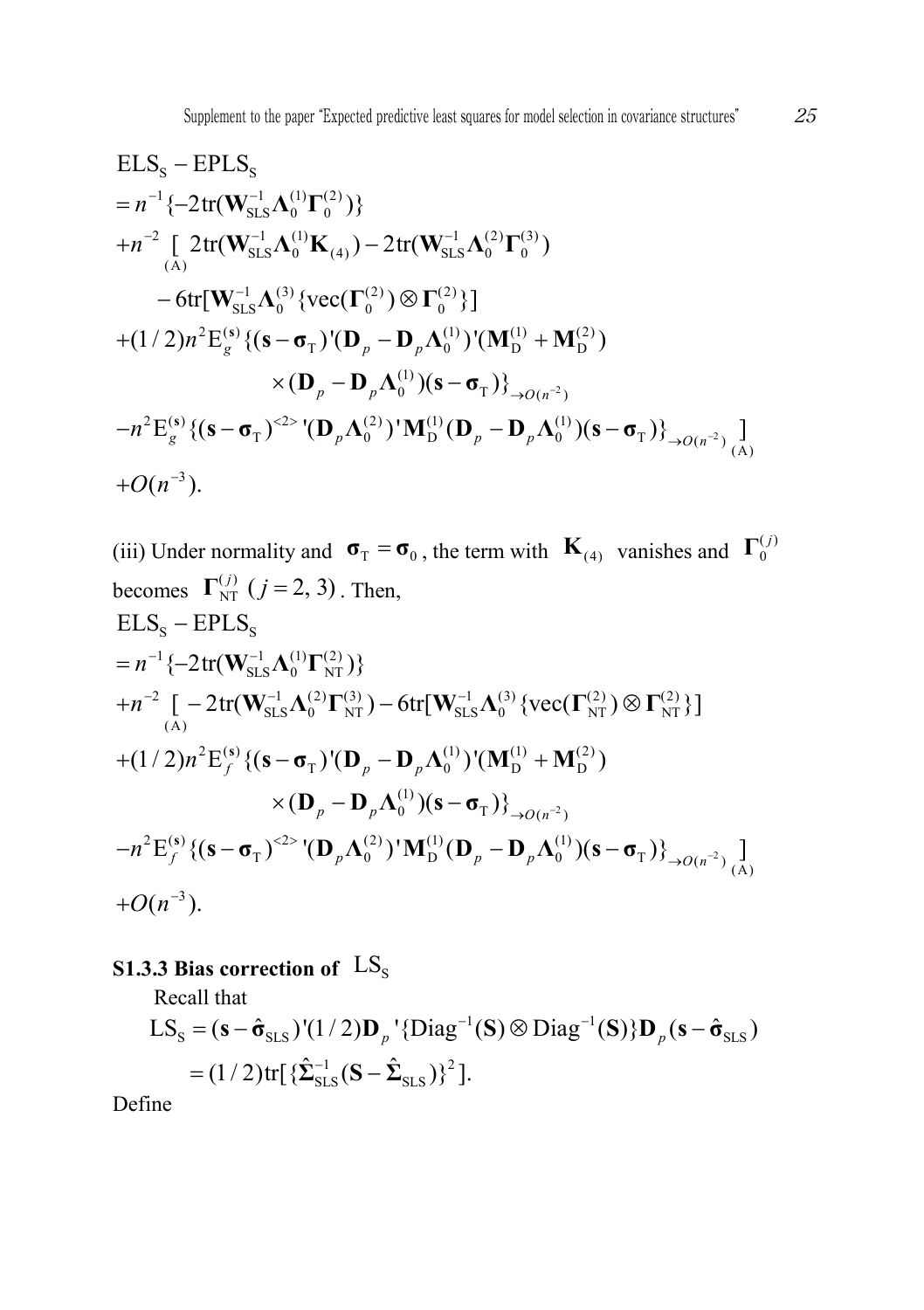$$
\begin{split} TLS_{\rm S} & \equiv LS_{\rm S} + n^{-1} 2 \text{tr}(\hat{\mathbf{W}}_{\rm SLS}^{-1} \hat{\mathbf{\Lambda}}^{(1)} \hat{\boldsymbol{\Gamma}}^{(2)}) \\ & = LS_{\rm S} + n^{-1} 2 \text{tr} \{ (\hat{\mathbf{\Delta}}^{\prime} \hat{\mathbf{W}}_{\rm SLS}^{-1} \hat{\mathbf{\Delta}})^{-1} \hat{\mathbf{\Delta}}^{\prime} \hat{\mathbf{W}}_{\rm SLS}^{-1} \hat{\boldsymbol{\Gamma}}^{(2)} \hat{\mathbf{W}}_{\rm SLS}^{-1} \hat{\mathbf{\Delta}} \}. \end{split}
$$

Note that  $ALS_{\rm s}$  is not defined and  $\hat{A}_{\rm p}$  is not used in  $TLS_{\rm s}$  since  $\sigma_{\rm T} = \sigma_{0}$  is assumed in TLS<sub>S</sub>.

Under normality and  $\sigma_{\rm T} = \sigma_{0}$ ,  $E_{f} (TLS_{\rm S}) - EPLS_{\rm S} = O(n^{-2})$ . Under non-normality and  $\sigma_T = \sigma_0$ ,  $E_g (TLS_s) - EPLS_s = O(n^{-2})$ .

**S1.4** ALS<sub>ADFG</sub> and CALS<sub>ADFG</sub> when  $\hat{\mathbf{W}}_s = \hat{\mathbf{\Gamma}}^{(2)} = n \widehat{a \text{cov}_{ADF}(s)}$  by **ADF-GLS for covariance structures**

Note that  
\n
$$
\{n \text{ acov}_{\text{ADF}}(\mathbf{s})\}_{ab,cd} = s_{abcd} - s_{ab} s_{cd} \ (p \ge a \ge b \ge 1; \ p \ge c \ge d \ge 1\}
$$

In this subsection,  $\sigma_T = \sigma_0$  is assumed under possible non-normality.

#### **S1.4.1 Definition**

$$
LS_{ADFG} \equiv (\mathbf{s} - \hat{\mathbf{\sigma}}_{AGLS})' \hat{\mathbf{\Gamma}}^{(2)-1} (\mathbf{s} - \hat{\mathbf{\sigma}}_{AGLS}), ELS_{ADFG} \equiv E_g^{(\mathbf{s})} (LS_{ADFG})
$$
  
and 
$$
EPLS_{ADFG} \equiv E_g^{(\mathbf{t})} E_g^{(\mathbf{s})} \{ (\mathbf{t} - \hat{\mathbf{\sigma}}_{AGLS})' \Gamma_0^{(2)-1} (\mathbf{t} - \hat{\mathbf{\sigma}}_{AGLS}) \}.
$$

### **S1.4.2 Bias of**  $LS$ <sub>ADFG</sub>

$$
\begin{aligned} \text{ELS}_{\text{ADFG}} - \text{EPLS}_{\text{ADFG}} &= -2E_g^{(s)} \{ (\mathbf{s} - \mathbf{\sigma}_{\text{T}})^{\mathsf{T}} \Gamma_0^{(2)-1} (\hat{\mathbf{\sigma}}_{\text{AGLS}} - \mathbf{\sigma}_{\text{T}}) \} \\ + E_g^{(s)} \{ (\mathbf{s} - \hat{\mathbf{\sigma}}_{\text{AGLS}})^{\mathsf{T}} (\hat{\boldsymbol{\Gamma}}^{(2)-1} - \boldsymbol{\Gamma}_0^{(2)-1}) (\mathbf{s} - \hat{\mathbf{\sigma}}_{\text{AGLS}}) \}. \end{aligned} \tag{s1.4.1}
$$

The first term on the right-hand side of (s1.4.1) is

$$
-2E_g^{(s)}\{(\mathbf{s}-\boldsymbol{\sigma}_{T})'\Gamma_0^{(2)-1}(\hat{\boldsymbol{\sigma}}_{AGLS}-\boldsymbol{\sigma}_{T})\}\n= -2E_g^{(s)}\{(\mathbf{s}-\boldsymbol{\sigma}_{T})'\Gamma_0^{(2)-1}(\hat{\boldsymbol{\sigma}}_{AGLS}-\boldsymbol{\sigma}_{0})\}\n= -2E_g^{(s)}[\text{tr}\{\Gamma_0^{(2)-1}\Lambda_0^{(1)}(\mathbf{s}-\boldsymbol{\sigma}_{T})(\mathbf{s}-\boldsymbol{\sigma}_{T})'\}]_{\rightarrow O(n^{-1})+O(n^{-2})}\n- 2E_g^{(s)}[\text{tr}\{\Gamma_0^{(2)-1}\Lambda_0^{(2)}(\mathbf{s}-\boldsymbol{\sigma}_{T})^{<2>}( \mathbf{s}-\boldsymbol{\sigma}_{T})'\}]_{\rightarrow O(n^{-2})}\n- 2E_g^{(s)}[\text{tr}\{\Gamma_0^{(2)-1}\Lambda_0^{(3)}(\mathbf{s}-\boldsymbol{\sigma}_{T})^{<3>}( \mathbf{s}-\boldsymbol{\sigma}_{T})'\}]_{\rightarrow O(n^{-2})}+O(n^{-3})
$$
\n(81.4.2)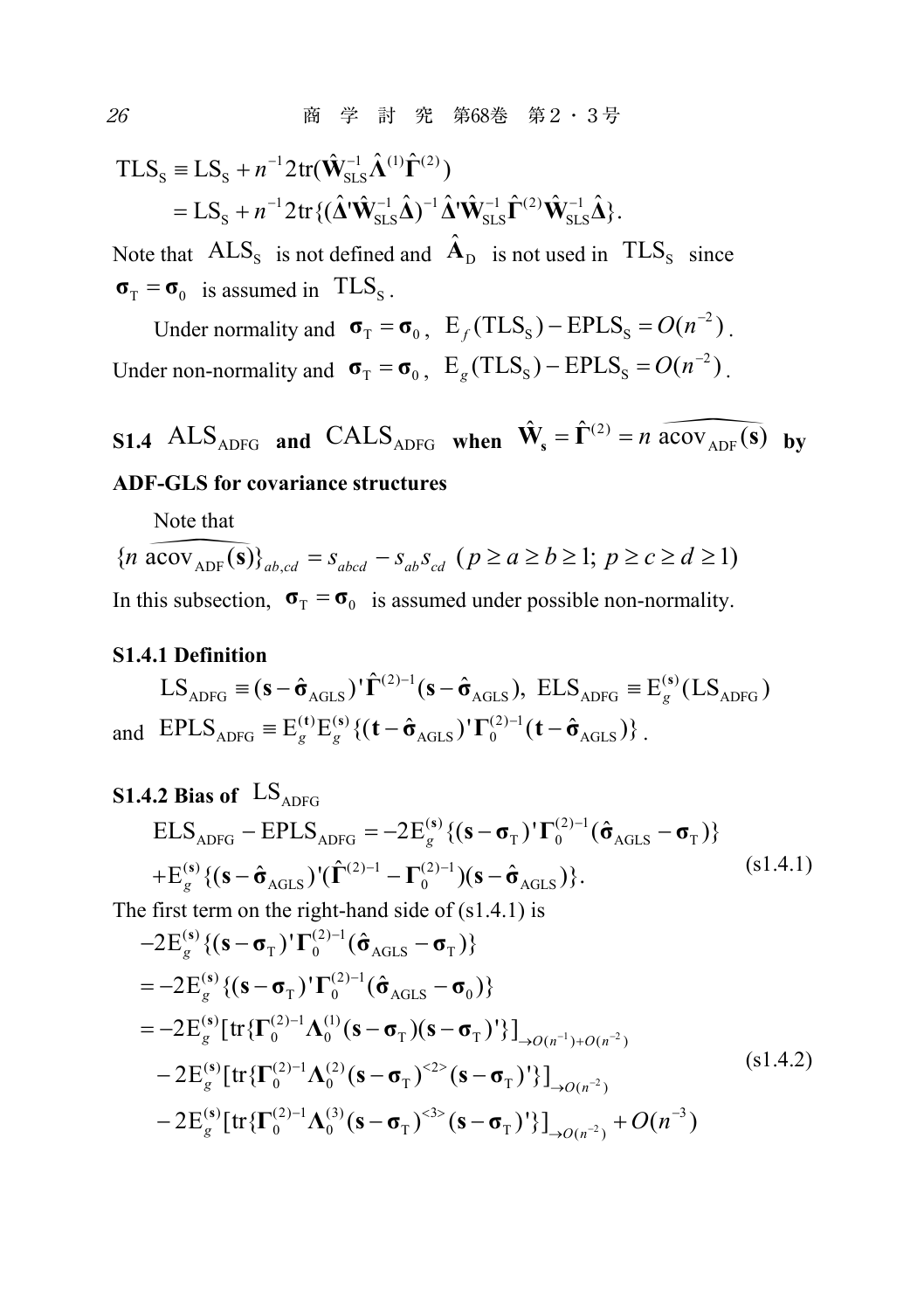$$
= -\{n^{-1}2\text{tr}(\Gamma_0^{(2)-1}\Lambda_0^{(1)}\Gamma_0^{(2)})\}_{O(n^{-1})}
$$
  
+ 
$$
[n^{-2}2\text{tr}(\Gamma_0^{(2)-1}\Lambda_0^{(1)}\mathbf{K}_{(4)}) - n^{-2}2\text{tr}(\Gamma_0^{(2)-1}\Lambda_0^{(2)}\Gamma_0^{(3)})
$$

$$
-n^{-2}6\text{tr}[\Gamma_0^{(2)-1}\Lambda_0^{(3)}\{\text{vec}(\Gamma_0^{(2)})\otimes\Gamma_0^{(2)}\}]\big]_{{\scriptstyle(\mathbf{A})}_{O(n^{-2})}} + O(n^{-3}).
$$

The term of order 
$$
O(n^{-1})
$$
 for (s1.4.2) is  
\n $-n^{-1}2tr(\Gamma_0^{(2)-1}\Lambda_0^{(1)}\Gamma_0^{(2)}) = -n^{-1}2tr(\Lambda_0^{(1)})$   
\n $= -n^{-1}2tr{\{\Lambda_0(\Lambda_0\Gamma_0^{(2)-1}\Lambda_0)^{-1}\Lambda_0\Gamma_0^{(2)-1}\}}$   
\n $= -n^{-1}2q,$ 

which holds under possible non-normality. Note that there is no sample counterpart of  $\mathbf{A}_0$  due to the assumption  $\mathbf{\sigma}_T = \mathbf{\sigma}_0$ .

In the second term  $\mathbf{E}_g^{(\mathbf{s})} \{ (\mathbf{s} - \hat{\boldsymbol{\sigma}}_{\text{AGLS}})^\dagger (\hat{\boldsymbol{\Gamma}}^{(2)-1} - \boldsymbol{\Gamma}_0^{(2)-1}) (\mathbf{s} - \hat{\boldsymbol{\sigma}}_{\text{AGLS}}) \}$  on the right-hand side of (s1.4.1), we have  $-(s_{ab}-\sigma_{\text{Tab}})\sigma_{\text{T}cd}-(s_{cd}-\sigma_{\text{T}cd})\sigma_{\text{Tab}}\} \big]_{O_p\left(n^{-1/2}\right)}$  $\hat{\Gamma}^{(2)-1} - \Gamma_0^{(2)-1} = \left[ - \sum_{a \ge b} \sum_{c \ge d} (\Gamma_0^{(2)-1})_{ab} (\Gamma_0^{(2)-1})_{cd} , \{ S_{abcd} - \sigma_{\text{Tabcd}} \} \right]$  $\sum_{(A)_{a\geq b}c\geq d}(\Gamma_0^{(2)-1})_{ab}(\Gamma_0^{(2)-1})_{cd}$ ,  $(s_{ab}-\sigma_{\text{Tab}})(s_{cd}-\sigma_{\text{Td}})$  $\sum_{c \geq d} \sum_{e \geq f} \sum_{g \geq h} (\Gamma_0^{(2)-1})_{\centerdot ab} (\Gamma_0^{(2)-1})_{cd, ej}$  $\mathbf{I}^{-1}-\mathbf{\Gamma}_0^{(2)-1}=[-\sum \sum (\mathbf{\Gamma}_0^{(2)-1})_{\bm{\cdot}ab}(\mathbf{\Gamma}_0^{(2)-1})_{\bm{\cdot}cd\bm{\cdot}}\{S_{abcd}-\bm{\sigma}_0\}$  $\int^{-1}$ )<sub>•ab</sub> $(\mathbf{\Gamma}_0^{(2)-1})_{cd}$ • $(s_{ab}-\sigma_{\mathrm{T}ab}) (s_{cd}-\sigma_{\mathrm{T}ab})$  $\geq b \ c \geq$  $\geq b$   $c \geq$  $-1$   $(1)^{-2}$  $\geq d$  e $\geq f$  g $\geq$  $\hat{\Gamma}^{(2)-1} - \Gamma_0^{(2)-1} = [-\sum \sum (\Gamma_0^{(2)-1})_{ab} (\Gamma_0^{(2)-1})_{cd} , \{s_{abcd} +\big[\sum_{(A)}\sum_{(B)}\sum_{(C)}(\Gamma_0^{(2)-1})_{ab}(\Gamma_0^{(2)-1})_{cd}$ ,  $(s_{ab}-\sigma_{\text{Tab}})(s_{cd}-\sigma_{\text{ind}})$  $+\sum\sum\sum\sum(\Gamma_{0}^{(2)-1})_{\boldsymbol{\boldsymbol{\cdot}} ab}(\Gamma$  $\sum_{a \geq b} \sum_{c \geq d} \sum_{e \geq f} \sum_{g \geq h} (\Gamma_0^{(2)-1})_{{\boldsymbol{\cdot}} ab} (\Gamma_0^{(2)-1})_{{\boldsymbol{\cdot}} cd, e\!f} (\Gamma_0^{(2)-1})_{{\boldsymbol{g}} ba}$  $\times \{ S_{abcd} - \sigma_{\text{Tabcd}} - (S_{ab} - \sigma_{\text{Tab}}) \sigma_{\text{Tcd}} - (S_{cd} - \sigma_{\text{Tcd}}) \sigma_{\text{Tab}} \}$ - $\sum_{a\geq b}\sum_{c\geq d}\sum_{e\geq f}\sum_{g\geq h}(\Gamma_0^{(2)-1})_{{\boldsymbol{\cdot}} ab}(\Gamma_0^{(2)-1})_{{\boldsymbol{\cdot}} cd, e\!f}(\Gamma_0^{(2)-1})_{{\boldsymbol{g}} h}.$ 

$$
\times \{s_{e\dot{g}h} - \sigma_{Tefgh} - (s_{ef} - \sigma_{Tef})\sigma_{Tgh} - (s_{gh} - \sigma_{Tgh})\sigma_{Tef}\}\Big]_{(A)_{O_p(n^{-1})}
$$
  
+ $O_p(n^{-3/2})$ 

$$
\equiv (\mathbf{M}_{\text{ADF}}^{(1)})_{O_p(n^{-1/2})} + (\mathbf{M}_{\text{ADF}}^{(2)})_{O_p(n^{-1})} + O_p(n^{-3/2}).
$$

Then, the second term on the right-hand side of (s1.4.1) is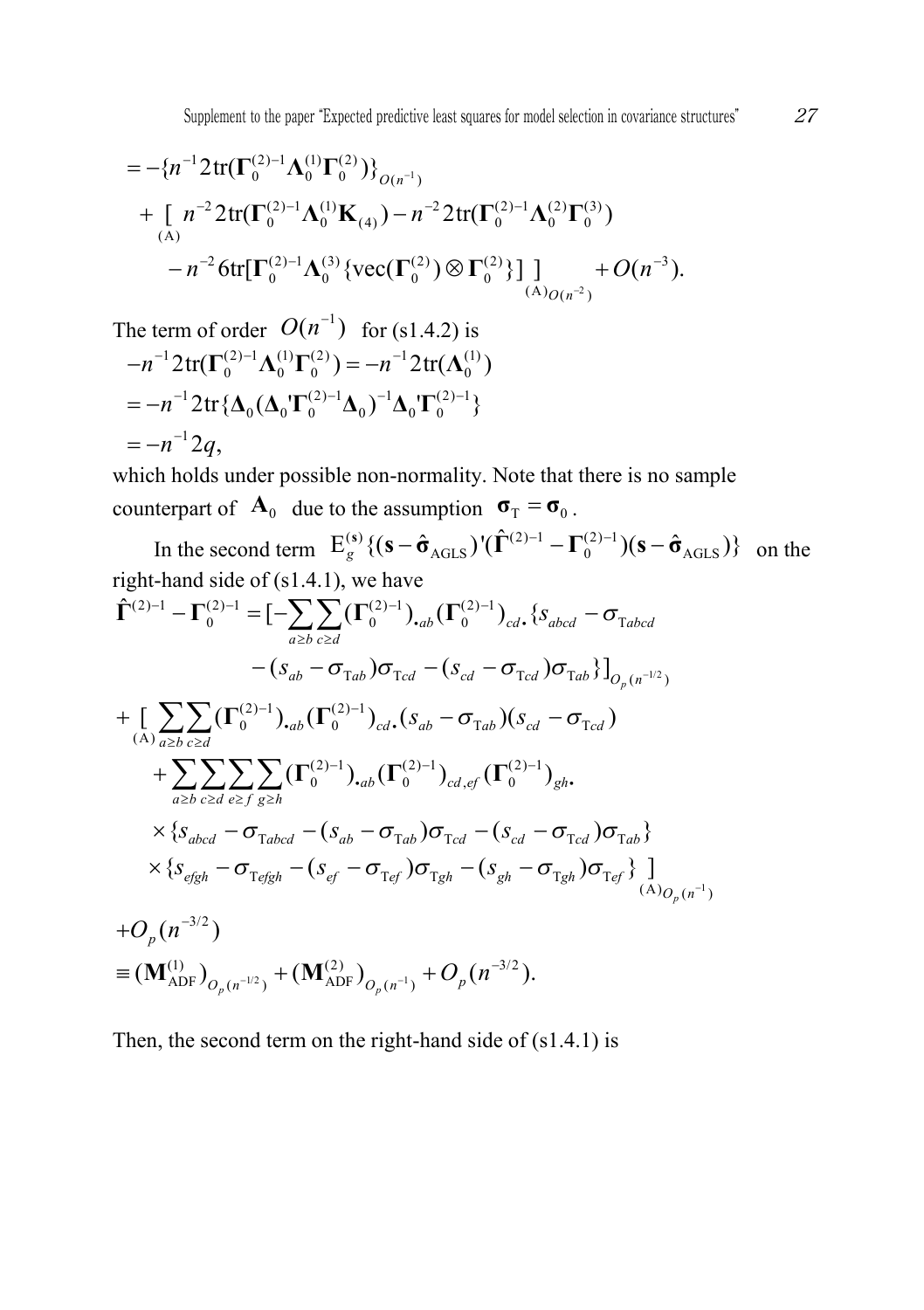$$
E_{g}^{(s)} \{ (\mathbf{s} - \hat{\sigma}_{AGLS})' (\hat{\mathbf{\Gamma}}^{(2)-1} - \mathbf{\Gamma}_{0}^{(2)-1}) (\mathbf{s} - \hat{\sigma}_{AGLS}) \}
$$
  
\n
$$
= E_{g}^{(s)} [\{ \mathbf{s} - \sigma_{T} - (\hat{\sigma}_{AGLS} - \sigma_{0}) \}^{\prime} \{ \mathbf{M}_{ADF}^{(1)} + \mathbf{M}_{ADF}^{(2)} + O_{p} (n^{-3/2}) \}
$$
  
\n
$$
\times \{ \mathbf{s} - \sigma_{T} - (\hat{\sigma}_{AGLS} - \sigma_{0}) \} ]
$$
  
\n
$$
= n^{-2} [n^{2} E_{g}^{(s)} \{ (\mathbf{s} - \sigma_{T})' (\mathbf{I}_{(p^{*})} - \mathbf{\Lambda}_{0}^{(1)})' (\mathbf{M}_{ADF}^{(1)} + \mathbf{M}_{ADF}^{(2)})
$$
  
\n
$$
\times (\mathbf{I}_{(p^{*})} - \mathbf{\Lambda}_{0}^{(1)}) (\mathbf{s} - \sigma_{T}) \} {S}_{\rightarrow O(n^{-2})} \qquad (s1.4.3)
$$
  
\n
$$
- 2n^{2} E_{g}^{(s)} \{ (\mathbf{s} - \sigma_{T})^{2} \{ \mathbf{\Lambda}_{0}^{(2)} \} \mathbf{M}_{ADF}^{(1)} (\mathbf{I}_{(p^{*})} - \mathbf{\Lambda}_{0}^{(1)}) (\mathbf{s} - \sigma_{T}) \} {S}_{\rightarrow O(n^{-2})} ]
$$
  
\n
$$
+ O(n^{-3}),
$$

where  $M_{ADF}^{(j)}(j=1, 2)$  are  $p^* \times p^*$  matrices rather than  $p^2 \times p^2$  shown earlier.

Lattice  
\nIn (s1.4.3), the following results are required:  
\n
$$
nE_g^{(s)} \{ (s_{abcd} - \sigma_{\text{Tabcd}})(s_{ef} - \sigma_{\text{Tef}}) \}_{\rightarrow O(n^{-1})}
$$
\n
$$
= \sigma_{\text{Tabcdef}} - \sigma_{\text{Tabcd}} \sigma_{\text{Tef}} - \sum_{\text{Taef}}^4 \sigma_{\text{Tbcd}}
$$
\n(Ogasawara, 2010, Subsection 1.2),  
\n
$$
nE_g^{(s)} \{ (s_{abcd} - \sigma_{\text{Tabcd}})(s_{efgh} - \sigma_{\text{Tefgh}}) \}_{\rightarrow O(n^{-1})}
$$

$$
= \sigma_{\text{Tabcdefgh}} - \sum_{i=1}^{4} (\sigma_{\text{Tabcde}} \sigma_{\text{Tfgh}} + \sigma_{\text{Tefgha}} \sigma_{\text{Tbcd}})
$$

$$
- \sigma_{\text{Tabcde}} \sigma_{\text{Tefgh}} + \sum_{i=1}^{16} \sigma_{\text{Tbcde}} \sigma_{\text{Tfgh}} \sigma_{\text{Tae}}
$$

(Ogasawara, 2010, Subsection 1.3)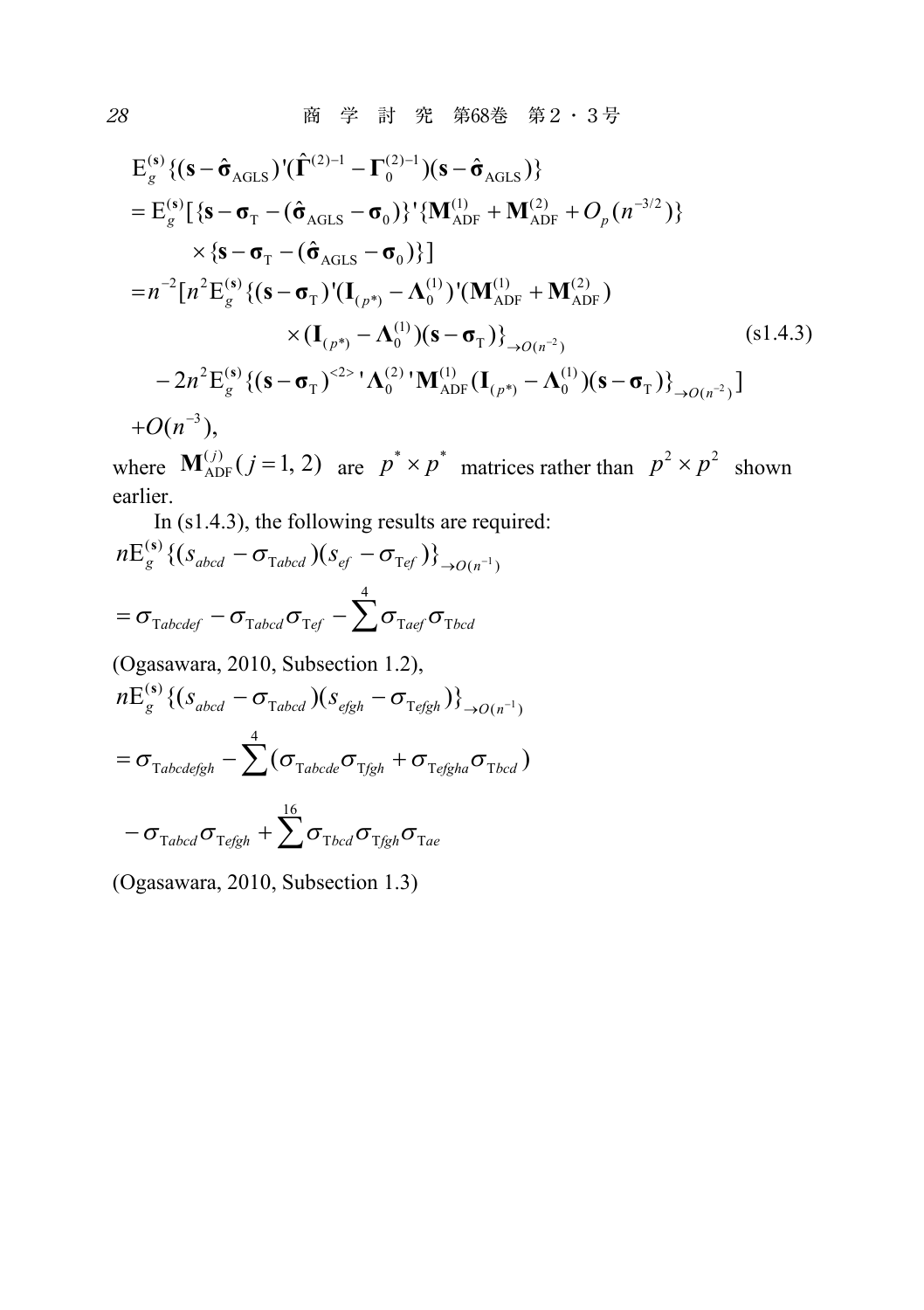$$
n^{2}E_{g}^{(s)}\{(s_{abcd}-\sigma_{\text{Tabcd}})(s_{ef}-\sigma_{\text{Tef}}))(s_{gh}-\sigma_{\text{Tgh}})\}_{\rightarrow O(n^{-2})}
$$
\n
$$
= \sigma_{\text{Tabcdef}} - (\sigma_{\text{Tabcdef}}\sigma_{\text{Tgh}} + \sigma_{\text{Tabcdef}}\sigma_{\text{Tef}})
$$
\n
$$
-\sum_{a}^{4} (\sigma_{\text{Tbedef}}\sigma_{\text{Tagh}} + \sigma_{\text{Tbcdgh}}\sigma_{\text{Taef}} + \sigma_{\text{Taefgh}}\sigma_{\text{Tbcd}})
$$
\n
$$
-\sum_{a}^{4} \sigma_{\text{Tabcdef}}\sigma_{\text{Tgh}} - 5\sigma_{\text{Tabcdef}}\sigma_{\text{Tefgh}} + 6\sigma_{\text{Tabcd}}\sigma_{\text{Tef}}\sigma_{\text{Tgh}}
$$
\n
$$
-\sum_{a}^{4} (\sigma_{\text{Taef}}\sigma_{\text{Tgh}} + \sigma_{\text{Tagh}}\sigma_{\text{Tef}})\sigma_{\text{Tbcd}}
$$
\n
$$
+\sum_{a}^{4} (\sigma_{\text{Tag}}\sigma_{\text{Tefh}} + \sigma_{\text{Tah}}\sigma_{\text{Tefg}} + \sigma_{\text{Tae}}\sigma_{\text{Tghf}} + \sigma_{\text{Taf}}\sigma_{\text{Tghe}})\sigma_{\text{Tbcd}}
$$
\n
$$
+\sum_{a}^{4} (\sigma_{\text{Taef}}\sigma_{\text{Tefh}} + \sigma_{\text{Tagh}}\sigma_{\text{Tbef}})\sigma_{\text{Tcd}} + (\sigma_{\text{Tacd}}\sigma_{\text{Tbgh}} + \sigma_{\text{Tagh}}\sigma_{\text{Tbcd}})\sigma_{\text{Tef}}
$$
\n
$$
+(\sigma_{\text{Tacd}}\sigma_{\text{Tbef}} + \sigma_{\text{Taef}}\sigma_{\text{Tbcd}})\sigma_{\text{Tgh}}\}
$$
\n
$$
+2\sum_{a}^{3} \sigma_{\text{Tab}}\sigma_{\text{Tcd}}(\sigma_{\text{Tefgh}} - \sigma_{\text{Tef}}\sigma_{\text{Tgh}})
$$

(Ogasawara, 2010, Subsection 2.1).

Then,  
\n
$$
ELS_{ADFG} - EPLS_{ADFG}
$$
\n
$$
= n^{-1}(-2q) + n^{-2} \left[ 2tr(\Gamma_0^{(2)-1}\Lambda_0^{(1)}K_{(4)}) - 2tr(\Gamma_0^{(2)-1}\Lambda_0^{(2)}\Gamma_0^{(3)}) - 6tr[\Gamma_0^{(2)-1}\Lambda_0^{(3)}\{vec(\Gamma_0^{(2)})\otimes \Gamma_0^{(2)}\}] + n^2 E_g^{(s)} \{ (s - \sigma_T)^t (I_{(p^*)} - \Lambda_0^{(1)})^t (M_{ADF}^{(1)} + M_{ADF}^{(2)}) + (I_{(p^*)} - \Lambda_0^{(1)}) (s - \sigma_T) \}^{3}{}_{\rightarrow O(n^{-2})} \qquad (s1.4.4)
$$
\n
$$
-2n^2 E_g^{(s)} \{ (s - \sigma_T)^{2} \}^{2} \Lambda_0^{(2)1} M_{ADF}^{(1)} (I_{(p^*)} - \Lambda_0^{(1)}) (s - \sigma_T) \}^{3}{}_{\rightarrow O(n^{-2})} \Big]
$$
\n
$$
+O(n^{-3}),
$$

which holds under possible non-normality and  $\sigma_T = \sigma_0$ . Under normality, the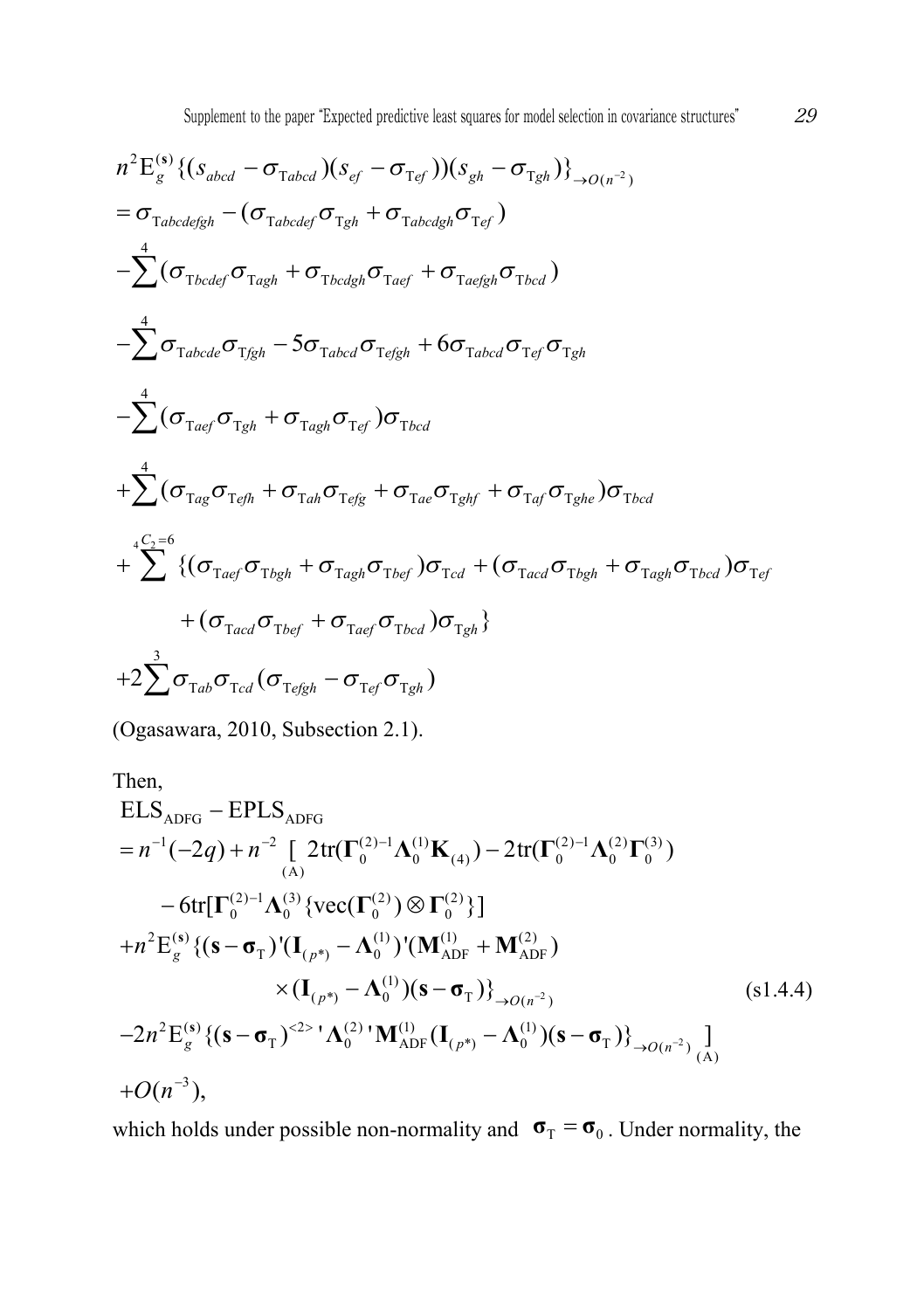30 商 学 討 究 第68巻 第2・3号

term with  $\mathbf{K}_{(4)}$  vanishes and  $\mathbf{\Gamma}_0^{(j)}$  becomes  $\mathbf{\Gamma}_{NT}^{(j)}$  ( $j = 2, 3$ ).

#### **S1.4.3 Bias correction of**  $LS_{ADEG}$

Recall that  $LS_{ADFG} = (\mathbf{s} - \hat{\mathbf{\sigma}}_{AGLS})' \hat{\mathbf{\Gamma}}^{(2)-1} (\mathbf{s} - \hat{\mathbf{\sigma}}_{AGLS})$ . Define  $\text{ALS}_{\text{APFG}} \equiv \text{LS}_{\text{APFG}} + n^{-1}2q$  (note that  $\text{TLS}_{\text{APFG}}$  is unnecessary) and  $\mathrm{CALS}_\mathrm{ADFG}$  $2 (2) 12 (2) (2)$ 

$$
=LS_{ADFG} + n^{-1}2q - n^{-2} \left[ 2tr(\hat{\mathbf{\Gamma}}^{(2)-1}\hat{\mathbf{\Lambda}}^{(1)}\hat{\mathbf{K}}_{(4)}) - 2tr(\hat{\mathbf{\Gamma}}^{(2)-1}\hat{\mathbf{\Lambda}}^{(2)}\hat{\mathbf{\Gamma}}^{(3)}) - 6tr[(\hat{\mathbf{\Gamma}}^{(2)-1}\hat{\mathbf{\Lambda}}^{(3)}\{\text{vec}(\hat{\mathbf{\Gamma}}^{(2)})\otimes \hat{\mathbf{\Gamma}}^{(2)}\}] + n^{2} \widehat{E_{g}}^{(s)} \{(\mathbf{s}-\boldsymbol{\sigma}_{T})'(\mathbf{I}_{(p^{*})}-\mathbf{\Lambda}_{0}^{(1)})'(\mathbf{M}_{ADF}^{(1)} + \mathbf{M}_{ADF}^{(2)}) + ((\mathbf{I}_{(p^{*})}-\mathbf{\Lambda}_{0}^{(1)})'(\mathbf{s}-\boldsymbol{\sigma}_{T})\}_{\rightarrow O(n^{-2})} - 2n^{2} \widehat{E_{g}}^{(s)} \{(\mathbf{s}-\boldsymbol{\sigma}_{T})^{2} - \mathbf{\Lambda}_{0}^{(2)}'\mathbf{M}_{ADF}^{(1)}(\mathbf{I}_{(p^{*})}-\mathbf{\Lambda}_{0}^{(1)})(\mathbf{s}-\boldsymbol{\sigma}_{T})\}_{\rightarrow O(n^{-2})}.
$$

Under possible non-normality and  $\sigma_T = \sigma_0$ , we have  $E_e$ (ALS<sub>ADFG</sub>) – EPLS<sub>ADFG</sub> =  $O(n^{-2})$ and  $E_g$  (CALS <sub>ADFG</sub>) – EPLS <sub>ADFG</sub> =  $O(n^{-3})$ .

**S1.5** ALS<sub>pADFG</sub> **by ADF-GLS using**  $\hat{\Gamma}_{\rho}^{(2)} = n \widehat{acov_{ADE}(\mathbf{r})}$  for **correlation structures**

#### **S1.5.1 Definition**

Define  $LS_{\rho ADFG} \equiv (\mathbf{r} - \hat{\rho}_{AGLS})' \hat{\mathbf{\Gamma}}_{\rho}^{(2)-1} (\mathbf{r} - \hat{\rho}_{AGLS})$ , where  $\mathbf{r} = \text{vb}(\mathbf{R})$  is a  $\{(p^2 - p)/2\} \times 1$  vector.  $vb(\cdot)$  is the vectorizing operator taking the off-diagonal elements below the main diagonals in a symmetric matrix,  $\rho = vb(P)$ ,  $\rho_0 = vb(P_0)$  and  $P_0 = P(\theta_0)$  is the population correlation matrix given by a structural correlation model.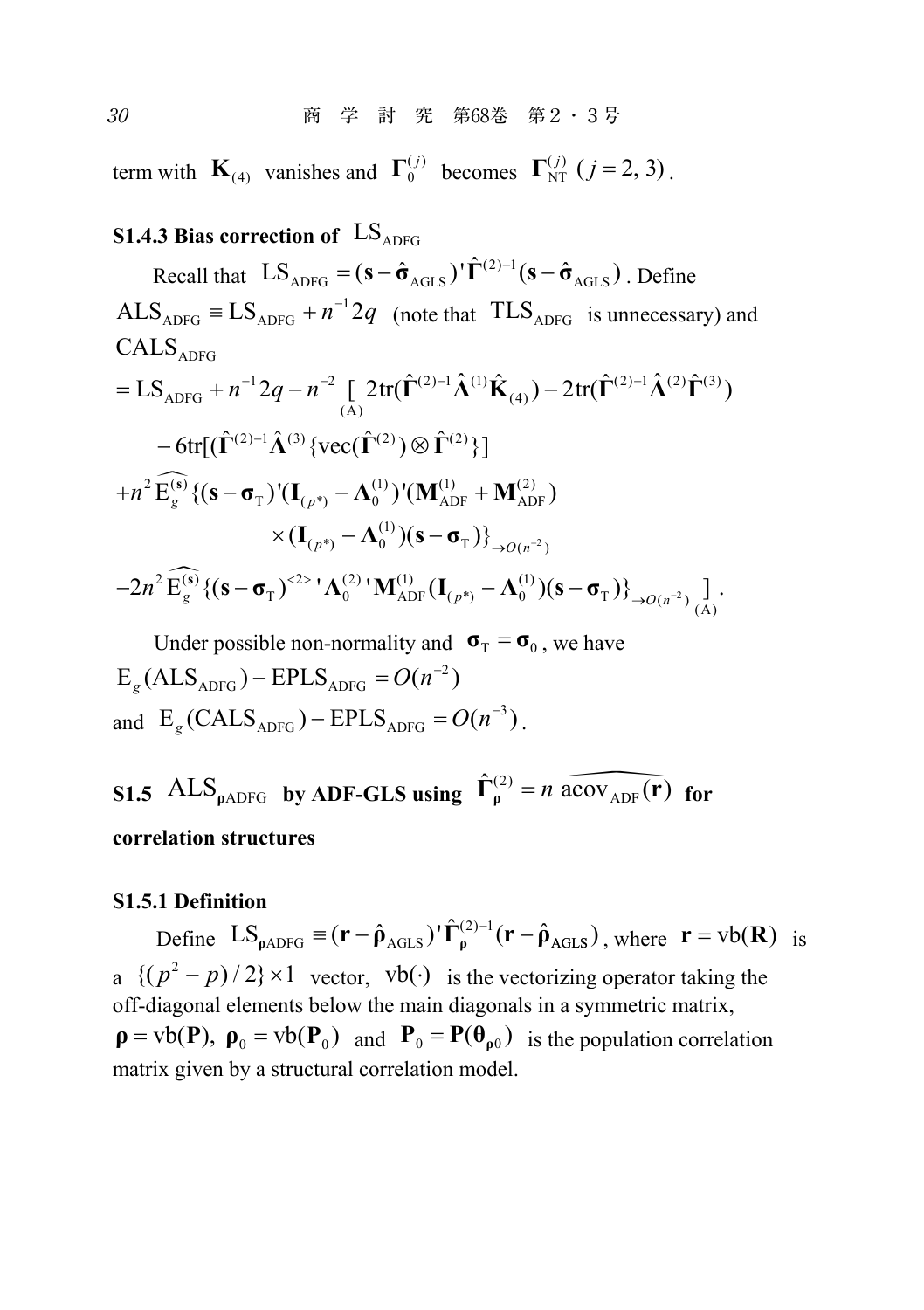$$
(\hat{\Gamma}_{\mathsf{p}}^{(2)})_{ab, cd} = r_{abcd} + (1/4)r_{ab}r_{cd}(r_{aacc} + r_{bbcc} + r_{aadd} + r_{bbdd})
$$
  
\n
$$
-(1/2)r_{ab}(r_{aacd} + r_{bbcd}) - (1/2)r_{cd}(r_{abcc} + r_{abdd}),
$$
  
\n
$$
r_{abcd} \equiv s_{abcd} / (s_{aa}s_{bb}s_{cc}s_{dd})^{1/2} (p \ge a > b \ge 1; p \ge c > d \ge 1).
$$
  
\n
$$
\Gamma_{\mathsf{p}}^{(2)} = n \text{ acov}_{ADE}(\mathbf{r}) \text{ was given by Isserlis (1916, Equation (21)), Hsu, 1949,}
$$
  
\nEquation (79)) and Steiger and Hakstian (1982, Equation (3.4)) (see also  
\nSteiger & Hakstian, 1983; Ogasawara, 2002, 2008).

Define  $EPLS_{\rho ADFG} \equiv E_g^{(\mathbf{r}^*)} E_g^{(\mathbf{r})} \{ (\mathbf{r}^* - \hat{\mathbf{\rho}}_{AGLS})^{\mathsf{T}} \Gamma_\rho^{(2)-1} (\mathbf{r}^* - \hat{\mathbf{\rho}}_{AGLS}) \}, \text{ where}$  $\mathbf{r}^*$  is an independent copy of **r**. Let  $\mathbf{P}_T$  be the true population correlation matrix. In this subsection,  $\rho_T = \rho_0$  is assumed with  $\rho_T = v b(P_T)$ .

### **S1.5.2 Bias of**  $\text{LS}_{\text{oADFG}}$

Let 
$$
\Delta_{\rho 0} = \frac{\partial \rho_0}{\partial \theta_{\rho}}
$$
, then  
\n $E_g (LS_{\rho ADFG}) - EPLS_{\rho ADFG}$   
\n $= -2E_g^{(r)} \{ (r - \rho_T)^T \Gamma_{\rho}^{(2)-1} (\hat{\rho}_{AGLS} - \rho_T) \}$   
\n $+ E_g^{(r)} \{ (r - \hat{\rho}_{AGLS})^T (\hat{\Gamma}_{\rho}^{(2)-1} - \Gamma_{\rho}^{(2)-1}) (r - \hat{\rho}_{AGLS}) \}$   
\n $= -2E_g^{(r)} \{ (r - \rho_T)^T \Gamma_{\rho}^{(2)-1} (\hat{\rho}_{AGLS} - \rho_T) \}_{\rightarrow O(n^{-1})} + O(n^{-2})$   
\n $= -n^{-1} 2 \{ \Gamma_{\rho}^{(2)-1} \Delta_{\rho 0} (\Delta_{\rho 0}^T \Gamma_{\rho}^{(2)-1} \Delta_{\rho 0})^{-1} \Delta_{\rho 0}^T \Gamma_{\rho}^{(2)-1} n a cov_{ADF}(r) \} + O(n^{-2})$   
\n $= -n^{-1} 2 \{ (\Delta_{\rho 0}^T \Gamma_{\rho}^{(2)-1} \Delta_{\rho 0})^{-1} \Delta_{\rho 0}^T \Gamma_{\rho}^{(2)-1} \Delta_{\rho 0} \} + O(n^{-2})$   
\n $= -n^{-1} 2q + O(n^{-2}),$   
\nwhich holds under possible non-normality

which holds under possible non-normality.

### **S1.5.3 Bias correction of**  $LS_{\text{oAPFG}}$

Recall that  $LS_{\rho ADFG} \equiv (\mathbf{r} - \hat{\rho}_{AGLS})' \hat{\Gamma}_{\rho}^{(2)-1} (\mathbf{r} - \hat{\rho}_{AGLS})$ . Define  $\text{ALS}_{\text{pADFG}} = \text{LS}_{\text{pADFG}} + n^{-1}2q$  (TLS<sub>pADFG</sub> is unnecessary while  $CALS<sub>oADFG</sub>$  can be defined but not given here). Then,

$$
E_g^{(r)}(ALS_{\rho ADFG}) - EPLS_{\rho ADFG} = O(n^{-2})
$$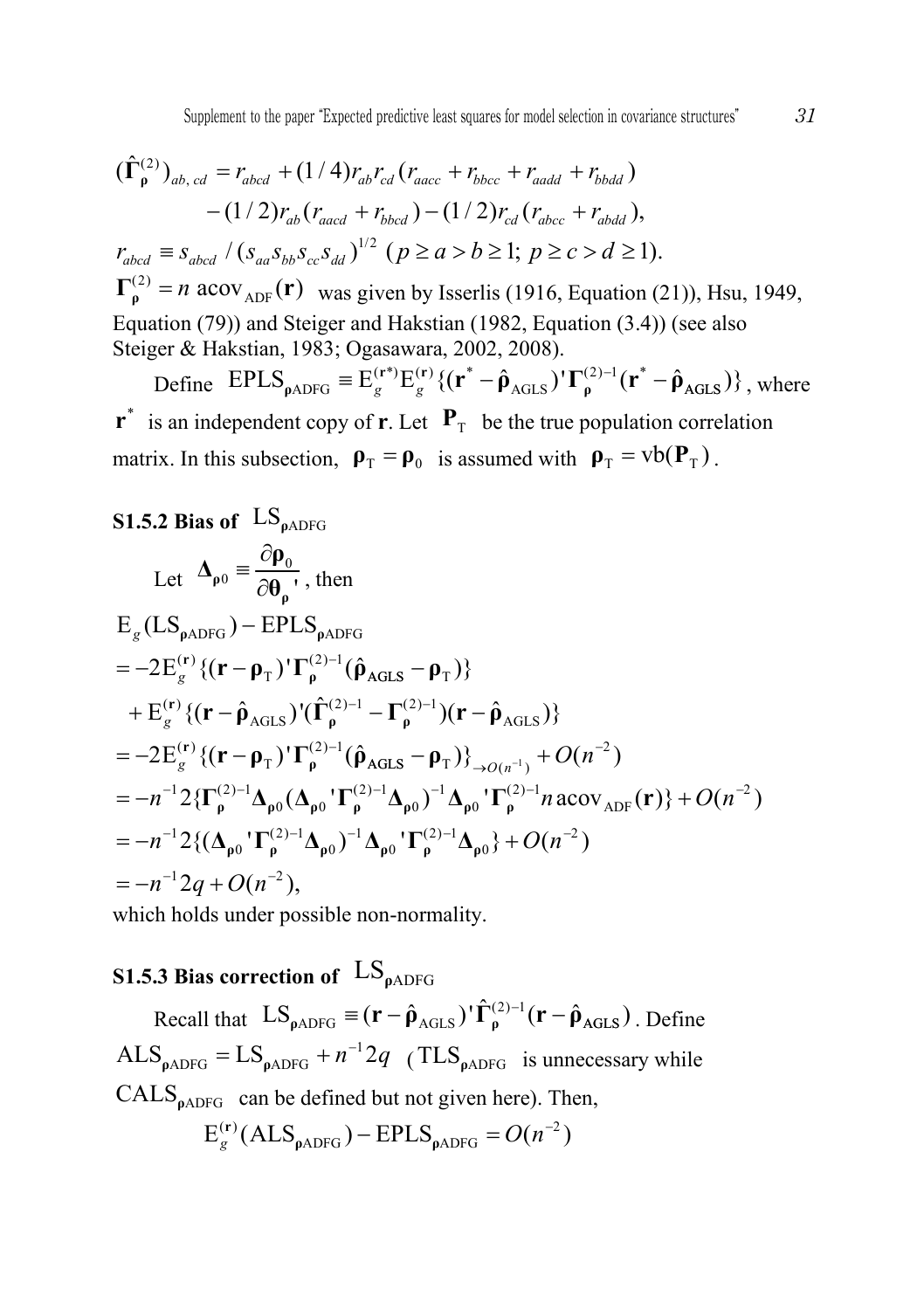holds under possible non-normality and  $\rho_{\text{T}} = \rho_{0}$ .

# **S1.6**  $\text{ALS}_{\text{pNTG}}$  **by NT-GLS using**  $\hat{\Gamma}_{\text{pNT}}^{(2)} = n \overbrace{\text{acov}_{\text{NT}}}(\mathbf{r})$  for correlation **structures**

#### **S1.6.1 Definition**

$$
LS_{\rho NTG} \equiv (\mathbf{r} - \hat{\mathbf{\rho}}_{NGLS})' \hat{\mathbf{\Gamma}}_{\rho NT}^{(2)-1} (\mathbf{r} - \hat{\mathbf{\rho}}_{NGLS}) \text{ , where}
$$
  
\n
$$
(\hat{\mathbf{\Gamma}}_{\rho NT}^{(2)})_{ab, cd} = (1/2) r_{ab} r_{cd} (r_{ac}^2 + r_{ad}^2 + r_{bc}^2 + r_{bd}^2) + r_{ac} r_{bd} + r_{ad} r_{bc}
$$
  
\n
$$
-r_{ab} (r_{bc} r_{bd} + r_{ac} r_{ad}) - r_{cd} (r_{bc} r_{ac} + r_{bd} r_{ad})
$$
  
\n
$$
(p \ge a > b \ge 1; \ p \ge c > d \ge 1),
$$

 $\Gamma_{\rho NT}^{(2)} = n \text{ acov}_{NT}(\mathbf{r})$  was given by Pearson and Filon (1898, Equation (xl.)), Girshick (1939, Equation (3.23)), Hsu (1949, p.400), Olkin and Siotani (1976, Equation (3.1)) and Steiger and Hakstian (1982, Equation (4.2)) (see also Ogasawara, 2002, 2008).

In this subsection,  $\rho_T = \rho_0$  is assumed.

### **S1.6.2 Bias of**  $LS_{\text{oNTG}}$  $2E_g^{(r)}\{({\bf r}-{\bf \rho}_{\rm T})^{\rm T}\Gamma_{\rm pNT}^{(2)-1}({\bf \hat{\rho}}_{\rm NGLS}-{\bf \rho}_{\rm T})\}_{\rightarrow O(n^{-1})}^{\rm T}+O(n^{-2})$  $E_g$ (LS<sub> $_{\rho NTG}$ ) – EPLS<sub> $_{\rho NTG}$ </sub></sub>  $2E_{g}^{(r)}\{({\bf r}-{\bf \bm {\rho}}_{\rm T})^{\bf \prime}{\bf \Gamma}^{(2)-1}_{{\bf \bm {\rho}}{\rm NT}}}(\hat{\bf \bm {\rho}}_{\rm NGLS}-{\bf \bm {\rho}}_{\rm T})$  $E_{g}^{(r)} \{ (\mathbf{r} - \hat{\mathbf{\rho}}_{\text{NGLS}})^\dagger (\Gamma_{\mathbf{\rho}NT}^{(2)-1} - \hat{\Gamma}_{\mathbf{\rho}NT}^{(2)-1}) (\mathbf{r} - \hat{\mathbf{\rho}}_{\text{NGLS}}) \}$  $\mathbf{p} = -2\mathbf{E}_g^{(\mathbf{r})}\{(\mathbf{r} - \mathbf{\rho}_T)^\mathsf{T}\mathbf{\Gamma}_{\mathbf{\rho}NT}^{(2)-1}(\hat{\mathbf{\rho}}_{\text{NGLS}} - \mathbf{\rho}_T)\}$  $\mathbf{F}_{\mathbf{g}}^{(\mathbf{r})} \{ (\mathbf{r} - \hat{\mathbf{\rho}}_{\text{NGLS}})^\dagger (\mathbf{\Gamma}_{\mathbf{\rho} \text{NT}}^{(2)-1} - \hat{\mathbf{\Gamma}}_{\mathbf{\rho} \text{NT}}^{(2)-1}) (\mathbf{r} - \hat{\mathbf{\rho}})$  $= -2E_g^{(r)}\{({\bf r} - {\bf p}_{\rm T})' {\bf \Gamma}_{\rho{\rm NT}}^{(2)-1}({\bf \hat{\rho}}_{\rm NGLS} - {\bf p}_{\rm T})\}_{\rightarrow O(n^{-1})} +$  $= -n^{-1} 2\{\Gamma^{(2)-1}_{\rho NT}\Delta_{\rho 0}(\Delta_{\rho 0}^{\dagger} \Gamma^{(2)-1}_{\rho NT}\Delta_{\rho 0}^{\dagger})^{-1}\Delta_{\rho 0}^{\dagger} \Gamma^{(2)-1}_{\rho NT} n \operatorname{acov}_{\text{ADF}}(\mathbf{r})\} + O(n^{-2})$  $= -n^{-1} 2\{(\Delta_{\rho 0} \cdot \mathbf{\Gamma}^{(2)-1}_{\rho NT} \Delta_{\rho 0})^{-1} \Delta_{\rho 0} \cdot \mathbf{\Gamma}^{(2)-1}_{\rho NT} \mathbf{\Gamma}^{(2)}_{\rho} \mathbf{\Gamma}^{(2)-1}_{\rho NT} \Delta_{\rho 0}\} + O(n^{-2}),$

which becomes  $-n^{-1}2q$  under normality and  $\mathbf{p}_T = \mathbf{p}_0$ .

### **S1.6.3 Bias correction of**  $\text{LS}_{\text{oNTG}}$

Recall that  $LS_{\rho NTG} = (\mathbf{r} - \hat{\rho}_{NGLS})' \hat{\mathbf{\Gamma}}_{\rho NT}^{(2)-1} (\mathbf{r} - \hat{\rho}_{NGLS})$ . Define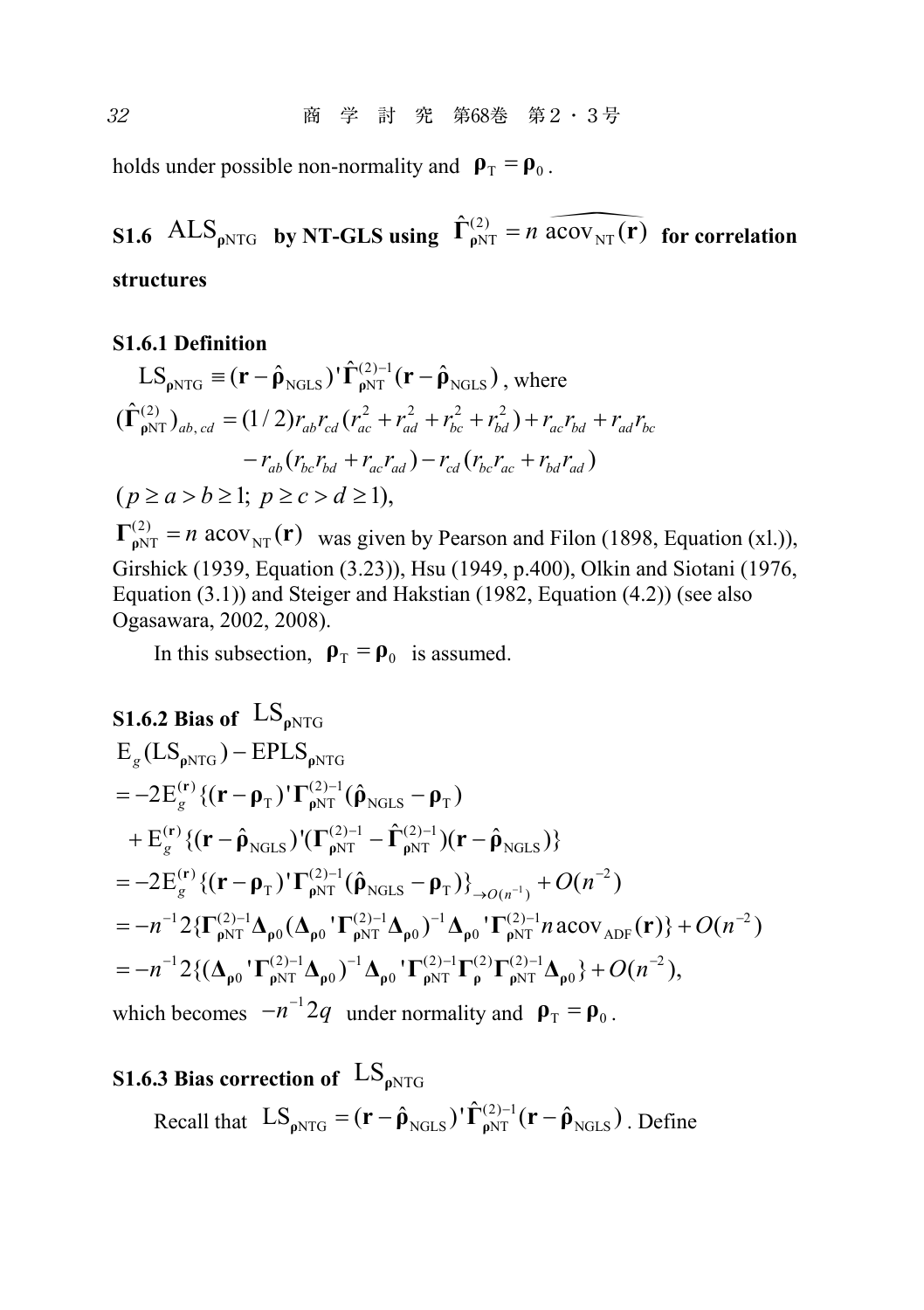$\text{ALS}_{\text{pNTG}} = \text{LS}_{\text{pNTG}} + n^{-1}2q$  and  $\text{TLS}_{\text{pNTG}} = \text{LS}_{\text{pNTG}} + n^{-1} 2 \text{tr} \{ (\hat{\Delta}_{\text{p}} \cdot \hat{\Gamma}_{\text{pNT}}^{(2)-1} \hat{\Delta}_{\text{p}} \}^{-1} \hat{\Delta}_{\text{p}} \cdot \hat{\Gamma}_{\text{pNT}}^{(2)-1} \hat{\Gamma}_{\text{p}}^{(2)} \hat{\Gamma}_{\text{pNT}}^{(2)-1} \hat{\Delta}_{\text{p}} \}$  $(CALS<sub>nNTG</sub>$  can be defined but not given here).

Then, under normality and  $\rho_T = \rho_0$ ,

$$
E_f^{(r)}(ALS_{\rho NTG}) - EPLS_{\rho NTG} = O(n^{-2}),
$$
  

$$
E_f^{(r)}(TLS_{\rho NTG}) - EPLS_{\rho NTG} = O(n^{-2}).
$$

Under non-normality and  $\rho_{\rm T} = \rho_0$ ,

$$
E_g^{(r)}(TLS_{\rho NTG}) - EPLS_{\rho NTG} = O(n^{-2}).
$$

### **S1.7**  $TLS<sub>oU</sub>$  **by ULS** for correlation structures

#### **S1.7.1 Definition**

$$
LS_{\rho U} \equiv (\mathbf{r} - \hat{\mathbf{\rho}}_{\text{NGLS}})'(\mathbf{r} - \hat{\mathbf{\rho}}_{\text{NGLS}}) = (1/2) \text{tr}\{(\mathbf{R} - \hat{\mathbf{P}}_{\text{ULS}})^2\}.
$$
  
We assume that 
$$
\text{Diag}(\hat{\mathbf{P}}_{\text{ULS}}) = \mathbf{I}_{(p)}.\text{ Define}
$$

$$
EPLS_{\rho U} \equiv E_g^{(\mathbf{r}^*)} E_g^{(\mathbf{r})} \{(\mathbf{r}^* - \hat{\mathbf{\rho}}_{\text{ULS}})'(\mathbf{r}^* - \hat{\mathbf{\rho}}_{\text{ULS}})\}\}.
$$

In this subsection,  $\rho_T = \rho_0$  is assumed.

**S1.7.2 Bias of** LS**<sup>ρ</sup>**<sup>U</sup> U U ( ) T ULS T 1 1 2 000 0 ADF 1 1 (2) 2 00 0 0 E (LS ) EPLS 2E {( ) '( )} ˆ 2tr{ ( ' ) ' acov ( )} ( ) 2tr{( ' ) ' } ( ). *g g n n O n n O n* **ρ ρ r ρ ρ ρ ρ ρ ρ ρ ρ ρ r ρ ρ ρ ΔΔΔ Δ r Δ Δ Δ ΓΔ**

### **S1.7.3 Bias** correction of  $LS_{\text{off}}$

Recall that  $LS_{\rho U} = (\mathbf{r} - \hat{\boldsymbol{\rho}}_{ULS})'(\mathbf{r} - \hat{\boldsymbol{\rho}}_{ULS})$ . Define  $TLS_{\rho U} = LS_{\rho U} + n^{-1} 2 \text{tr} \{ (\hat{\Delta}_{\rho} \, ' \hat{\Delta}_{\rho} )^{-1} \hat{\Delta}_{\rho} \, ' \hat{\Gamma}_{\rho}^{(2)} \hat{\Delta}_{\rho} \}$  (note that  $ALS_{\rho U}$  is not defined).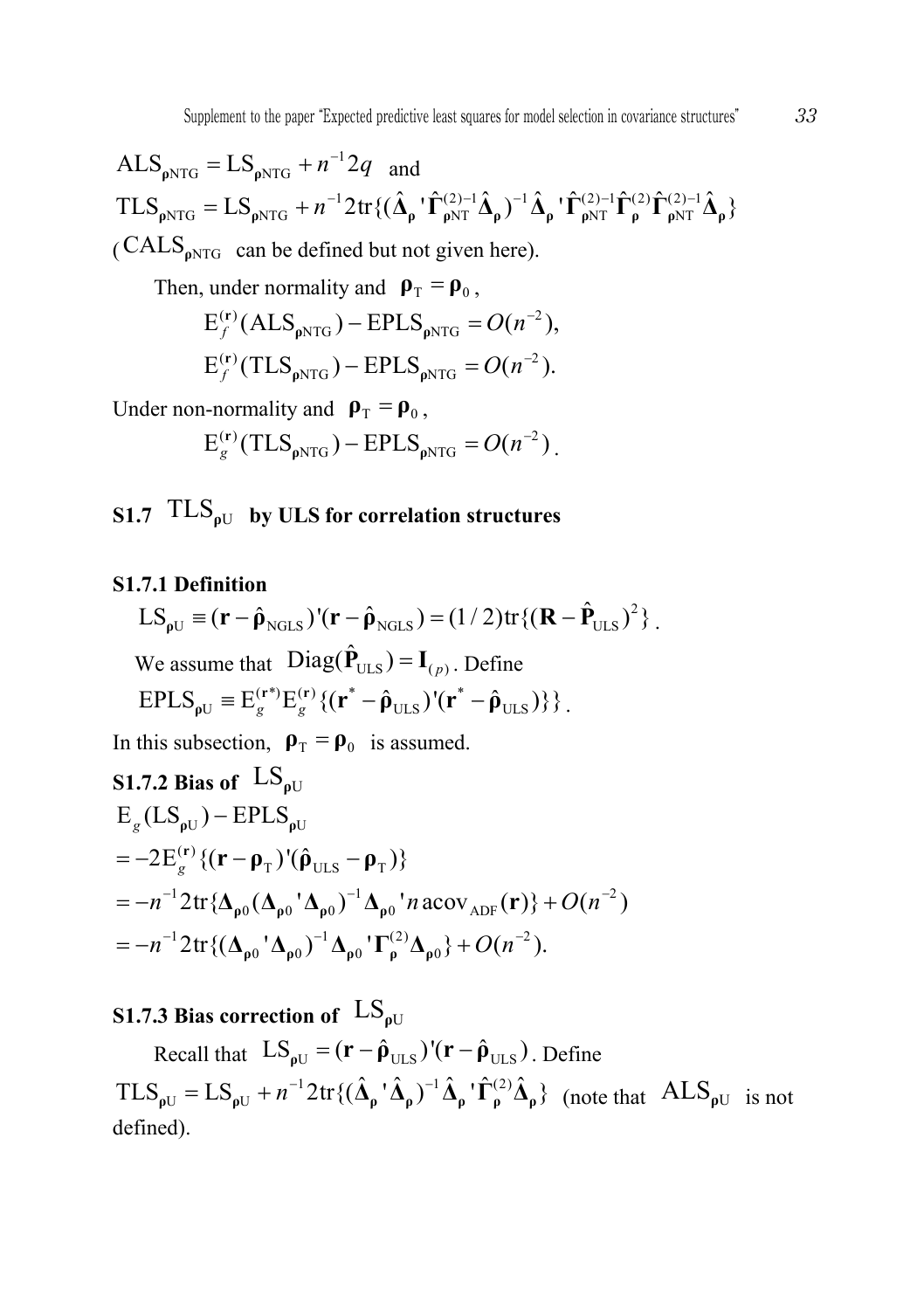Under possible non-normality and  $\rho_{\text{T}} = \rho_{0}$ ,  $E_g^{(r)}(TLS_{\rho U}) - EPLS_{\rho U} = O(n^{-2})$ .

#### **S2. Higher-order bias corrections for cross validation criteria**

**S2.1** ALS<sub>NTG</sub>, TLS<sub>NTG</sub> and CALS<sub>CV-NTG</sub> when  $\hat{\mathbf{W}}_s = n \widehat{\mathbf{acov}_{NT}(s)}$ **by NT-GLS for covariance structures**

#### **S2.1.1 Definition**

Recall that

$$
LS_{NTG} = (\mathbf{s} - \hat{\boldsymbol{\sigma}}_{NGLS})' \hat{\mathbf{W}}_{NT,s}^{-1} (\mathbf{s} - \hat{\boldsymbol{\sigma}}_{NGLS}) = (\mathbf{s} - \hat{\boldsymbol{\sigma}}_{NGLS})' \hat{\mathbf{\Gamma}}_{NT}^{(2)-1} (\mathbf{s} - \hat{\boldsymbol{\sigma}}_{NGLS})
$$
  
\n
$$
= (1/2) tr[ \{ \mathbf{S}^{-1} (\mathbf{S} - \hat{\boldsymbol{\Sigma}}_{NGLS}) \}^2] = (1/2) tr\{ (\mathbf{I}_{(p)} - \mathbf{S}^{-1} \hat{\boldsymbol{\Sigma}}_{NGLS})^2 \},
$$
  
\nwhere  $\hat{\boldsymbol{\Gamma}}_{NT}^{(2)} = \hat{\boldsymbol{\Gamma}}_{NT,s}^{(2)} = \boldsymbol{\Gamma}_{NT}^{(2)} |_{\boldsymbol{\sigma}_T = \mathbf{s}}$ . Define  
\n
$$
CV_{NGLS} = (\mathbf{t} - \hat{\boldsymbol{\sigma}}_{NGLS})' \hat{\boldsymbol{\Gamma}}_{NT,t}^{(2)-1} (\mathbf{t} - \hat{\boldsymbol{\sigma}}_{NGLS})
$$

$$
= (1/2) tr[ \{ T^{-1} (T - \hat{\Sigma}_{NGLS}) \}^2 ] = (1/2) tr \{ (I_{(p)} - T^{-1} \hat{\Sigma}_{NGLS})^2 \}
$$

and

$$
ECV_{NGLS} = E_g^{(t)} E_g^{(s)} (CV_{NGLS})
$$
  
= 
$$
E_g^{(t)} E_g^{(s)} \{ (t - \hat{\sigma}_{NGLS})' \hat{\Gamma}_{NT,t}^{(2)-1} (t - \hat{\sigma}_{NGLS}) \},
$$

where the subscript **t** in  $\hat{\mathbf{\Gamma}}_{NT,t}^{(2)}$  indicates that  $\hat{\mathbf{\Gamma}}_{NT,t}^{(2)}$  is given by **t**, which will be omitted when obvious as in  $\hat{\mathbf{\Gamma}}_{\text{NT}}^{(2)} = \hat{\mathbf{\Gamma}}_{\text{NT},s}^{(2)}$ .

**S2.1.2 Bias of**  $LS_{NTG}$ (i) The case of  $\sigma_{\rm T} - \sigma_{\rm 0} = O(1)$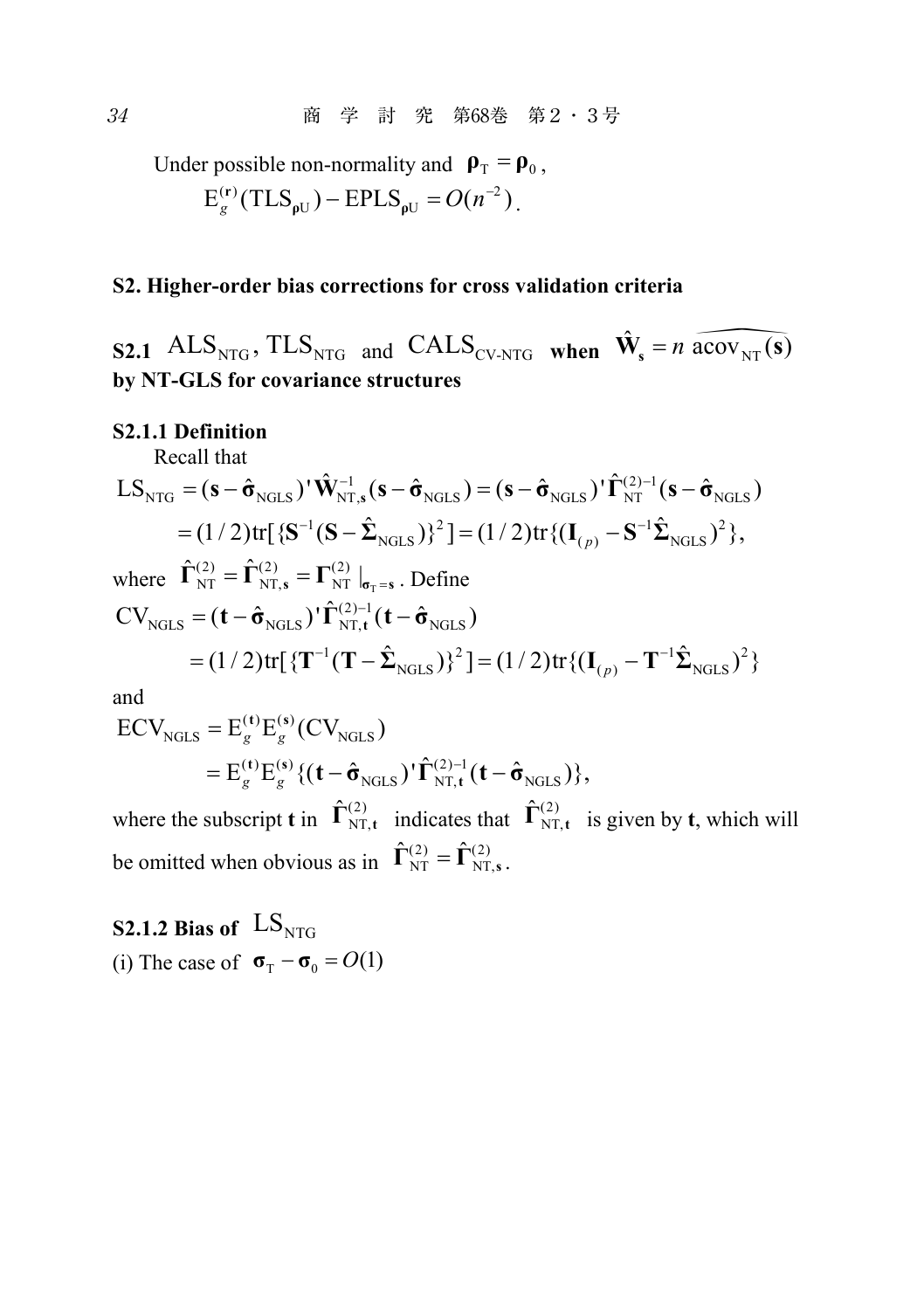ECV<sub>NTG</sub> – EPLS<sub>NTG</sub>  
\n= E<sup>(t)</sup><sub>g</sub>E<sup>(s)</sup><sub>g</sub> {(t – 
$$
\hat{\sigma}_{NGLS}
$$
)'Γ<sup>(2)-1</sup><sub>NT</sub> (t –  $\hat{\sigma}_{NGLS}$ )}  
\n- E<sup>(t)</sup><sub>g</sub>E<sup>(s)</sup><sub>g</sub> {(t –  $\hat{\sigma}_{NGLS}$ )'Γ<sup>(2)-1</sup><sub>NT</sub> (t –  $\hat{\sigma}_{NGLS}$ )}  
\n= E<sup>(t)</sup><sub>g</sub>E<sup>(s)</sup><sub>g</sub> [(t –  $\sigma_{T} + \sigma_{T} - \sigma_{0} - (\hat{\sigma}_{NGLS} - \sigma_{0})$ )}  
\n× (Γ<sup>(2)-1</sup><sub>NT</sub> – Γ<sup>(2)-1</sup><sub>NT</sub>) {t –  $\sigma_{T} + \sigma_{T} - \sigma_{0} - (\hat{\sigma}_{NGLS} - \sigma_{0})$ }]  
\n= [( $\sigma_{T} - \sigma_{0}$ )' E<sup>(t)</sup><sub>g</sub> (Γ<sup>(2)-1</sup><sub>NT</sub> – Γ<sup>(2)-1</sup><sub>NT</sub>)<sub>→O(n<sup>-1</sup></sub>) ( $\sigma_{T} - \sigma_{0}$ )  
\n+ 2E<sup>(t)</sup><sub>g</sub> {(t –  $\sigma_{T}$ )' (Γ<sup>(2)-1</sup><sub>NT</sub> – Γ<sup>(2)-1</sup><sub>NT</sub>)<sub>→O(n<sup>-1</sup></sub>) ( $\sigma_{T} - \sigma_{0}$ )]<sub>O(n<sup>-1</sup></sub>)  
\n+ [( $\sigma_{T} - \sigma_{0}$ )' E<sup>(t)</sup><sub>g</sub> {Γ<sup>(2)-1</sup><sub>NT</sub> – Γ<sup>(2)-1</sup><sub>NT</sub>)<sub>→O(n<sup>-1</sup></sub>)<sub>→O(n<sup>-1</sup></sub>)<sub>→O(n<sup>-2</sup></sub>) ( $\sigma_{T} - \sigma_{0}$ )  
\n+ 2E<sup>(t)</sup><sub>g</sub> {(t –  $\sigma_{T}$ )' (Γ<sup>(2)-1</sup><sub>NT</sub> – Γ<sup>(2)-1</sup><sub>NT</sub>)<sub>→O(n<sup>-1</sup></sub>)<sub>→O(n</sub>

(ii) The case of  $\sigma_T = \sigma_0$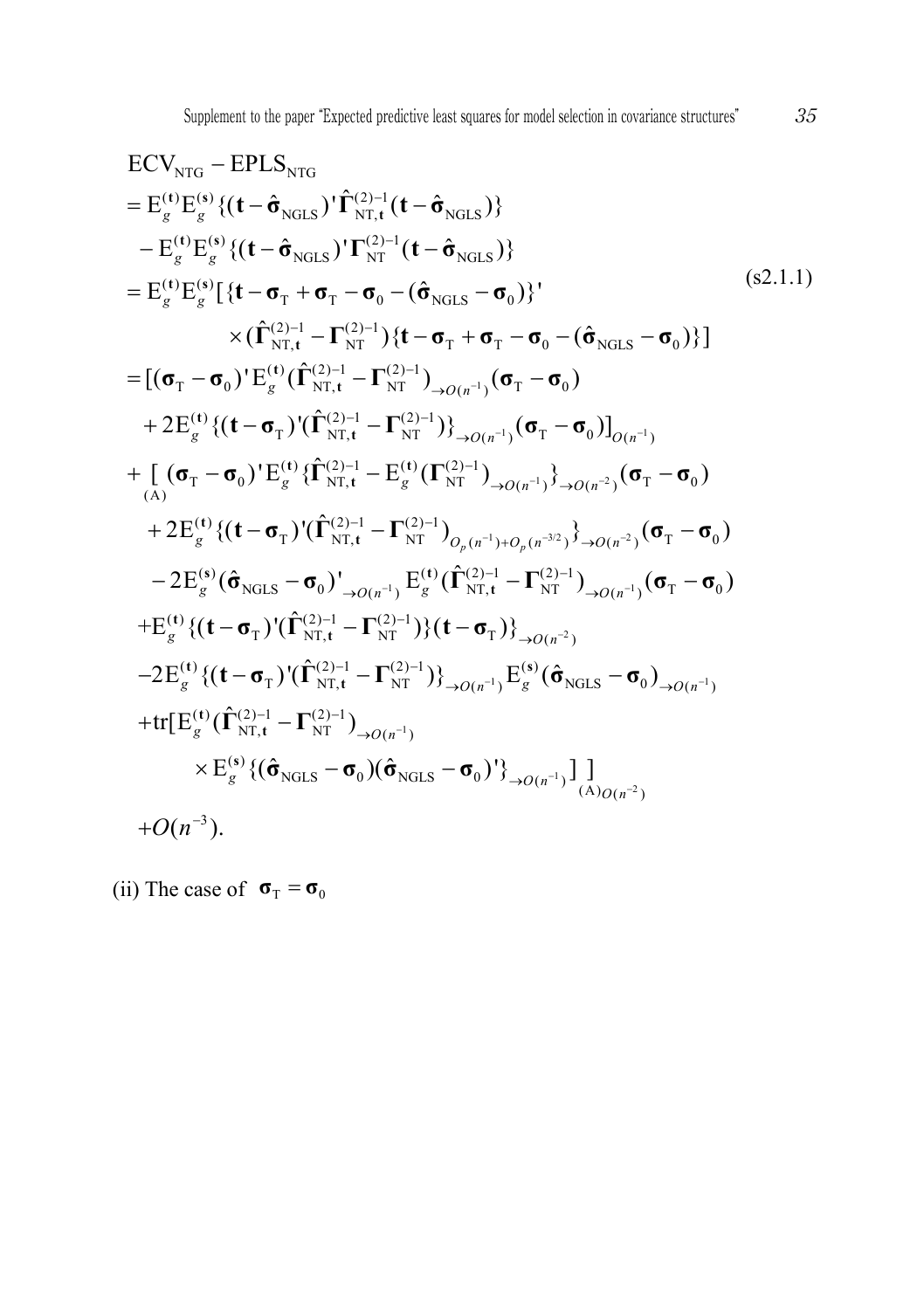$$
\begin{split}\n& \mathbf{ECV}_{NTG} - \mathbf{EPLS}_{NTG} \\
&= \left[ \mathbf{E}_{g}^{(t)} \{ (\mathbf{t} - \mathbf{\sigma}_{T})' (\hat{\mathbf{\Gamma}}_{NT,t}^{(2)-1} - \mathbf{\Gamma}_{NT}^{(2)-1}) \} (\mathbf{t} - \mathbf{\sigma}_{T}) \right]_{\to O(n^{-2})} \\
&- 2\mathbf{E}_{g}^{(t)} \{ (\mathbf{t} - \mathbf{\sigma}_{T})' (\hat{\mathbf{\Gamma}}_{NT,t}^{(2)-1} - \mathbf{\Gamma}_{NT}^{(2)-1}) \}_{\to O(n^{-1})} \mathbf{E}_{g}^{(s)} (\hat{\mathbf{\sigma}}_{NGLS} - \mathbf{\sigma}_{0})_{\to O(n^{-1})} \\
& + \text{tr}[\mathbf{E}_{g}^{(t)} (\hat{\mathbf{\Gamma}}_{NT,t}^{(2)-1} - \mathbf{\Gamma}_{NT}^{(2)-1})_{\to O(n^{-1})} \\
& \times \mathbf{E}_{g}^{(s)} \{ (\hat{\mathbf{\sigma}}_{NGLS} - \mathbf{\sigma}_{0}) (\hat{\mathbf{\sigma}}_{NGLS} - \mathbf{\sigma}_{0})' \}_{\to O(n^{-1})} ] \big]_{(A)_{O(n^{-2})}} \\
& + O(n^{-3}).\n\end{split}
$$

(iii) Evaluation of 
$$
[\cdot]_{O(n^{-1})}
$$
 in (s2.1.1) when  $\sigma_{\text{T}} - \sigma_0 = O(1)$   
\nThe first term in  $[\cdot]_{O(n^{-1})}$  is  
\n $(\sigma_{\text{T}} - \sigma_0)^{\dagger} E_g^{(t)} (\hat{\Gamma}_{NT,t}^{(2)-1} - \Gamma_{NT}^{(2)-1}) \rightarrow_{O(n^{-1})} (\sigma_{\text{T}} - \sigma_0)$   
\n $= n^{-1} \{(1/2) \text{vec}^{\dagger} (\Sigma_{\text{T}} - \Sigma_0) n E_g^{(s)} (\mathbf{M}^{(2)}) \rightarrow_{O(n^{-1})} \text{vec}(\Sigma_{\text{T}} - \Sigma_0) \}.$   
\nThe second term in  $[\cdot]_{O(n^{-1})}$  is  
\n $2E_g^{(t)} \{(t - \sigma_{\text{T}})^{\dagger} (\hat{\Gamma}_{NT,t}^{(2)-1} - \Gamma_{NT}^{(2)-1})\} \rightarrow_{O(n^{-1})} (\sigma_{\text{T}} - \sigma_0)$   
\n $= n^{-1} [n E_g^{(s)} \{\text{vec}^{\dagger} (\mathbf{S} - \Sigma_{\text{T}}) \mathbf{M}^{(1)}\} \rightarrow_{O(n^{-1})} \mathbf{D}_p (\sigma_{\text{T}} - \sigma_0),$   
\nwhere note that "2" vanishes on the right-hand side of the above equation.

(iv) Evaluation of 
$$
[\cdot]_{O(n^{-2})}
$$
 in (s2.1.1) when  $\sigma_{T} - \sigma_{0} = O(1)$   
\nThe first term in  $[\cdot]_{O(n^{-2})}$  is  
\n
$$
(\sigma_{T} - \sigma_{0})' E_{g}^{(t)} \{ \hat{\mathbf{\Gamma}}_{NT,t}^{(2)-1} - E_{g}^{(t)} (\mathbf{\Gamma}_{NT}^{(2)-1})_{\rightarrow O(n^{-1})} \}_{\rightarrow O(n^{-2})} (\sigma_{T} - \sigma_{0})
$$
\n
$$
= n^{-2} [(1/2) (\sigma_{T} - \sigma_{0})' \mathbf{D}_{p} ' n^{2} E_{g}^{(s)} \{ \mathbf{M}^{(2)} - E_{g}^{(s)} (\mathbf{M}^{(2)})_{\rightarrow O(n^{-1})} + \mathbf{M}^{(3)} + \mathbf{M}^{(4)} \}_{\rightarrow O(n^{-2})} \mathbf{D}_{p} (\sigma_{T} - \sigma_{0})].
$$
\nThe second term in  $[\cdot]_{O(n^{-2})}$  is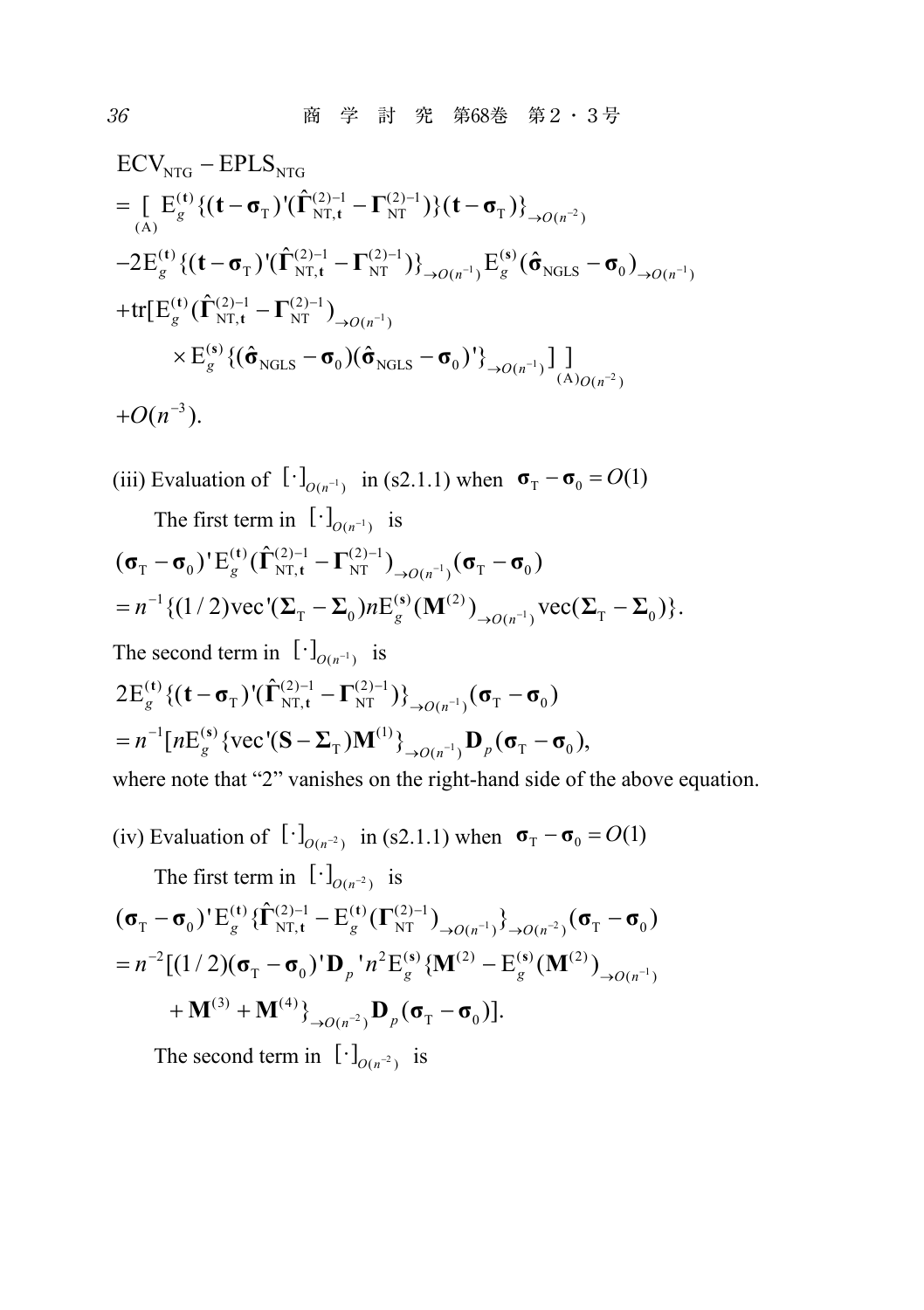$$
2E_g^{(t)}\{(\mathbf{t}-\mathbf{\sigma}_{T})'(\hat{\mathbf{\Gamma}}_{NT,t}^{(2)-1}-\mathbf{\Gamma}_{NT}^{(2)-1})_{O_p(n^{-1})+O_p(n^{-3/2})}\}_{\to O(n^{-2})}(\mathbf{\sigma}_{T}-\mathbf{\sigma}_{0})
$$
  
= $n^{-2}\left[2n^2E_g^{(s)}\{(s-\mathbf{\sigma}_{T})'D_p'(1/2)(\mathbf{M}^{(2)}+\mathbf{M}^{(3)})\}_{\to O(n^{-2})}D_p(\mathbf{\sigma}_{T}-\mathbf{\sigma}_{0})\right]$   
= $n^{-2}\left[n^2E_g^{(s)}\{(s-\mathbf{\sigma}_{T})'D_p'( \mathbf{M}^{(2)}+\mathbf{M}^{(3)})\}_{\to O(n^{-2})}D_p(\mathbf{\sigma}_{T}-\mathbf{\sigma}_{0})\right].$ 

The third term in  $\left[ \cdot \right]_{O(n^{-2})}$  is

$$
-2E_g^{(s)}(\hat{\sigma}_{\text{NGLS}} - \sigma_0)'_{\rightarrow O(n^{-1})} E_g^{(t)}(\hat{\Gamma}_{\text{NT},t}^{(2)-1} - \Gamma_{\text{NT}}^{(2)-1})_{\rightarrow O(n^{-1})} (\sigma_{\text{T}} - \sigma_0)
$$
  
= 
$$
-n^{-2} [2 {\{\Lambda_0^{(2)} \text{vec}(\Gamma_0^{(2)})\}}'(1/2) \mathbf{D}_p' n E_g^{(s)}(\mathbf{M}^{(2)})_{\rightarrow O(n^{-1})} \mathbf{D}_p (\sigma_{\text{T}} - \sigma_0)]
$$
  
= 
$$
-n^{-2} [\{\Lambda_0^{(2)} \text{vec}(\Gamma_0^{(2)})\}'] \mathbf{D}_p' n E_g^{(s)}(\mathbf{M}^{(2)})_{\rightarrow O(n^{-1})} \mathbf{D}_p (\sigma_{\text{T}} - \sigma_0)]
$$

The fourth term in  $\left[\cdot\right]_{O(n^{-2})}$  is  $\mathbf{E}_{g}^{(\mathbf{t})} \{ (\mathbf{t} - \mathbf{\sigma}_{\mathrm{T}})^\mathbf{t} (\hat{\mathbf{\Gamma}}_{\mathrm{NT},\mathbf{t}}^{(2)-1} - \mathbf{\Gamma}_{\mathrm{NT}}^{(2)-1}) \} (\mathbf{t} - \mathbf{\sigma}_{\mathrm{T}}) \}_{\rightarrow O(n^{-2})}$  $n^{-2} [n^2 \mathcal{E}_g^{(s)} \{ (\mathbf{s} - \mathbf{\sigma}_T)(1/2) \mathbf{D}_p^{\mathsf{T}} (\mathbf{M}^{(1)} + \mathbf{M}^{(2)}) \mathbf{D}_p^{\mathsf{T}} (\mathbf{s} - \mathbf{\sigma}_T) \}_{\rightarrow O(n^{-2})}].$ **t**)  $\{(\mathbf{t} - \mathbf{\sigma}_{\mathrm{T}}) (\hat{\mathbf{\Gamma}}_{\mathrm{NT},\mathbf{t}}^{(2)-1} - \mathbf{\Gamma}_{\mathrm{NT}}^{(2)-1})\}(\mathbf{t} - \mathbf{\sigma}_{\mathrm{T}})\}_\rightarrow$  $= n^{-2} [n^2 E_g^{(s)} \{ (\mathbf{s} - \mathbf{\sigma}_{T})(1/2) \mathbf{D}_p^{\mathsf{T}} (\mathbf{M}^{(1)} + \mathbf{M}^{(2)}) \mathbf{D}_p (\mathbf{s} - \mathbf{\sigma}_{T}) \}_{\rightarrow}$ 

The fifth term in  $\left[ \cdot \right]_{O(n^{-2})}$  is

$$
-2E_g^{(t)}\{(t-\sigma_T)^{\prime}(\hat{\Gamma}_{NT,t}^{(2)-1}-\Gamma_{NT}^{(2)-1})\}_{\rightarrow O(n^{-1})}E_g^{(s)}(\hat{\sigma}_{NGLS}-\sigma_0)_{\rightarrow O(n^{-1})}
$$
  
=
$$
-n^{-2}\left[2nE_g^{(s)}\{(s-\sigma_T)(1/2)D_p^{\prime}M^{(1)}D_p\}_{\rightarrow O(n^{-1})}\Lambda_0^{(2)}\text{vec}(\Gamma_0^{(2)})\right]
$$
  
=
$$
-n^{-2}\left[nE_g^{(s)}\{(s-\sigma_T)D_p^{\prime}M^{(1)}D_p\}_{\rightarrow O(n^{-1})}\Lambda_0^{(2)}\text{vec}(\Gamma_0^{(2)})\right].
$$

The sixth term in  $\left[\cdot\right]_{O(n^{-2})}$  is  $tr[E_g^{(t)}(\hat{\Gamma}_{NT,t}^{(2)-1}-\Gamma_{NT}^{(2)-1})_{\to O(n^{-1})}E_g^{(s)}\{(\hat{\sigma}_{NGLS}-\sigma_0)(\hat{\sigma}_{NGLS}-\sigma_0)\}\_{\to O(n^{-1})}]$  $n^{-2}\text{tr}\{(1/2)\mathbf{D}_{p}^{-\prime}n\text{E}^{(\mathbf{s})}_{g}(\mathbf{M}^{(2)})_{\rightarrow O(n^{-1})}\mathbf{D}_{p}\boldsymbol{\Lambda}^{(1)}_{0}\boldsymbol{\Gamma}^{(2)}_{0}\boldsymbol{\Lambda}^{(1)}_{0}^{-\prime}\}.$  $\left(\hat{\mathbf{\Gamma}}_{\mathrm{NT},\mathbf{t}}^{(2)-1} - \mathbf{\Gamma}_{\mathrm{NT}}^{(2)-1}\right)_{\rightarrow O(n^{-1})} \mathrm{E}_g^{(\mathbf{s})}\{(\hat{\boldsymbol{\sigma}}_{\mathrm{NGLS}} - \boldsymbol{\sigma}_0)(\hat{\boldsymbol{\sigma}}_{\mathrm{NGLS}} - \boldsymbol{\sigma}_0)^{\mathsf{T}}\}_{\rightarrow}$  $= n^{-2} \text{tr} \{ (1/2) \mathbf{D}_p \, {}^{\mathsf{T}} n \text{E}_g^{(\rm \bf{s})} (\mathbf{M}^{(2)})_{\rightarrow O(n^{-1})} \mathbf{D}_p \boldsymbol{\Lambda}_0^{(1)} \boldsymbol{\Gamma}_0^{(2)} \boldsymbol{\Lambda}_0 \}$ 

(v) Evaluation when  $\sigma_{\text{T}} = \sigma_0$ 

In  $ECV_{NTG} - EPLS_{NTG}$ , the term of order  $O(n^{-1})$  vanishes. The term of order  $O(n^{-2})$  becomes the sum of the 4th, 5th and 6th terms in (iv), which under non-normality is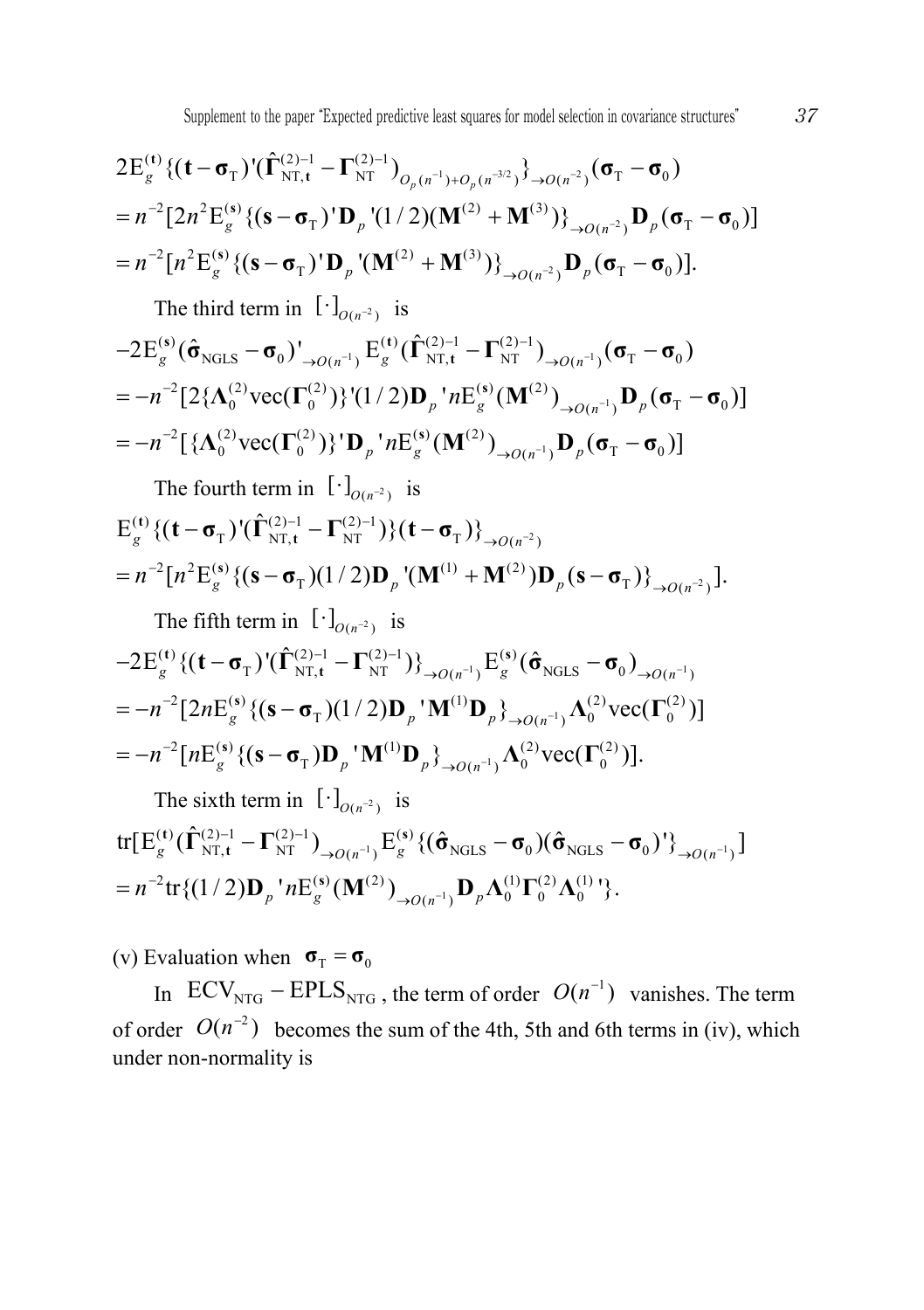38 **商 学 討 究 第68巻 第2・3号** 

$$
n^{-2} \left[ n^{2} E_{g}^{(s)} \{ (\mathbf{s} - \mathbf{\sigma}_{T})(1/2) \mathbf{D}_{p} (\mathbf{M}^{(1)} + \mathbf{M}^{(2)}) \mathbf{D}_{p} (\mathbf{s} - \mathbf{\sigma}_{T}) \} \right]_{\rightarrow O(n^{-2})}
$$
  
- n E<sub>g</sub><sup>(s)</sup> \{( \mathbf{s} - \mathbf{\sigma}\_{T}) \mathbf{D}\_{p} ^{\top} \mathbf{M}^{(1)} \mathbf{D}\_{p} \} \_{\rightarrow O(n^{-1})} \Lambda\_{0}^{(2)} \text{vec}(\mathbf{\Gamma}\_{0}^{(2)})  
+ \text{tr} \{(1/2) \mathbf{D}\_{p} ^{\top} n E\_{g}^{(s)} (\mathbf{M}^{(2)})\_{\rightarrow O(n^{-1})} \mathbf{D}\_{p} \Lambda\_{0}^{(1)} \Gamma\_{0}^{(2)} \Lambda\_{0}^{(1)} \} \Big]\_{(A)}

and under normality is

$$
n^{-2} \left[ n^{2} E_{f}^{(s)} \{ (\mathbf{s} - \mathbf{\sigma}_{T})(1/2) \mathbf{D}_{p} (\mathbf{M}^{(1)} + \mathbf{M}^{(2)}) \mathbf{D}_{p} (\mathbf{s} - \mathbf{\sigma}_{T}) \} \right]_{\rightarrow O(n^{-2})}
$$
  
- n E\_{f}^{(s)} \{ (\mathbf{s} - \mathbf{\sigma}\_{T}) \mathbf{D}\_{p} (\mathbf{M}^{(1)} \mathbf{D}\_{p} \} \_{\rightarrow O(n^{-1})} \Lambda\_{0}^{(2)} vec(\Gamma\_{NT}^{(2)})  
+ tr \{ (1/2) \mathbf{D}\_{p} (\mathbf{M}^{(s)} (\mathbf{M}^{(2)})\_{\rightarrow O(n^{-1})} \mathbf{D}\_{p} \Lambda\_{0}^{(1)} \Gamma\_{NT}^{(2)} \Lambda\_{0}^{(1)} \} \Big] .

Define 
$$
ELS_{NTG} = E_g (LS_{NTG})
$$
, then, we have  $ELS_{NTG} - ECV_{NGLS}$  $= (ELS_{NTG} - EPLS_{NTG})_{\rightarrow O(n^{-2})} - (ECV_{NGLS} - EPLS_{NTG})_{\rightarrow O(n^{-2})} + O(n^{-3})$ 

(the first term on the right-hand side of the above equation is given by Subsection S1.1.2 and the second term is given by the negative of the preceding results in this subsection)

$$
= n^{-1} \left[ -2 \text{tr}(\mathbf{\Gamma}_{\text{NT}}^{(2)-1} \mathbf{\Lambda}_0^{(1)} \mathbf{\Gamma}_0^{(2)}) - \text{vec}(\mathbf{\Sigma}_{\text{T}} - \mathbf{\Sigma}_0) n \mathbf{E}_g^{(s)} \{ \mathbf{M}^{(1)} \mathbf{D}_p \mathbf{\Lambda}_0^{(1)} (\mathbf{s} - \mathbf{\sigma}_{\text{T}}) \}_{\rightarrow O(n^{-1})} \right]
$$
(s2.1.2)

(note that three terms have been canceled)  $+n^{-2}\int\limits_{(A)}2\text{tr}(\bm{\Gamma}_{NT}^{(2)-1}\bm{\Lambda}_{0}^{(1)}\mathbf{K}_{(4)})-2\text{tr}(\bm{\Gamma}_{NT}^{(2)-1}\bm{\Lambda}_{0}^{(2)}\bm{\Gamma}_{0}^{(3)})$  $-6 \text{tr}[\Gamma^{(2)-1}_{\text{NT}} \Lambda^{(3)}_{0} \{\text{vec}(\Gamma^{(2)}_{0}) \otimes \Gamma^{(2)}_{0}\}]$  $\times (\mathbf{D}_{p} - \mathbf{D}_{p} \Lambda_{0}^{(1)}) (\mathbf{s} - \mathbf{\sigma}_{T})\}_{\rightarrow O(n^{-2})}$  $+$ **vec'**( $\Sigma_{\text{T}}$  –  $\Sigma_{0}$ )n<sup>2</sup>E<sup>(s)</sup><sub>g</sub> {( $\mathbf{M}^{(2)}$  +  $\mathbf{M}^{(3)}$ )  $-$  vec'( $\Sigma_{\text{T}} - \Sigma_{0}$ )n<sup>2</sup> $\text{E}^{\text{(s)}}_{g} \{ \mathbf{M}^{(1)} \mathbf{D}_{p} \Lambda_{0}^{(2)} (\mathbf{s} - \mathbf{\sigma}_{\text{T}})^{<2>} + \mathbf{M}^{(1)} \mathbf{D}_{p} \Lambda_{0}^{(3)} (\mathbf{s} - \mathbf{\sigma}_{\text{T}})^{<3>}$  $^{(2)}D_p\Lambda_0^{(2)}(s-\sigma_T)^{<2>}\}$  $+{\bf M}^{(2)}{\bf D}_n{\bf \Lambda}_0^{(2)}({\bf s}-{\bf \sigma}_{\rm T})^{<2>}\$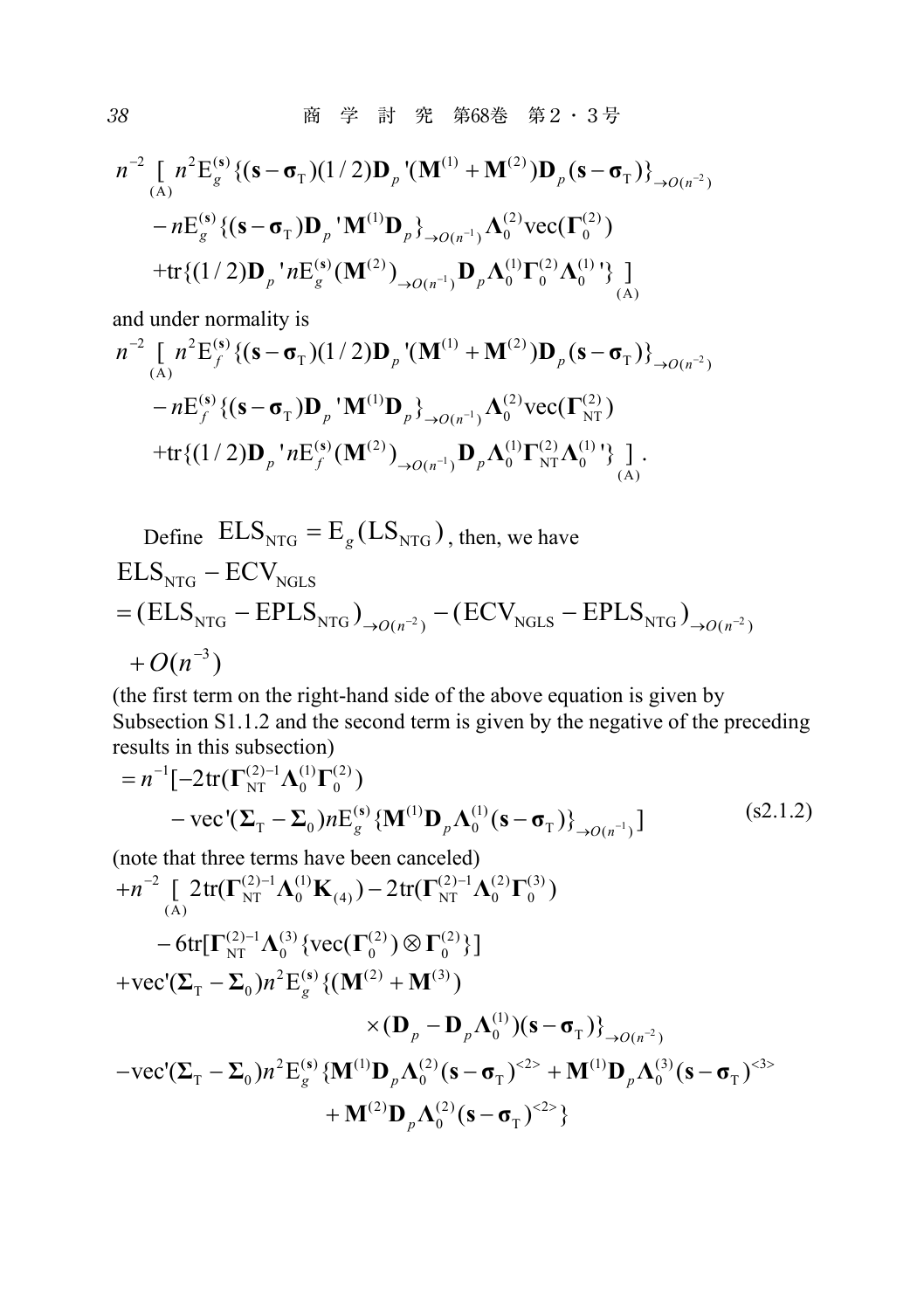Supplement to the paper "Expected predictive least squares for model selection in covariance structures"  $39$ 

$$
-n^{2} \mathcal{E}_{g}^{(s)} \{ \text{vec}(\mathbf{S} - \mathbf{\Sigma}_{T}) (\mathbf{M}^{(2)} + \mathbf{M}^{(3)}) \}_{\rightarrow O(n^{-2})} \text{vec}(\mathbf{\Sigma}_{T} - \mathbf{\Sigma}_{0}) \# \text{HH}
$$
  
+vec"(\mathbf{\Sigma}\_{T} - \mathbf{\Sigma}\_{0}) n^{2} \mathcal{E}\_{g}^{(s)} (\mathbf{M}^{(2)})\_{\rightarrow O(n^{-1})} \mathbf{D}\_{p} \Lambda\_{0}^{(2)} \text{vec}(\mathbf{\Gamma}\_{0}^{(2)}) \# \text{HH}

(two term have been canceled, ### indicates added terms for cross validation criteria over LS criteria)

+
$$
(1/2)n^2 E_g^{(s)} \{ (s - \sigma_T)^t (\mathbf{D}_p - \mathbf{D}_p \Lambda_0^{(1)})^t (\mathbf{M}^{(1)} + \mathbf{M}^{(2)})
$$
  
\n $\times (\mathbf{D}_p - \mathbf{D}_p \Lambda_0^{(1)}) (s - \sigma_T) \}^{\to}_{\to O(n^{-2})}$   
\n $-n^2 E_g^{(s)} \{ (s - \sigma_T)^{2} \}^t (\mathbf{D}_p \Lambda_0^{(2)})^t \mathbf{M}^{(1)} (\mathbf{D}_p - \mathbf{D}_p \Lambda_0^{(1)}) (s - \sigma_T) \}^{\to}_{\to O(n^{-2})}$   
\n $-(1/2)n^2 E_g^{(s)} \{ (s - \sigma_T)^t \mathbf{D}_p^t (\mathbf{M}^{(1)} + \mathbf{M}^{(2)}) \mathbf{D}_p (s - \sigma_T) \}^{\to}_{\to O(n^{-2})} \}$   
\n+ $n E_g^{(s)} \{ (s - \sigma_T)^t \mathbf{D}_p^t \mathbf{M}^{(1)} \mathbf{D}_p \} \Lambda_0^{(2)} \text{vec}(\Gamma_0^{(2)}) \}$   
\n+ $n \{ (1/2) \} \mathbf{D}_p^t n E_g^{(s)} (\mathbf{M}^{(2)})^{\to}_{\to O(n^{-1})} \mathbf{D}_p \Lambda_0^{(1)} \Gamma_0^{(2)} \Lambda_0^{(1)} \} \$   
\n+ $n \{ (1/2) \} \mathbf{D}_p^t n E_g^{(s)} (\mathbf{M}^{(2)})^{\to}_{\to O(n^{-1})} \mathbf{D}_p \Lambda_0^{(1)} \Gamma_0^{(2)} \Lambda_0^{(1)} \} + \$   
\n+ $n \{ (1/2) \} \mathbf{D}_p^t n E_g^{(s)} (\mathbf{M}^{(2)})^{\to}_{\to O(n^{-1})} \mathbf{D}_p \Lambda_0^{(1)} \Gamma_0^{(2)} \Lambda_0^{(1)} \} + \$ 

Under normality and  $\sigma_T - \sigma_0 = O(1)$ , the first term in  $n^{-1}[\cdot]$  of (s2.1.2) is  $-2\text{tr}(\mathbf{\Lambda}_0^{(1)}) = -2\text{tr}\{(\mathbf{\Lambda}_0 \cdot \mathbf{\Gamma}_{NT}^{(2)-1} \mathbf{\Lambda}_0 + \mathbf{A}_0\})^{-1} \mathbf{\Lambda}_0 \cdot \mathbf{\Gamma}_{NT}^{(2)-1} \mathbf{\Lambda}_0\} \neq -2q$ , and the first term in  $n^{-2} \left[ \begin{array}{cc} 1 \\ (A) \end{array} \right]$  becomes  $2 \text{tr}(\mathbf{\Gamma}_{NT}^{(2)-1} \mathbf{\Lambda}_0^{(1)} \mathbf{K}_{(4)}) = 0$ .

Under non-normality and  $\sigma_T = \sigma_0$ ,

NTG NGLS 1 (2) 1 (1) (2) NT 0 0 2 (2) 1 (1) (2) 1 (2) (3) NT 0 (4) NT 0 0 (A) (2) 1 (3) (2) (2) NT 0 0 0 2 () (1) (1) (2) T 0 (1) 0 T ELS ECV { 2tr( )} [ 2tr( ) 2tr( ) 6tr[ {vec( ) }] (1/ 2) E {( ) '( ) '( ) ( )( )} *g p p p p n n n* **s Γ ΛΓ Γ ΛΚ Γ ΛΓ ΓΛ Γ Γ s σ D D ΛMM D D Λ sσ** <sup>2</sup> 2 ( ) 2 () 2 (2) (1) (1) <sup>T</sup> <sup>0</sup> <sup>0</sup> <sup>T</sup> ( ) E {( ) '( ) ' ( )( )} *O n <sup>g</sup> <sup>p</sup> p p O n n* **<sup>s</sup> s σ D Λ M D DΛ s σ**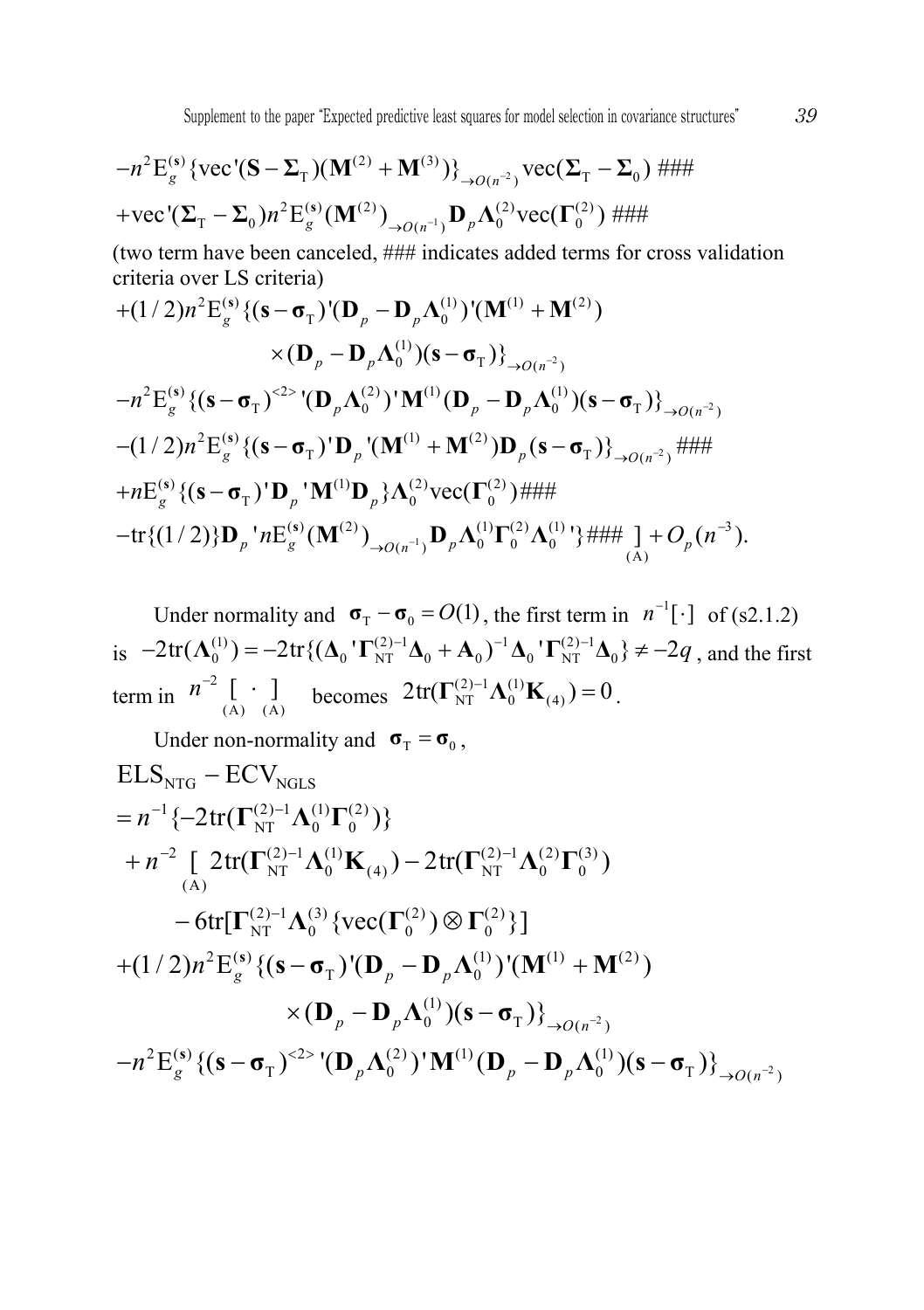$$
-(1/2)n^{2}E_{g}^{(s)}\{(\mathbf{s}-\sigma_{T})^{T}\mathbf{D}_{p}^{T}(\mathbf{M}^{(1)}+\mathbf{M}^{(2)})\mathbf{D}_{p}(\mathbf{s}-\sigma_{T})\}_{\rightarrow O(n^{-2})} + \mathcal{H}^{(2)}\{(\mathbf{s}-\sigma_{T})^{T}\mathbf{D}_{p}^{T}\mathbf{M}^{(1)}\mathbf{D}_{p}\}A_{0}^{(2)}\text{vec}(\mathbf{\Gamma}_{0}^{(2)}) + \mathcal{H}^{(2)}\{(\mathbf{s}-\sigma_{T})^{T}\mathbf{D}_{p}^{T}\mathbf{M}^{(1)}\mathbf{D}_{p}\}A_{0}^{(2)}\text{vec}(\mathbf{\Gamma}_{0}^{(2)}) + \mathcal{H}^{(2)}\{(\mathbf{M})^{T}\}A_{0}^{(1)}\} + \mathcal{H}_{(A)}^{T}A_{0}^{T}A_{0}^{T}A_{0}^{T}A_{0}^{T}A_{0}^{T}A_{0}^{T}A_{0}^{T}A_{0}^{T}A_{0}^{T}A_{0}^{T}A_{0}^{T}A_{0}^{T}A_{0}^{T}A_{0}^{T}A_{0}^{T}A_{0}^{T}A_{0}^{T}A_{0}^{T}A_{0}^{T}A_{0}^{T}A_{0}^{T}A_{0}^{T}A_{0}^{T}A_{0}^{T}A_{0}^{T}A_{0}^{T}A_{0}^{T}A_{0}^{T}A_{0}^{T}A_{0}^{T}A_{0}^{T}A_{0}^{T}A_{0}^{T}A_{0}^{T}A_{0}^{T}A_{0}^{T}A_{0}^{T}A_{0}^{T}A_{0}^{T}A_{0}^{T}A_{0}^{T}A_{0}^{T}A_{0}^{T}A_{0}^{T}A_{0}^{T}A_{0}^{T}A_{0}^{T}A_{0}^{T}A_{0}^{T}A_{0}^{T}A_{0}^{T}A_{0}^{T}A_{0}^{T}A_{0}^{T}A_{0}^{T}A_{0}^{T}A_{0}^{T}A_{0}^{T}A_{0}^{T}A_{0}^{T}A_{0}^{T}A_{0}^{T}A_{0}^{T}A_{0}^{T}A_{0}^{T}A_{0}^{T}A_{0}
$$

Under normality and  $\sigma_T = \sigma_0$ ,

ELS<sub>NTG</sub> − ECV<sub>NGLS</sub>  
\n= n<sup>-1</sup>(-2q)  
\n+ n<sup>-2</sup> [ −2tr(
$$
\Gamma_{NT}^{(2)-1}\Lambda_0^{(2)}\Gamma_{NT}^{(3)}
$$
) − 6tr[ $\Gamma_{NT}^{(2)-1}\Lambda_0^{(3)}$  {vec( $\Gamma_{NT}^{(2)}$ ) ⊗  $\Gamma_{NT}^{(2)}$  }]  
\n+(1/2)n<sup>2</sup>E<sup>(s)</sup><sub>f</sub> {( $\mathbf{s}-\sigma_T$ )'(D<sub>p</sub> − D<sub>p</sub>Λ<sup>(1)</sup><sub>0</sub>)'(M<sup>(1)</sup> + M<sup>(2)</sup>)  
\n× (D<sub>p</sub> − D<sub>p</sub>Λ<sup>(1)</sup><sub>0</sub>) (s − σ<sub>T</sub>)}<sub>→o(n<sup>-2</sup>)  
\n- n<sup>2</sup>E<sup>(s)</sup><sub>f</sub> {( $\mathbf{s}-\sigma_T$ )<sup>-2></sup> '(D<sub>p</sub>Λ<sup>(2)</sup><sub>0</sub>)'M<sup>(1)</sup>(D<sub>p</sub> − D<sub>p</sub>Λ<sup>(1)</sup><sub>0</sub>) (s − σ<sub>T</sub>)}<sub>→o(n<sup>-2</sup>)  
\n-(1/2)n<sup>2</sup>E<sup>(s)</sup><sub>f</sub> {( $\mathbf{s}-\sigma_T$ )'D<sub>p</sub> '(M<sup>(1)</sup> + M<sup>(2)</sup>)D<sub>p</sub>(s − σ<sub>T</sub>)}<sub>→o(n<sup>-2</sup>)</sub>  
\n+ nE<sup>(s)</sup><sub>f</sub> {( $\mathbf{s}-\sigma_T$ )'D<sub>p</sub> 'M<sup>(1)</sup>D<sub>p</sub>}Λ<sup>(2)</sup><sub>0</sub>vec( $\Gamma_{NT}^{(2)}$ )#*##*  
\n- tr{(1/2)D<sub>p</sub>' nE<sup>(s)</sup><sub>f</sub> (M<sup>(2)</sup>)<sub>→o(n<sup>-1</sup>)</sub>D<sub>p</sub>Λ<sup>(1)</sup><sub>0</sub>Γ<sup>(2)</sup><sub>NT</sub>Λ<sup>(1)</sup><sub>0</sub> +*##* ]  
\n+ O<sub>p</sub>(n<sup>-3</sup>).</sub></sub>

### **S2.1.3 Bias correction of**  $LS_{NTG}$

Recall that  $\text{LS}_{\text{NTG}} = (\mathbf{s} - \mathbf{\sigma}_{\text{NGLS}}) \cdot \hat{\mathbf{\Gamma}}_{\text{NT}}^{(2)-1} (\mathbf{s} - \mathbf{\sigma}_{\text{NGLS}}) = (1/2) \text{tr} \{ (\mathbf{I}_{(p)} - \mathbf{S}^{-1} \hat{\boldsymbol{\Sigma}}_{\text{NGLS}})^2 \},$  $\text{ALS}_{\text{NTG}} = \text{LS}_{\text{NTG}} + n^{-1}2q$  $= (\mathbf{s} - \mathbf{\sigma}_{\text{NGLS}}) \cdot \hat{\mathbf{\Gamma}}_{\text{NT}}^{(2)-1} (\mathbf{s} - \mathbf{\sigma}_{\text{NGLS}}) = (1/2) \text{tr} \{ (\mathbf{I}_{(p)} - \mathbf{S}^{-1} \hat{\boldsymbol{\Sigma}})$ and  $\text{TLS}_{\text{NTG}} = \text{LS}_{\text{NTG}} + n^{-1} 2 \text{tr}(\hat{\boldsymbol{\Gamma}}_{\text{NT}}^{(2)-1} \hat{\boldsymbol{\Lambda}}^{(1)} \hat{\boldsymbol{\Gamma}}^{(2)})$  $=LS_{\text{NTG}} + n^{-1}2\text{tr}\{(\hat{\mathbf{\Delta}}\hat{\mathbf{T}}_{\text{NT}}^{(2)-1}\hat{\mathbf{\Delta}})^{-1}\hat{\mathbf{\Delta}}\hat{\mathbf{T}}_{\text{NT}}^{(2)-1}\hat{\mathbf{\Gamma}}^{(2)}\hat{\mathbf{\Gamma}}_{\text{NT}}^{(2)-1}\hat{\mathbf{\Delta}}\}.$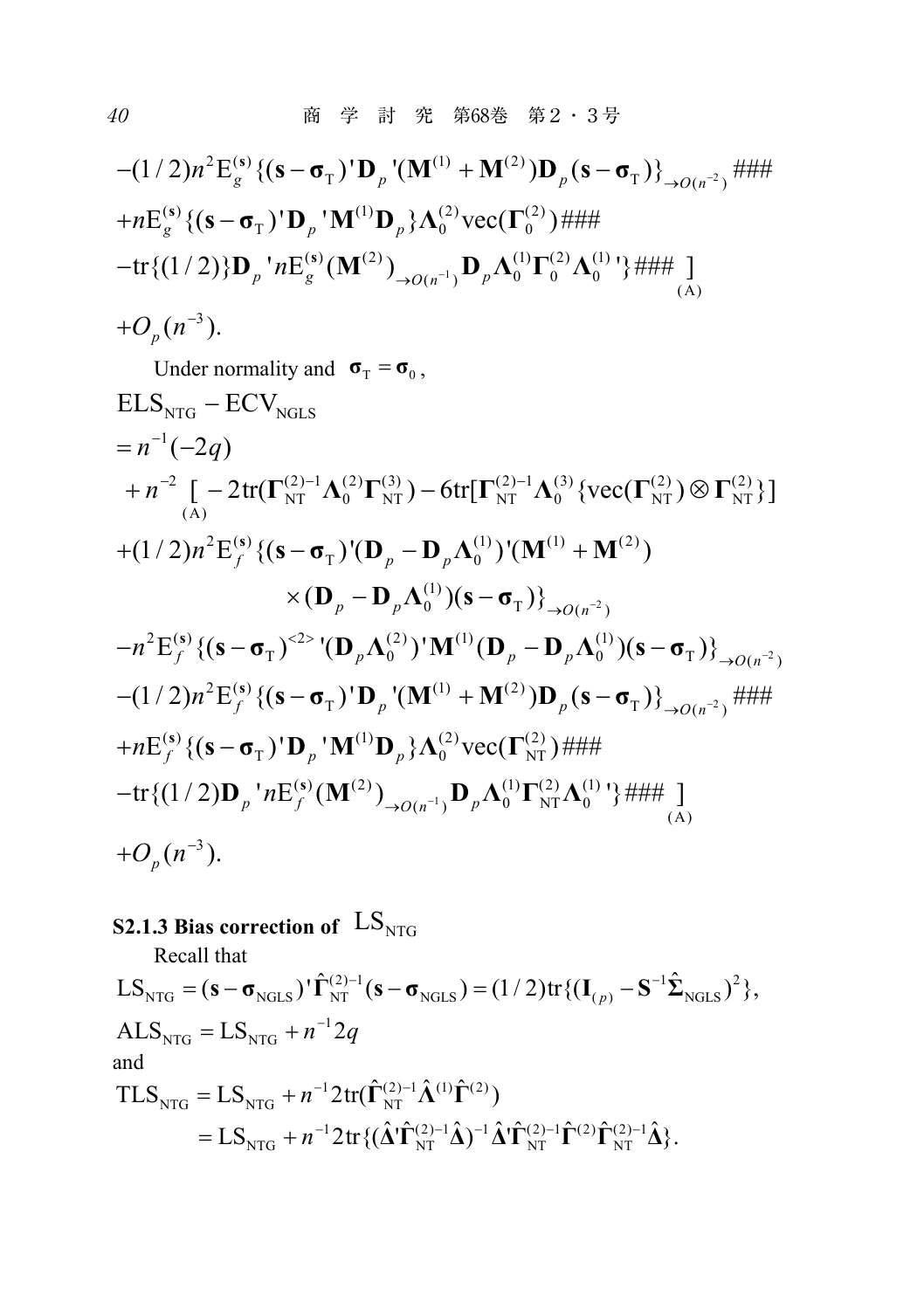Define  
\nCALS<sub>CV-NTG</sub> = LS<sub>NTG</sub> + n<sup>-1</sup>2q  
\n-n<sup>-2</sup> [ -2tr(
$$
\hat{\mathbf{\Gamma}}_{NT}^{(2)-1} \hat{\mathbf{\Lambda}}^{(2)} \hat{\mathbf{\Gamma}}_{NT}^{(3)} ) - 6tr[\hat{\mathbf{\Gamma}}_{NT}^{(2)-1} \hat{\mathbf{\Lambda}}^{(3)} \{ vec(\hat{\mathbf{\Gamma}}_{NT}^{(2)}) \otimes \hat{\mathbf{\Gamma}}_{NT}^{(2)} \} ]\n+ (1/2)n2 Ef(s) { (s-σT )'(Dp - DpΛ0(1) )'(M(1) + M(2) )\n× (Dp - DpΛ0(1) ) (s-σT )}→O(n-2)\n-n2 Ef(s) { (s-σT)-2  $\cdot$  (D<sub>p</sub>Λ<sub>0</sub><sup>(2)</sup> )'M<sup>(1)</sup> (D<sub>p</sub> - D<sub>p</sub>Λ<sub>0</sub><sup>(1)</sup> ) (s-σ<sub>T</sub> )}<sub>→O(n<sup>-2</sup>)  
\n- (1/2)n<sup>2</sup> E<sub>f</sub><sup>(s)</sup> { (s-σ<sub>T</sub>)' D<sub>p</sub> ' (M<sup>(1)</sup> + M<sup>(2)</sup>) D<sub>p</sub> (s-σ<sub>T</sub> )}<sub>→O(n<sup>-2</sup>)</sub> ###  
\n+n E<sub>f</sub><sup>(s)</sup> { (s-σ<sub>T</sub>)' D<sub>p</sub> 'M<sup>(1)</sup> D<sub>p</sub>}λ<sup>(2)</sup> vec( $\hat{\mathbf{\Gamma}}_{NT}^{(2)}$ ) ###  
\n-tr{ (1/2)D<sub>p</sub> 'n E<sub>f</sub><sup>(s)</sup> (M<sup>(2)</sup>)<sub>→O(n<sup>-1</sup>)</sub> D<sub>p</sub>λ<sup>(1)</sup>  $\hat{\mathbf{\Gamma}}_{NT}^{(2)}$ λ<sup>(1)</sup>  $\} ## #  
\n$</sub>
$$

Note that the bias corrections in  $\text{ALS}_{NTG}$ ,  $\text{TLS}_{NTG}$  and  $\text{CALS}_{\text{CV-NTG}}$ are valid only when a structural model is true i.e.,  $\sigma_T = \sigma_0$ .

Under normality and  $\sigma_{\text{T}} = \sigma_{0}$ ,  $E_{f} (ALS_{NTG}) - ECV_{NTG} = O(n^{-2})$ and  $E_f(CALS<sub>NTG</sub>) - ECV<sub>NTG</sub> = O(n<sup>-3</sup>)$ .

Under non-normality and  $\sigma_{\text{T}} = \sigma_{0}$ ,  $E_{g} (TLS_{NTG}) - ECV_{NTG} = O(n^{-2})$ .

**S2.2** ALS $_{NTG^*}$ , TLS $_{NTG^*}$ , and CALS<sub>CV-NTG\*</sub> by NT-GLS\* when  $\hat{\mathbf{W}}_{\mathbf{s}} = \hat{\mathbf{\Gamma}}_{\mathrm{NT}}^{(\mathrm{M})} \big( \; (\hat{\mathbf{\Gamma}}_{\mathrm{NT}}^{(\mathrm{M})} )_{ab, \; cd} = \hat{\sigma}_{\mathrm{NTGLS^*, \;ac}} \hat{\sigma}_{\mathrm{NTGLS^*, \;bd}}$  $+\hat{\sigma}_{\text{NTGI S*}} \hat{\sigma}_{\text{NTGI S*}}$   $\hat{\sigma}_{\text{NTGI S*}}$   $p \ge a \ge b \ge 1$ ;  $p \ge c \ge d \ge 1$ ) for covariance **structures**

**S2.2.1 Definition** Recall that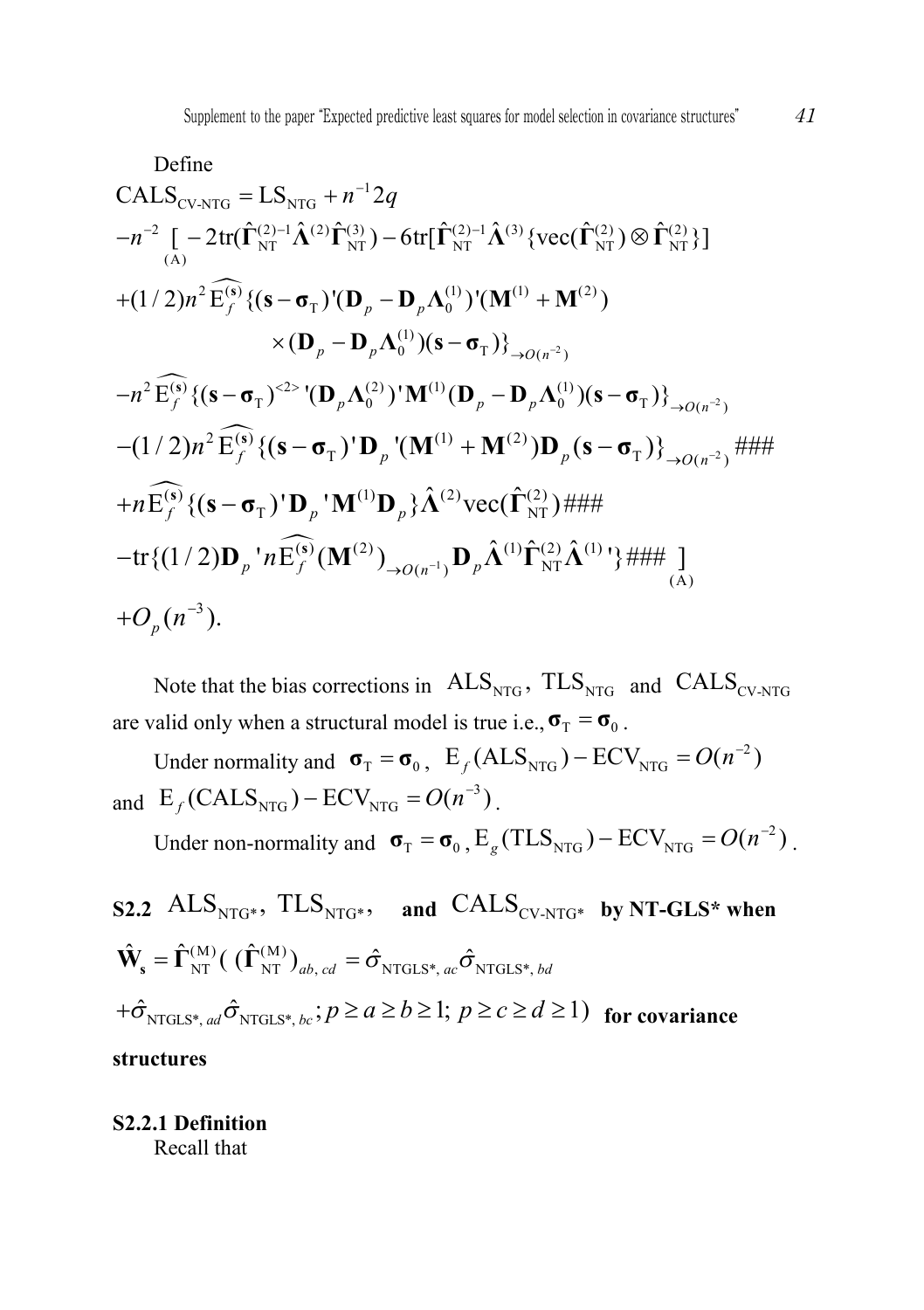$$
LS_{NTG^*} = (\mathbf{s} - \hat{\sigma}_{NGLS^*})' \hat{\mathbf{\Gamma}}_{NT,s}^{(M)-1} (\mathbf{s} - \hat{\sigma}_{NGLS^*})
$$
  
\n
$$
= (1/2) \text{vec}^{\prime} (\mathbf{S} - \hat{\boldsymbol{\Sigma}}_{NGLS^*}) (\hat{\boldsymbol{\Sigma}}_{NGLS^*}^{-1} \otimes \hat{\boldsymbol{\Sigma}}_{NGLS^*}^{-1}) \text{vec} (\mathbf{S} - \hat{\boldsymbol{\Sigma}}_{NGLS^*})
$$
  
\n
$$
= (1/2) \text{tr} [\{\hat{\boldsymbol{\Sigma}}_{NGLS^*}^{-1} (\mathbf{S} - \hat{\boldsymbol{\Sigma}}_{NGLS^*})\}^2]
$$
  
\n
$$
= (1/2) \text{tr} \{(\mathbf{I}_{(p)} - \hat{\boldsymbol{\Sigma}}_{NGLS^*}^{-1} \mathbf{S})^2\}.
$$
  
\nDefine  
\n
$$
ECV_{NGLS^*} = E_g^{(t)} E_g^{(s)} \{(\mathbf{t} - \hat{\boldsymbol{\sigma}}_{NGLS^*})' \hat{\mathbf{\Gamma}}_{NT,s}^{(M)-1} (\mathbf{t} - \hat{\boldsymbol{\sigma}}_{NGLS^*})\}
$$
  
\n
$$
= E_g^{(t)} E_g^{(s)} [(1/2) \text{tr} \{(\mathbf{I}_{(p)} - \hat{\boldsymbol{\Sigma}}_{NGLS^*}^{-1} \mathbf{T})^2\}].
$$

In this subsection,  $\sigma_T = \sigma_0$  is assumed unless otherwise stated.

### **S2.2.2 Bias of**  $LS_{NTG*}$

Recall that  $\text{ELS}_{\text{NTG*}} = E_g(LS_{\text{NTG*}})$ . Then,

 $\mathrm{ELS}_{\mathrm{NTG^*}}$  –  $\mathrm{ECV}_{\mathrm{NGLS^*}}$ 

$$
= (ELSNTG* - EPLSNTG*) - (ECVNGLS* - EPLSNTG*),
$$

where the first term on the right-hand side of the above equation was given in Subsection S1.2.2.

Under non-normality and  $\sigma_T = \sigma_0$ ,  $\left[\text{tr}\left[\text{E}_{g}^{(\rm{s})}(\hat{\Gamma}_{\rm{NT},\,s}^{(\rm{M})-1}-\Gamma_{\rm{NT}}^{(2)-1})\right]_{\rightarrow O(n^{-1})}\text{E}_{g}^{(\rm{t})}\left\{(\textbf{t}-\boldsymbol{\sigma}_{\rm{T}})(\textbf{t}-\boldsymbol{\sigma}_{\rm{T}})^{\rm{T}}\right\}_{\rightarrow O(n^{-1})}\right]$  $\mathrm{ECV}_{\mathrm{NGLS^*}} - \mathrm{EPLS}_{\mathrm{NTG}}$  $\mathrm{E}^{(\mathrm{t})}_g \mathrm{E}^{(\mathrm{s})}_g \{(\mathrm{t}-\hat{\sigma}_{\mathrm{NGLS^*}})^{\mathrm{\scriptscriptstyle T}}\hat{\mathbf{\Gamma}}^{(\mathrm{M})\mathrm{-l}}_{\mathrm{NT},\,\mathrm{s}}(\mathrm{t}-\hat{\sigma}_{\mathrm{NGLS^*}})\}$  $\mathrm{E_g^{(t)}E_g^{(s)}} \{(\mathbf{t}-\mathbf{\hat{\sigma}}_{\rm NGLS^*})'\mathbf{\Gamma}_{\rm NT}^{(2)-1}(\mathbf{t}-\mathbf{\hat{\sigma}}_{\rm NGLS^*})\}$  $+ E_g^{(s)} \{ (\hat{\sigma}_{\text{NGLS}*} - \sigma_{\text{T}}) (\hat{\Gamma}_{\text{NT}, s}^{(\text{M})-1} - \Gamma_{\text{NT}}^{(2)-1}) (\hat{\sigma}_{\text{NGLS}*} - \sigma_{\text{T}}) \}_{\rightarrow O(n^{-2})}$  $t = \mathrm{E}_g^{(\mathbf{t})} \mathrm{E}_g^{(\mathbf{s})} \{ (\mathbf{t} - \hat{\mathbf{\sigma}}_{\mathrm{NGLS}^*})^{\mathbf{t}} \hat{\mathbf{\Gamma}}_{\mathrm{NT},\,\mathbf{s}}^{(\mathrm{M})-1} (\mathbf{t} - \hat{\mathbf{\sigma}})$  $\mathbf{E}_{\varrho}^{(\mathbf{t})}\mathbf{E}_{\varrho}^{(\mathbf{s})}\{(\mathbf{t}-\hat{\boldsymbol{\sigma}}_{\mathrm{NGLS^*}})^{\intercal}\mathbf{\Gamma}_{\mathrm{NT}}^{(2)-1}(\mathbf{t}-\hat{\boldsymbol{\sigma}})$  $=\int_{\mathbb{R}^3} tr[E_g^{(s)}(\hat{\Gamma}_{NT,s}^{(M)-1}-\Gamma_{NT}^{(2)-1})_{\to O(n^{-1})}E_g^{(t)}\{(t-\sigma_T)(t-\sigma_T)^{\dagger}\}_{\to 0}$  $\frac{(M)-1}{NT, s} - \Gamma_{NT}^{(2)-1} \big) (\hat{\sigma}_{NGLS^*} - \sigma_T) \Big\}$ <sub> $\rightarrow O(n^{-2}) \frac{1}{(A)_{O(n^{-2})}}$ </sub>  $+O(n^{-3})$  $O(n^{-2})$  **d**  $(O(n^{-2}))$  $-1$   $\Gamma(2)$  $\mathbf{F}_{\mathrm{s}}^{-1} - \mathbf{\Gamma}_{\mathrm{NT}}^{(2)-1}$ ) $(\hat{\mathbf{\sigma}}_{\mathrm{NGLS^*}} - \mathbf{\sigma}_{\mathrm{T}})\}$  $n^{-2} \left[ \left( 1/2 \right) \text{tr} \{ \mathbf{D}_p^{-1} n \text{E}_g^{(\textbf{s})} (\mathbf{M}^{*(2)})_{\rightarrow O(n^{-1})} \mathbf{D}_p \boldsymbol{\Gamma}_0^{(2)} \} \right]$  $= n^{-2} \left[ (1/2) \text{tr} \{ \mathbf{D}_p \, {}^{'}n \text{E}_g^{(s)} (\mathbf{M}^{*(2)})_{\rightarrow O(n^{-1})} \mathbf{D}_p \Gamma \right]$ 

+
$$
(1/2)n^2 E_g^{(s)} \{ (\mathbf{s} - \boldsymbol{\sigma}_T)^{\dagger} (\mathbf{D}_p \boldsymbol{\Lambda}_0^{(1)})^{\dagger} (\mathbf{M}^{*(1)} + \mathbf{M}^{*(2)}) \mathbf{D}_p \boldsymbol{\Lambda}_0^{(1)} (\mathbf{s} - \boldsymbol{\sigma}_T) \}^{3}
$$
  
+ $n^2 E_g^{(s)} \{ (\mathbf{s} - \boldsymbol{\sigma}_T)^{2} \{ (\mathbf{D}_p \boldsymbol{\Lambda}_0^{(2)})^{\dagger} \mathbf{M}^{*(1)} \mathbf{D}_p \boldsymbol{\Lambda}_0^{(1)} (\mathbf{s} - \boldsymbol{\sigma}_T) \}^{3}$   
+ $0(n^{-3}).$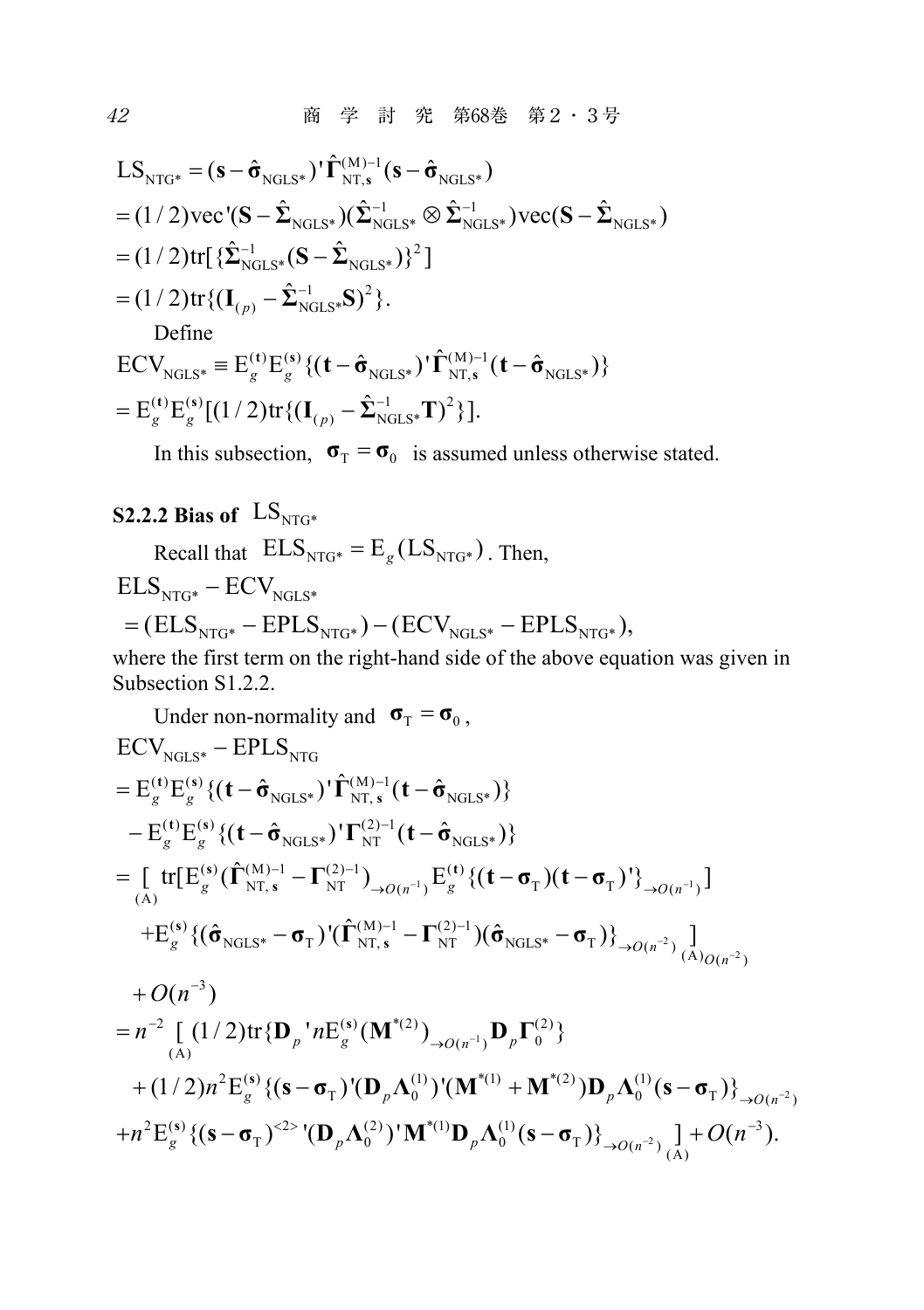$$
(s2.2.1)
$$
  
\nUnder normality and  $\sigma_{T} = \sigma_{0}$ ,  
\nECV<sub>NGLS\*</sub> – EPLS<sub>NTG</sub>  
\n
$$
= n^{-2} \left[ (1/2) tr {D_{p}}^{\dagger} n E_{f}^{(s)} (M^{*(2)})_{\rightarrow O(n^{-1})} D_{p} \Gamma_{NT}^{(2)} \right]
$$
\n+ (1/2)*n*<sup>2</sup> E<sub>f</sub><sup>(s)</sup> {(s - σ<sub>T</sub>)<sup>'</sup> (D<sub>p</sub>Λ<sub>0</sub><sup>(1)</sup>)<sup>'</sup> (M<sup>\*(1)</sup> + M<sup>\*(2)</sup>)D<sub>p</sub>Λ<sub>0</sub><sup>(1)</sup> (s - σ<sub>T</sub>)<sup>2</sup><sub>\rightarrow O(n^{-2})</sub>  
\n+ n<sup>2</sup>E<sub>f</sub><sup>(s)</sup> {(s - σ<sub>T</sub>)<sup>(2)</sup><sup>'</sup> (D<sub>p</sub>Λ<sub>0</sub><sup>(2)</sup>)<sup>'</sup>M<sup>\*(1)</sup>D<sub>p</sub>Λ<sub>0</sub><sup>(1)</sup> (s - σ<sub>T</sub>)<sup>2</sup><sub>\rightarrow O(n^{-2})</sub> (A)<sup>2</sup>)} (s2.2.2)

Then, under non-normality and  $\sigma_T = \sigma_0$ , from (i) of Subsection S1.2.2 and (s2.2.1),

NTG\* NGLS\* 1 (2) 1 (1) (2) NT 0 0 2 (2) 1 (1) (2) 1 (2) (3) NT 0 (4) NT 0 0 (A) (2) 1 (3) (2) (2) NT 0 0 0 2 () (1) \*(1) \*(2) T 0 (1) 0 ELS ECV { 2tr( )} [ 2tr( ) 2tr( ) 6tr[ {vec( ) }] (1/ 2) E {( ) '( ) '( ) ( )( *g p p p p n n n* **s Γ ΛΓ Γ ΛΚ Γ ΛΓ ΓΛ Γ Γ s σ D D ΛM M D D Λ s** <sup>2</sup> T ( ) 2 () 2 (2) \*(1) (1) T 0 0 T ( ) )} E {( ) '( ) ' ( )( )} *O n <sup>g</sup> <sup>p</sup> p p O n n* **<sup>s</sup> σ s σ D Λ M D DΛ s σ** 1 2 2 ( ) \*(2) (2) ( ) 0 2 () (1) \*(1) \*(2) T 0 (1) 0 T ( ) 2 () 2 (2) \*(1) T 0 (1) 3 0 T ( ) (A) (1/ 2)tr{ ' E ( ) }### (1/ 2) E {( ) '( ) '( ) ( )} ### E {( ) '( ) ' ( )} ### ] ( ). *p g O n p g p p O n g p p O n n n n O n* **s s s DM D Γ s σ D ΛM M D Λ sσ s σ D Λ M D Λ sσ**

Under normality and  $\sigma_T = \sigma_0$ , from (ii) of Subsection S1.2.2 and (s2.2.2),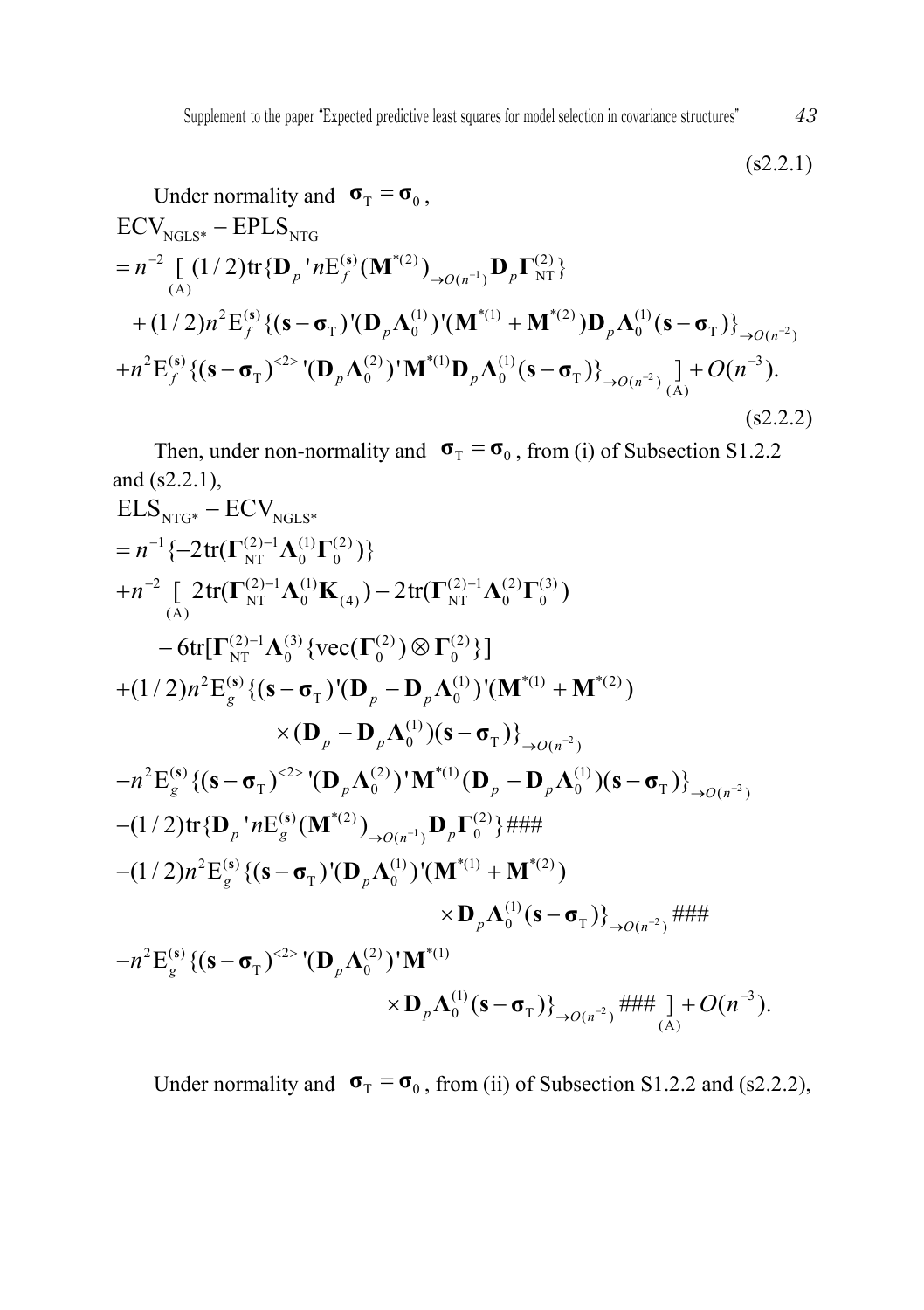2 NTG\* NGLS\* 1 2 (2) 1 (2) (3) (2) 1 (3) (2) (2) NT 0 NT NT 0 NT NT (A) 2 () (1) \*(1) \*( 2) T 0 (1) 0 T ( ) ELS ECV (2) [ 2tr( ) 6tr[ {vec( ) }] (1/ 2) E {( ) '( ) '( ) ( )( )} *f p p p p O n n q n n* **s Γ ΛΓ Γ Λ Γ Γ s σ D D ΛM M D D Λ sσ** 2 1 2 2 () 2 (2) \*(1) (1) T 0 0 T ( ) ( ) \*(2) (2) ( ) NT 2 () (1) \*(1) \*(2) T 0 (1) 0 T ( ) 2 () 2 (2) T 0 E {( ) '( ) ' ( )( )} (1/ 2)tr{ ' E ( ) }### (1/ 2) E {( ) '( ) '( ) ( )} ### E {( ) '( *f p p p O n p f O n p f p p O n f p n n n n* **s s s s s σ D Λ M D DΛ s σ DM D Γ s σ D ΛM M D Λ sσ s σ D Λ** 2 \*(1) (1) 3 0 T ( ) (A) ) ' ( )} ### ] ( ). *<sup>p</sup> O n O n* **M D Λ sσ**

### **S2.2.3 Bias correction of**  $LS_{NTG^*}$

Recall that

$$
LS_{NTG^*} = (\mathbf{s} - \hat{\sigma}_{NGLS^*})' \hat{\mathbf{\Gamma}}_{NT}^{(M)-1} (\mathbf{s} - \hat{\sigma}_{NGLS^*})
$$
  
\n= (1/2)vec'(\mathbf{S} - \hat{\boldsymbol{\Sigma}}\_{NGLS^\*}) (\hat{\boldsymbol{\Sigma}}\_{NGLS^\*}^{-1} \otimes \hat{\boldsymbol{\Sigma}}\_{NGLS^\*}^{-1})vec(\mathbf{S} - \hat{\boldsymbol{\Sigma}}\_{NGLS^\*})  
\n= (1/2)tr[{ $\hat{\boldsymbol{\Sigma}}_{NGLS^*}^{-1} (\mathbf{S} - \hat{\boldsymbol{\Sigma}}_{NGLS^*})$ }<sup>2</sup>],  
\nALS<sub>NTG\*</sub> = LS<sub>NTG\*</sub> + n<sup>-1</sup>2q and  
\nTLS<sub>NTG\*</sub> = LS<sub>NTG\*</sub> + n<sup>-1</sup>2tr( $\hat{\mathbf{\Gamma}}_{NT}^{(M)-1} \hat{\mathbf{\Lambda}}^{(1)} \hat{\mathbf{\Gamma}}^{(2)})$   
\n= LS<sub>NTG\*</sub> + n<sup>-1</sup>2tr{ $(\hat{\mathbf{\Lambda}} \hat{\mathbf{T}}_{NT}^{(M)-1} \hat{\mathbf{\Lambda}})^{-1} \hat{\mathbf{\Lambda}} \hat{\mathbf{T}}_{NT}^{(M)-1} \hat{\mathbf{\Gamma}}^{(2)} \hat{\mathbf{\Gamma}}_{NT}^{(M)-1} \hat{\mathbf{\Lambda}}$  }.

Define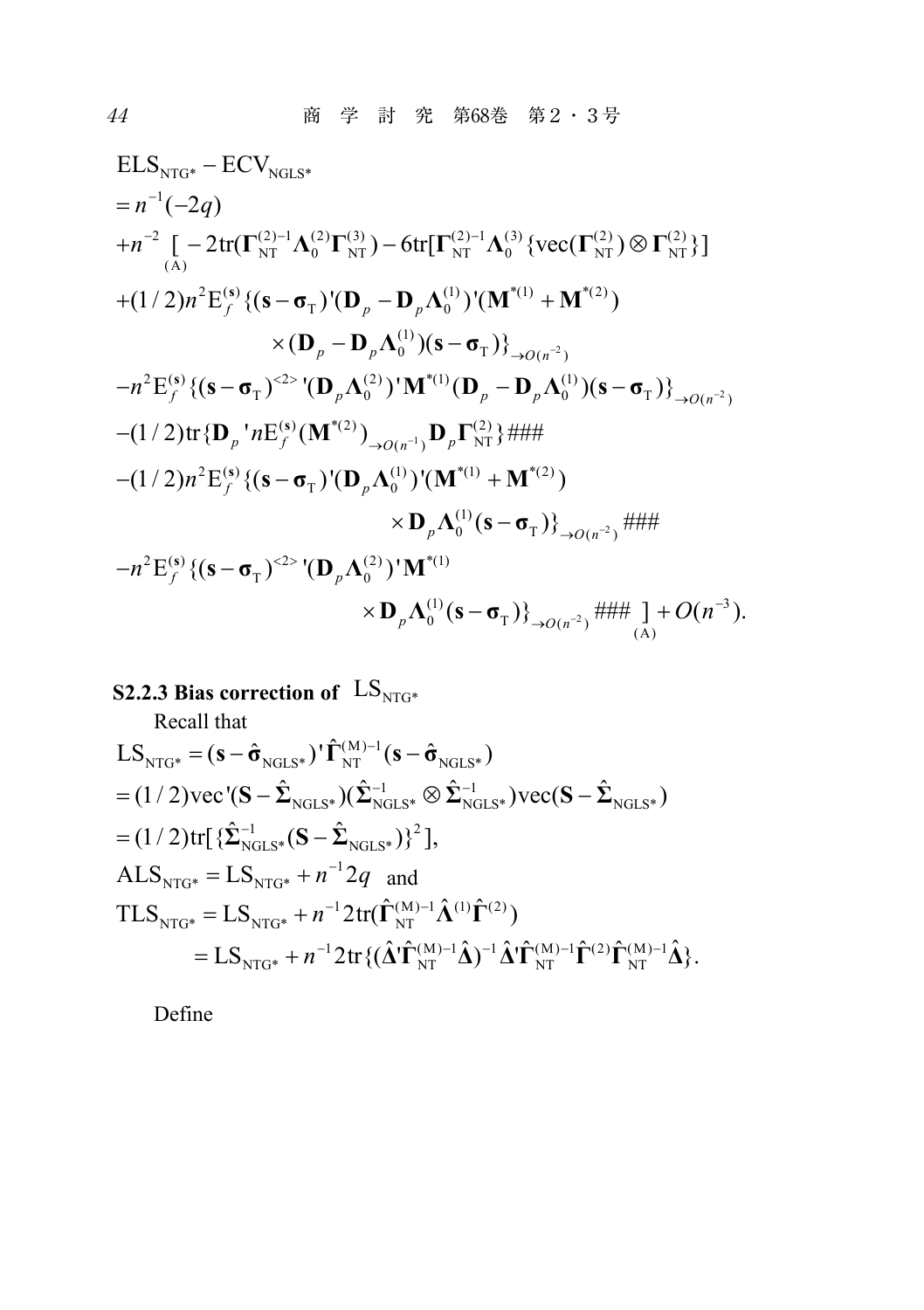CALS<sub>CV-NTG\*</sub>  
\n= LS<sub>NTG\*</sub> + n<sup>-1</sup>(-2q)  
\n+n<sup>-2</sup> [ 2tr(
$$
\hat{\mathbf{\Gamma}}_{NT}^{(M)-1}\hat{\mathbf{\Lambda}}^{(2)}\hat{\mathbf{\Gamma}}_{NT}^{(M3)}) + 6tr[\hat{\mathbf{\Gamma}}_{NT}^{(M)-1}\hat{\mathbf{\Lambda}}^{(3)} \{vec(\mathbf{\Gamma}}_{NT}^{(M)}) ⊗ \hat{\mathbf{\Gamma}}_{NT}^{(M)} \} ]\n-(1/2)n2 Ef(s) { (s-σT)'(Dp - DpΛ0(1))'(M*(1) + M*(2) )\n× (Dp - DpΛ0(1))(s-σT)}→o(n-2)\n+n2 Ef(s) { (s-σT)-2> (DpΛ0(2))'M*(1) (Dp - DpΛ0(1))(s-σT)}→o(n-2)\n+(1/2)tr{Dp1 n Ef(s) (M*(2))→o(n-1) Dp  $\hat{\mathbf{\Gamma}}_{NT}^{(2)}$ } ###  
\n+(1/2)n<sup>2</sup> E<sub>f</sub><sup>(s)</sup> { (s-σ<sub>T</sub>)'(D<sub>p</sub>Λ<sub>0</sub><sup>(1)</sup>)'(M<sup>*</sup>(1) + M<sup>*</sup>(2) )  
\n× D<sub>p</sub>Λ<sub>0</sub><sup>(1)</sup> (s-σ<sub>T</sub>)}<sub>→o(n<sup>-2</sup>)</sub> ###  
\n+n<sup>2</sup> E<sub>f</sub><sup>(s)</sup> { (s-σ<sub>T</sub>)<sup>-2></sup> (D<sub>p</sub>Λ<sub>0</sub><sup>(2)</sup>)' M<sup>*</sup>(1)   
\n× D<sub>p</sub>Λ<sub>0</sub>
$$

All the corrections in  $ALS_{NTG^*}$ ,  $TLS_{NTG^*}$  and  $CALS_{CV-NTG^*}$  are valid only when  $\sigma_T = \sigma_0$ .

Under normality and  $\sigma_{\text{T}} = \sigma_{0}$ ,  $E_f(\text{ALS}_{\text{NTG*}}) - \text{ECV}_{\text{NGLS*}} = O(n^{-2})$ and  $E_f(CALS_{\text{CV-NTG*}}) - ECV_{\text{NGLS}*} = O(n^{-3})$ .

Under non-normality and  $\sigma_T = \sigma_0$ ,  $E_e (TLS_{NTG^*}) - ECV_{NGLS^*} = O(n^{-2})$ .

**S2.3**  $TLS_S$  **by SLS** when  $\hat{\mathbf{W}}_s = 2\mathbf{D}_p^+ \{\text{Diag}(\mathbf{S}) \otimes \text{Diag}(\mathbf{S})\} \mathbf{D}_p^+$  for **covariance structures**

**S2.3.1 Definition** Recall that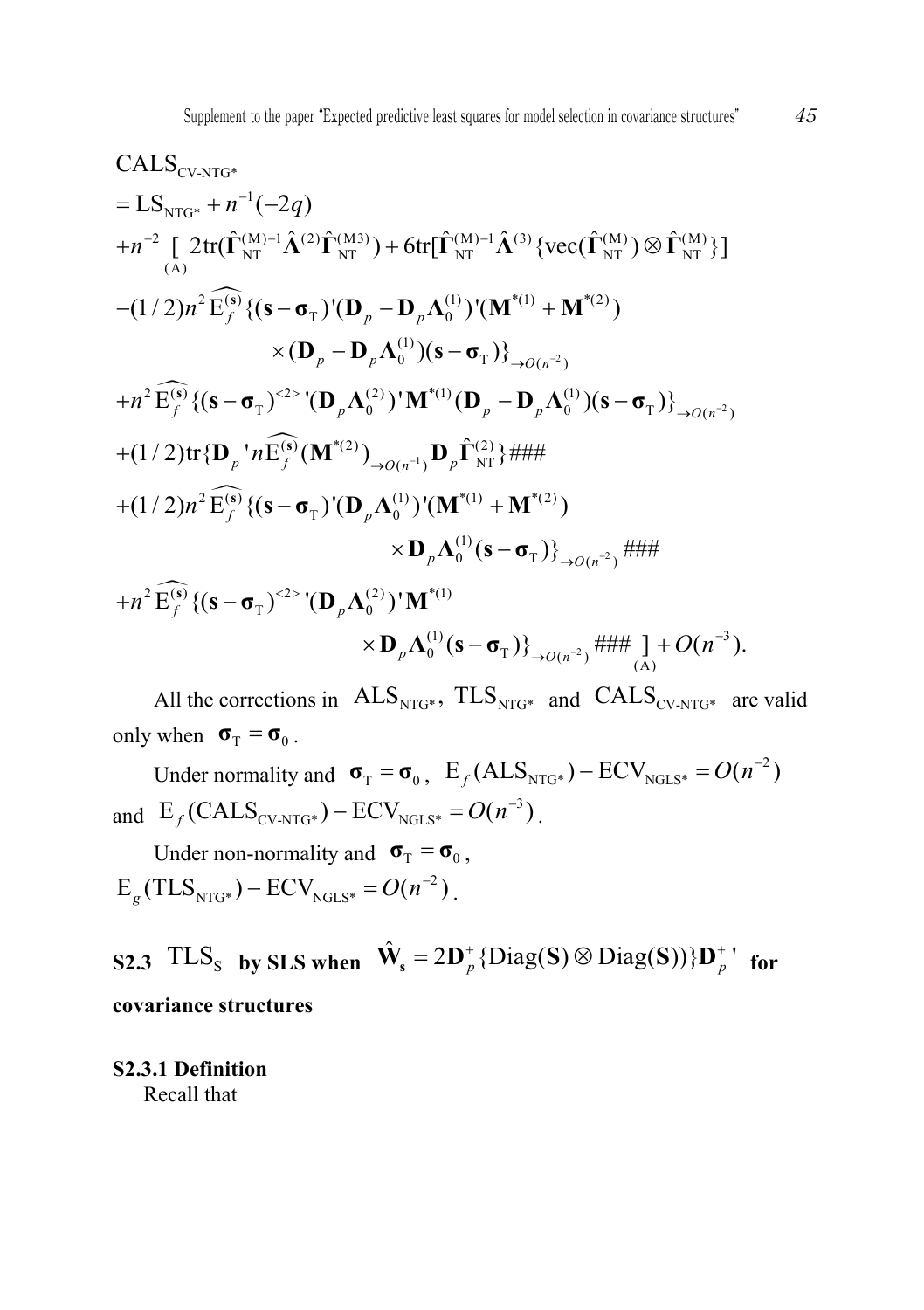$$
LS_{s} = (\mathbf{s} - \hat{\sigma}_{SLS})' \hat{\mathbf{W}}_{SLS}^{-1} (\mathbf{s} - \hat{\sigma}_{SLS})
$$
  
=  $(\mathbf{s} - \hat{\sigma}_{SLS})' (1/2) \mathbf{D}_{p}' \{Diag^{-1}(\mathbf{S}) \otimes Diag^{-1}(\mathbf{S})\} \mathbf{D}_{p} (\mathbf{s} - \hat{\sigma}_{SLS})$   
=  $(1/2) \text{tr} [\{Diag^{-1}(\mathbf{S})(\mathbf{S} - \hat{\Sigma}_{SLS})\}^{2}]$   
and  $ELS_{s} = E_{g}(LS_{s})$ .

**S2.3.2 Bias of**  $LS_S$ 

Define

$$
\begin{aligned} \text{ECV}_{\text{SLS}} &= \mathbf{E}_{g}^{(\mathbf{t})} \mathbf{E}_{g}^{(\mathbf{s})} [(\mathbf{t} - \hat{\mathbf{\sigma}}_{\text{SLS}})^{\prime} (1/2) \mathbf{D}_{p}^{\prime} \\ &\times \{ \text{Diag}^{-1}(\mathbf{T}) \otimes \text{Diag}^{-1}(\mathbf{T}) \} \mathbf{D}_{p} (\mathbf{t} - \hat{\mathbf{\sigma}}_{\text{SLS}}) ]. \end{aligned}
$$

Then,

 $ELS<sub>s</sub> - ECV<sub>SLS</sub> = (ELS<sub>s</sub> - EPLS<sub>s</sub>) - (ECV<sub>SLS</sub> - EPLS<sub>s</sub>)$ , where the first term was given by Subsection 1.3.2. Let  $\hat{X}^{-1}$  (2)  $\Omega$  (2)  $\hat{Y}^{-1}$  (3)  $\Omega$  (3)  $\hat{Y}^{-1}$  (3)

$$
\hat{\mathbf{V}}_{t}^{-1} \equiv (1/2)\mathbf{D}_{p}^{-1} \{ \text{Diag}^{-1}(\mathbf{T}) \otimes \text{Diag}^{-1}(\mathbf{T}) \} \mathbf{D}_{p} \text{ and}
$$
\n
$$
\mathbf{V}^{-1} \equiv (1/2)\mathbf{D}_{p}^{-1} \{ \text{Diag}^{-1}(\mathbf{\Sigma}_{T}) \otimes \text{Diag}^{-1}(\mathbf{\Sigma}_{T}) \} \mathbf{D}_{p} \text{ . Then, the negative second term is}
$$

$$
ECV_{SLS} - EPLS_{S}
$$
\n
$$
=E_{g}^{(t)}E_{g}^{(s)}[(t-\hat{\sigma}_{SLS})'(1/2)\mathbf{D}_{p}'
$$
\n
$$
\times \{\text{Diag}^{-1}(T) \otimes \text{Diag}^{-1}(T)\} \mathbf{D}_{p}(t-\hat{\sigma}_{SLS})]
$$
\n
$$
-E_{g}^{(t)}E_{g}^{(s)}[(t-\hat{\sigma}_{SLS})'(1/2)\mathbf{D}_{p}'
$$
\n
$$
\times \{\text{Diag}^{-1}(\Sigma_{T}) \otimes \text{Diag}^{-1}(\Sigma_{T})\} \mathbf{D}_{p}(t-\hat{\sigma}_{SLS})]
$$
\n
$$
= E_{g}^{(t)}E_{g}^{(s)}\{(t-\hat{\sigma}_{SLS})'(\hat{V}_{t}^{-1}-V^{-1})(t-\hat{\sigma}_{SLS})\}
$$
\n
$$
= E_{g}^{(t)}E_{g}^{(s)}[\{t-\sigma_{T}+\sigma_{T}-\sigma_{0}-(\hat{\sigma}_{SLS}-\sigma_{0})\}'
$$
\n
$$
\times (\hat{V}_{t}^{-1}-V^{-1})\{t-\sigma_{T}+\sigma_{T}-\sigma_{0}-(\hat{\sigma}_{SLS}-\sigma_{0})\}
$$
\n
$$
= [(\sigma_{T}-\sigma_{0})'E_{g}^{(t)}(\hat{V}_{t}^{-1}-V^{-1})_{\rightarrow O(n^{-1})}(\sigma_{T}-\sigma_{0})
$$
\n
$$
+ 2E_{g}^{(t)}\{(t-\sigma_{T})'(\hat{V}_{t}^{-1}-V^{-1})_{\rightarrow O(n^{-1})}(\sigma_{T}-\sigma_{0})]_{O(n^{-1})}
$$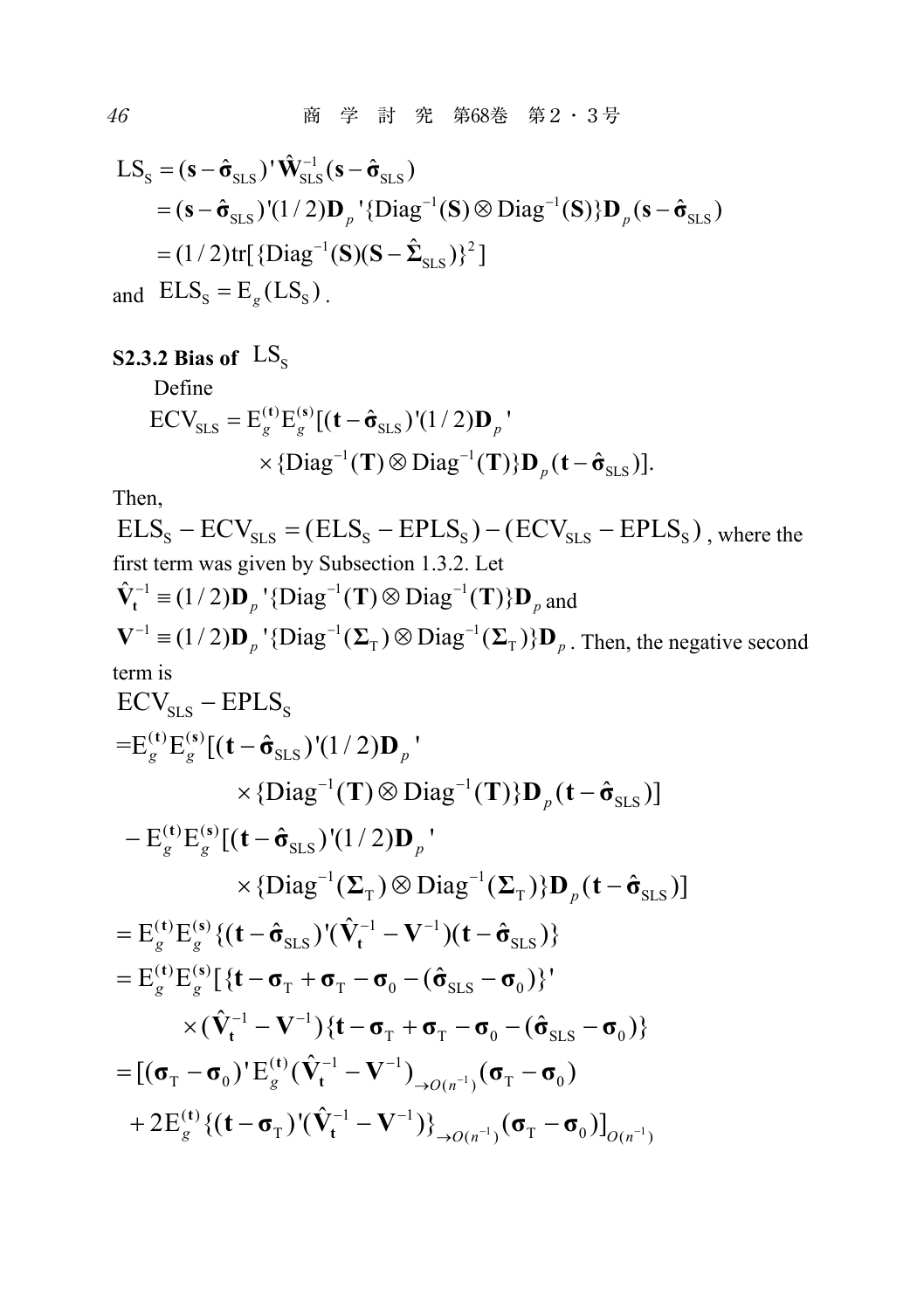+ 
$$
\left[ (\sigma_{\text{T}} - \sigma_{0})^{\dagger} E_{g}^{(t)} \{\hat{\mathbf{V}}_{t}^{-1} - E_{g}^{(t)} (\hat{\mathbf{V}}_{t}^{-1})_{\rightarrow O(n^{-1})} \} \right]_{\rightarrow O(n^{-2})} (\sigma_{\text{T}} - \sigma_{0})
$$
  
+  $2E_{g}^{(t)} \{ (\mathbf{t} - \sigma_{\text{T}})^{\dagger} (\hat{\mathbf{V}}_{t}^{-1} - \mathbf{V}^{-1})_{O_{p}(n^{-1}) + O_{p}(n^{-3/2})} \} \right)_{\rightarrow O(n^{-2})} (\sigma_{\text{T}} - \sigma_{0})$   
-  $2E_{g}^{(s)} (\hat{\sigma}_{SLS} - \sigma_{0})_{\rightarrow O(n^{-1})} E_{g}^{(t)} (\hat{\mathbf{V}}_{t}^{-1} - \mathbf{V}^{-1})_{\rightarrow O(n^{-1})} (\sigma_{\text{T}} - \sigma_{0})$   
+  $E_{g}^{(t)} \{ (\mathbf{t} - \sigma_{\text{T}})^{\dagger} (\hat{\mathbf{V}}_{t}^{-1} - \mathbf{V}^{-1}) (\mathbf{t} - \sigma_{\text{T}}) \} \right]_{\rightarrow O(n^{-2})}$   
-  $2E_{g}^{(t)} \{ (\mathbf{t} - \sigma_{\text{T}})^{\dagger} (\hat{\mathbf{V}}_{t}^{-1} - \mathbf{V}^{-1}) \} \right)_{\rightarrow O(n^{-1})} E_{g}^{(s)} (\hat{\sigma}_{SLS} - \sigma_{0})_{\rightarrow O(n^{-1})}$   
+  $\text{tr}[E_{g}^{(t)} (\hat{\mathbf{V}}_{t}^{-1} - \mathbf{V}^{-1})_{\rightarrow O(n^{-1})}$   
 $\times E_{g}^{(s)} \{ (\hat{\sigma}_{SLS} - \sigma_{0}) (\hat{\sigma}_{SLS} - \sigma_{0}) \} \} \right]_{\rightarrow O(n^{-1})} \frac{1}{(\mathcal{A})_{O(n^{-2})}}$ 

3 ( ) *O n* 1 1 1 2 1 ( ) (2) T 0 D ( ) T 0 ( ) (1) T D ( ) T 0 2 2 ( ) (2) ( ) (2) T 0 <sup>D</sup> <sup>D</sup> ( ) (A) (3) (4) D D ( ) T 0 2 () T 0 [(1/ 2)vec '( ) E ( ) vec '( ) E {vec '( ) } ( )] [ (1/ 2)vec'( ) E { E ( ) } vec( ) vec'( ) E { *g O n g O n p g g O n O n g n n n n n n* **s s s s s ΣΣ M Σ Σ S ΣM Dσ σ ΣΣ M M M M Σ Σ Σ Σ** <sup>2</sup> (2) (3) D D <sup>T</sup> ( ) ( ) ( )} *<sup>p</sup> O n* **M M Ds σ** 1 1 1 (2) (2) ( ) (2) 0 0 D ( ) T 0 2 () (1) (2) T D D T ( ) ( ) (1) (2) (2) T D ( ) 0 0 ( ) (2) (1) (2) (1 D ( ) 00 0 { vec( )}' ' E ( ) ( ) E {( ) '(1/ 2) '( ) ( )} E {( ) ' ' } vec( ) tr{(1/ 2) ' E ( ) *p g O n p g p p O n g p p O n p g O n p n n n n* **s s s s Λ Γ D M Dσ σ s σ D M M Ds σ s σ DMD Λ Γ DM D ΛΓΛ** ) <sup>3</sup> (A) ' ] ( ). *O n*

From these results,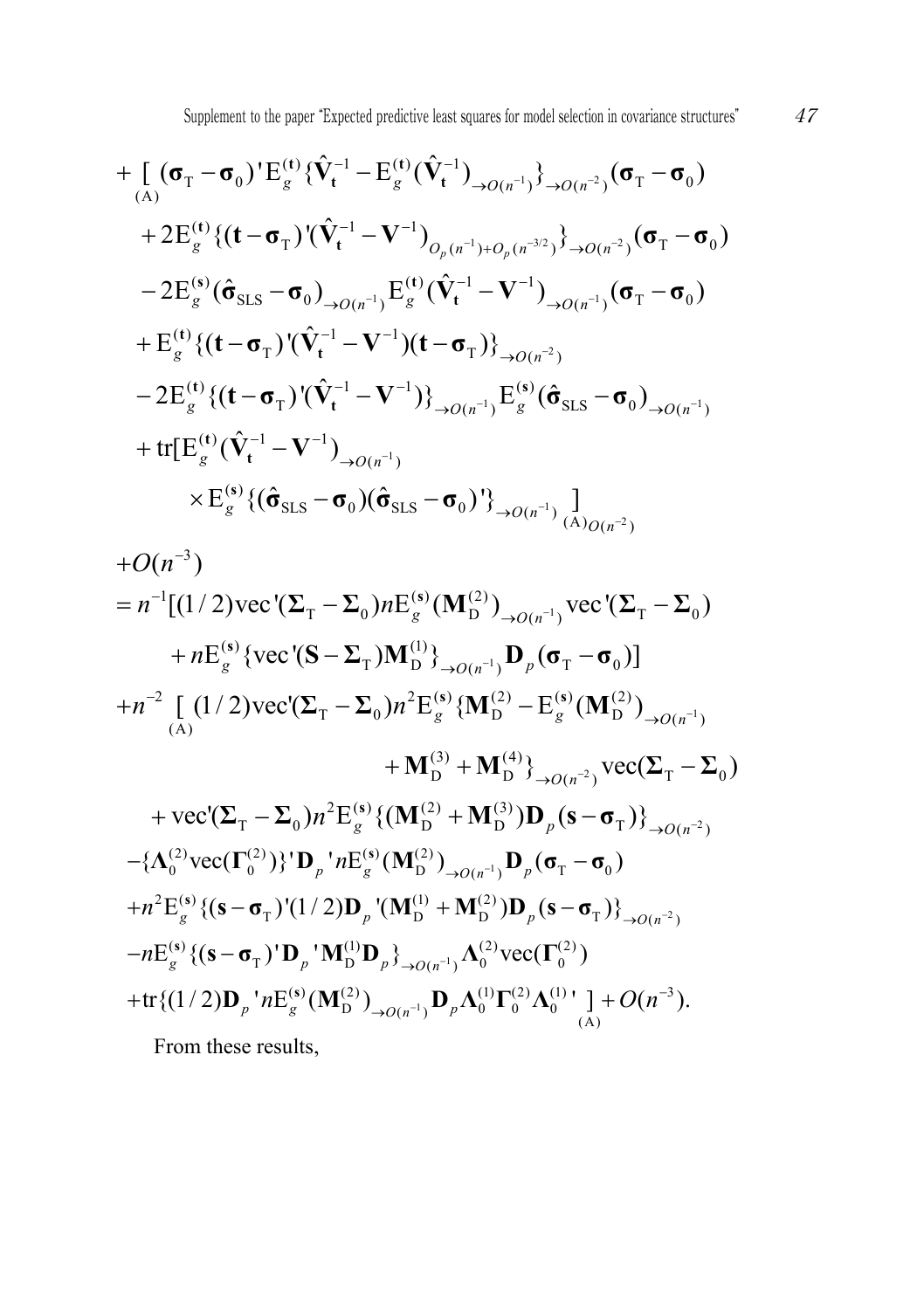ELS<sub>S</sub> – ECV<sub>SLS</sub>  
\n= n<sup>-1</sup>[-2tr(V<sup>-1</sup>Λ<sub>0</sub><sup>(1)</sup>Γ<sub>0</sub><sup>(2)</sup>)  
\n– vec'(Σ<sub>T</sub> – Σ<sub>0</sub>)
$$
nE_g^{(s)}
$$
 {M<sub>1</sub><sup>(1)</sup>D<sub>p</sub>Λ<sub>0</sub><sup>(1)</sup>(s – σ<sub>T</sub>)}<sub>→O(n<sup>-1</sup>)</sub>]  
\n(four terms have been canceled)  
\n+n<sup>-2</sup> [ 2tr(V<sup>-1</sup>Λ<sub>0</sub><sup>(1)</sup>K<sub>(4)</sub>) – 2tr(V<sup>-1</sup>Λ<sub>0</sub><sup>(2)</sup>Γ<sub>0</sub><sup>(3)</sup>)  
\n– 6tr[V<sup>-1</sup>Λ<sub>0</sub><sup>(3)</sup> {vec(CΓ<sub>0</sub><sup>(2)</sup>) ⊗ Γ<sub>0</sub><sup>(2)</sup>}]  
\n+ vec'(Σ<sub>T</sub> – Σ<sub>0</sub>) $n^2E_g^{(s)}$  { (M<sub>1</sub><sup>(2)</sup> + M<sub>1</sub><sup>(3)</sup>)  
\n× (D<sub>p</sub> – D<sub>p</sub>Λ<sub>0</sub><sup>(1)</sup>)(s – σ<sub>T</sub>)}<sup>2</sup><sub>→O(n<sup>-2</sup>)  
\n– vec'(Σ<sub>T</sub> – Σ<sub>0</sub>) $n^2E_g^{(s)}$  { (M<sub>1</sub><sup>(1)</sup>D<sub>p</sub>Λ<sub>0</sub><sup>(2)</sup>(s – σ<sub>T</sub>)<sup>2</sup><sup>2</sup> + M<sub>1</sub><sup>(1)</sup>D<sub>p</sub>Λ<sub>0</sub><sup>(3)</sup> (s – σ<sub>T</sub>)<sup>-2</sup>  
\n– n<sup>2</sup>E<sub>g</sub><sup>(s)</sup> {vec(C(S – Σ<sub>T</sub>)(M<sub>1</sub><sup>(2)</sup> + M<sub>1</sub><sup>(3)</sup>)}<sup>2</sup><sub>→O(n<sup>-2</sup>)</sub> vec(Σ<sub>T</sub> – Σ<sub>0</sub>)#4#  
\n+ vec'(Σ<sub>T</sub> – Σ<sub>0</sub>) $nE_g^{(s)}$  (M<sub>1</sub></sub>

When  $\sigma_{\rm T} - \sigma_{\rm 0} = O(1)$ , even under normality the first term in  $n^{-1}[\cdot]$ does not become  $-2q$  though  $\Gamma_0^{(2)} = \Gamma_{NT}^{(2)}$ .

Under non-normality and  $\sigma_T = \sigma_0$ ,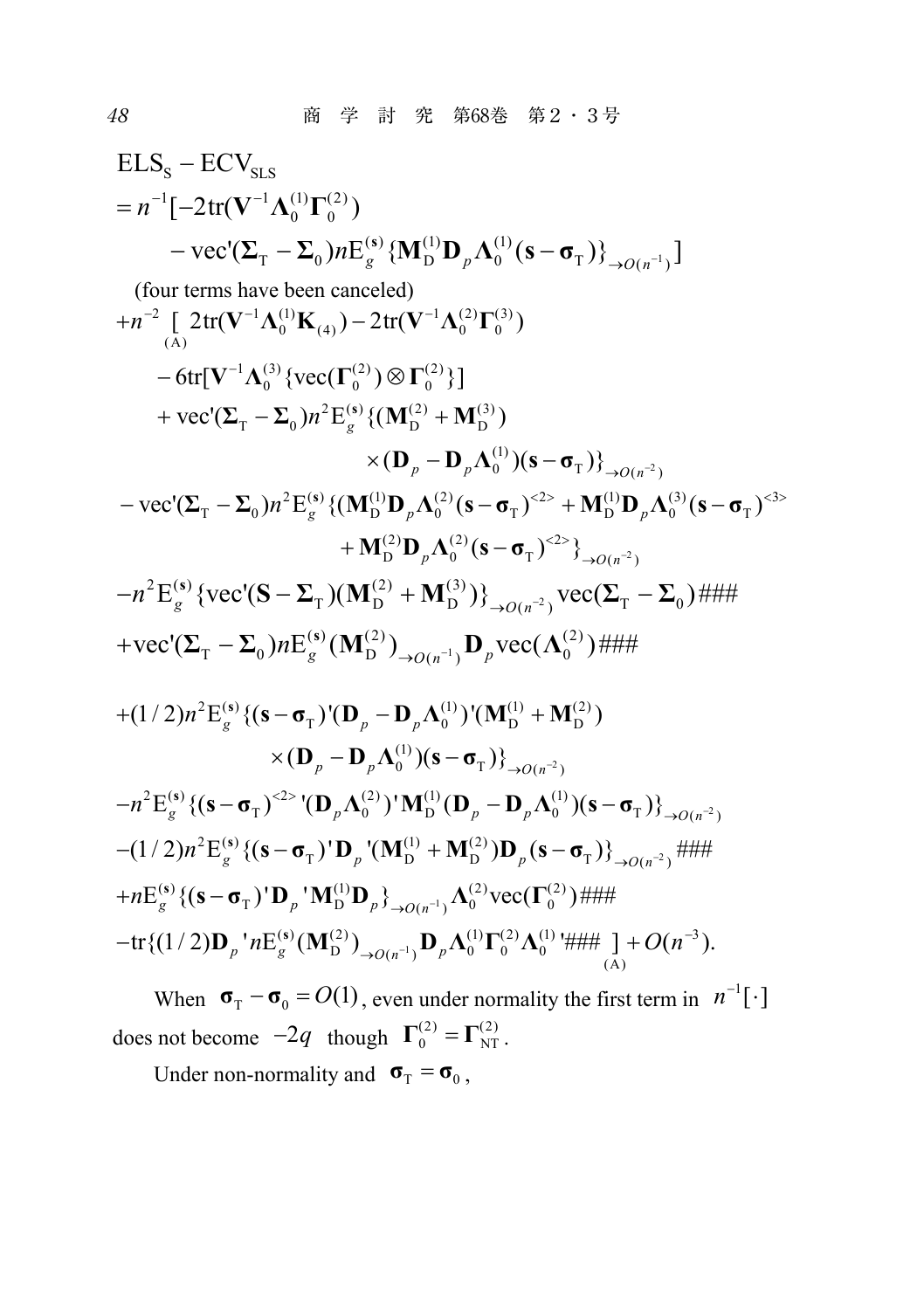S SLS 1 1 (1) (2) 0 0 2 1 (1) 1 (2) (3) 0 (4) 0 0 (A) 1 (3) (2) (2) 0 0 0 ELS ECV { 2tr( )} [ 2tr( ) 2tr( ) 6tr[ {vec( ) }] *n n* **V Λ Γ V ΛΚ VΛ Γ V Λ ΓΓ** 2 2 2 2 () (1) (1) (2) T 0 DD (1) 0 T ( ) 2 () 2 (2) (1) (1) T 0 D 0 T ( ) 2 () (1) (2) T D D T ( ) ( ) (1/ 2) E {( ) '( ) '( ) ( )( )} E {( ) '( ) ' ( )( )} (1/ 2) E {( ) ' '( ) ( )} ### E {( *g p p p p O n g p p p O n g p p O n g n n n n* **s s s s s σ D D ΛMM D D Λ sσ s σ D Λ M D DΛ s σ s σ D M M Ds σ s** <sup>1</sup> 1 (1) (2) (2) T D ( ) 0 0 ( ) (2) (1) (2) (1) 3 <sup>D</sup> ( ) 00 0 (A) ) ' ' } vec( ) ### tr{(1/ 2) ' E ( ) '### ] ( ). *p p O n p g O n <sup>p</sup> n O n* **<sup>s</sup> σ DMD Λ Γ DM D ΛΓΛ**

Under normality and  $\sigma_T = \sigma_0$  with  $\mathbf{K}_{(4)} = \mathbf{O}$  and  $\mathbf{\Gamma}_0^{(2)} = \mathbf{\Gamma}_{NT}^{(2)}$ ,  $\mathrm{ELS}_{\mathrm{s}} - \mathrm{ECV}_{\mathrm{SLS}}$  $1 \left( \frac{1}{2} \mathbf{1} + \mathbf{1} \mathbf{1} \mathbf{1} \mathbf{1} \mathbf{1} \mathbf{1} \mathbf{1} \mathbf{1} \mathbf{1} \mathbf{1} \mathbf{1} \mathbf{1} \mathbf{1} \mathbf{1} \mathbf{1} \mathbf{1} \mathbf{1} \mathbf{1} \mathbf{1} \mathbf{1} \mathbf{1} \mathbf{1} \mathbf{1} \mathbf{1} \mathbf{1} \mathbf{1} \mathbf{1} \mathbf{1} \mathbf{1} \mathbf{1} \mathbf{1} \mathbf{1} \mathbf{1} \mathbf{$  $= n^{-1} \{-2tr(\mathbf{V}^{-1}\mathbf{\Lambda}_0^{(1)}\mathbf{\Gamma}_{NT}^{(2)})\}$ <sup>2</sup>  $\left[2 \right]$   $2 \left[2 \right]$   $\left(3 \right)$   $\left(4 \right)$   $\left(2 \right)$   $\left(3 \right)$   $\left(5 \right)$   $\left(3 \right)$   $\left(5 \right)$   $\left(2 \right)$   $\left(2 \right)$   $\left(3 \right)$   $\left(5 \right)$   $\left(2 \right)$  $(1)$   $\sum_{i=1}^{N}$   $\sum_{i=1}^{N}$   $\sum_{j=1}^{N}$   $\sum_{j=1}^{N}$   $\sum_{j=1}^{N}$   $\sum_{j=1}^{N}$   $\sum_{j=1}^{N}$   $\sum_{j=1}^{N}$   $\sum_{j=1}^{N}$   $\sum_{j=1}^{N}$   $\sum_{j=1}^{N}$   $\sum_{j=1}^{N}$   $\sum_{j=1}^{N}$   $\sum_{j=1}^{N}$   $\sum_{j=1}^{N}$   $\sum_{j=1}^{N}$   $\sum_{j=1$  $+n^{-2} \left[ -2 \text{tr}(\mathbf V^{-1} \boldsymbol \Lambda_{0}^{(2)} \boldsymbol \Gamma_{\text{NT}}^{(3)}) - 6 \text{tr}[\mathbf V^{-1} \boldsymbol \Lambda_{0}^{(3)} \{\text{vec}(\boldsymbol \Gamma_{\text{NT}}^{(2)}) \otimes \boldsymbol \Gamma_{\text{NT}}^{(2)} \} \right]$  $\times (\mathbf{D}_{p} - \mathbf{D}_{p} \Lambda_{0}^{(1)}) (\mathbf{s} - \mathbf{\sigma}_{T})\}_{\rightarrow O(n^{-2})}$  $n^2 \mathbf{E}_f^{(\mathbf{s})} \{ (\mathbf{s} - \mathbf{\sigma}_T)^{\langle 2 \rangle} (\mathbf{D}_p \mathbf{\Lambda}_0^{(2)})^{\dagger} \mathbf{M}_{\mathrm{D}}^{(1)} (\mathbf{D}_p - \mathbf{D}_p \mathbf{\Lambda}_0^{(1)}) (\mathbf{s} - \mathbf{\sigma}_T) \}_{\rightarrow O(n^{-2})}$  $-(1/2)n^2 \mathbf{E}_f^{(s)} \{ (\mathbf{s} - \mathbf{\sigma}_T)^\mathsf{T} \mathbf{D}_p^\mathsf{T} (\mathbf{M}_D^{(1)} + \mathbf{M}_D^{(2)}) \mathbf{D}_p (\mathbf{s} - \mathbf{\sigma}_T) \}_{\rightarrow O(n^{-2})}^T$  $+(1/2)n^2 \mathbf{E}_f^{(s)} \{ (\mathbf{s} - \mathbf{\sigma}_T) (\mathbf{D}_p - \mathbf{D}_p \mathbf{\Lambda}_0^{(1)}) (\mathbf{M}_{\mathbf{D}}^{(1)} + \mathbf{M}_{\mathbf{D}}^{(2)})$  $+nE_f^{(s)}$  {(s -  $\sigma_T$ )' $D_p$ ' $M_D^{(1)}D_p$ }<sub>→ $O(n^{-1})$ </sub> $\Lambda_0^{(2)}$ vec( $\Gamma_0^{(2)}$ )###  $-n^2 \text{E}_{f}^{(s)} \{ (\mathbf{s} - \boldsymbol{\sigma}_{\text{T}})^{<2>} (\mathbf{D}_{p} \Lambda_0^{(2)})' \mathbf{M}_{\text{D}}^{(1)} (\mathbf{D}_{p} - \mathbf{D}_{p} \Lambda_0^{(1)}) (\mathbf{s} - \boldsymbol{\sigma}_{\text{T}}) \}$  $\mathrm{tr}\{(1/2)\mathbf{D}_{p}^{-1}n\mathrm{E}_{f}^{(\mathbf{s})}(\mathbf{M}_{\mathrm{D}}^{(2)})_{\rightarrow O(n^{-1})}\mathbf{D}_{p}\mathbf{\Lambda}_{0}^{(1)}\Gamma_{0}^{(2)}\mathbf{\Lambda}_{0}^{(1)}{}^{\prime}\#_{n}^{H}\#_{n}\big\}\ +O(n^{-3}).$  $-\text{tr}\{(1\,2)\mathbf{D}_{p}^{-\dagger}n\text{E}_{f}^{(\mathbf{s})}(\mathbf{M}_{\text{D}}^{(2)})_{\rightarrow O(n^{-1})}\mathbf{D}_{p}\boldsymbol{\Lambda}_{0}^{(1)}\boldsymbol{\Gamma}_{0}^{(2)}\boldsymbol{\Lambda}_{0}^{(1)}{}^{\dagger}\text{H}\text{H}\text{H}_{p}\}$ 

**S2.3.3 Bias correction of**  $LS_{s}$ Recall that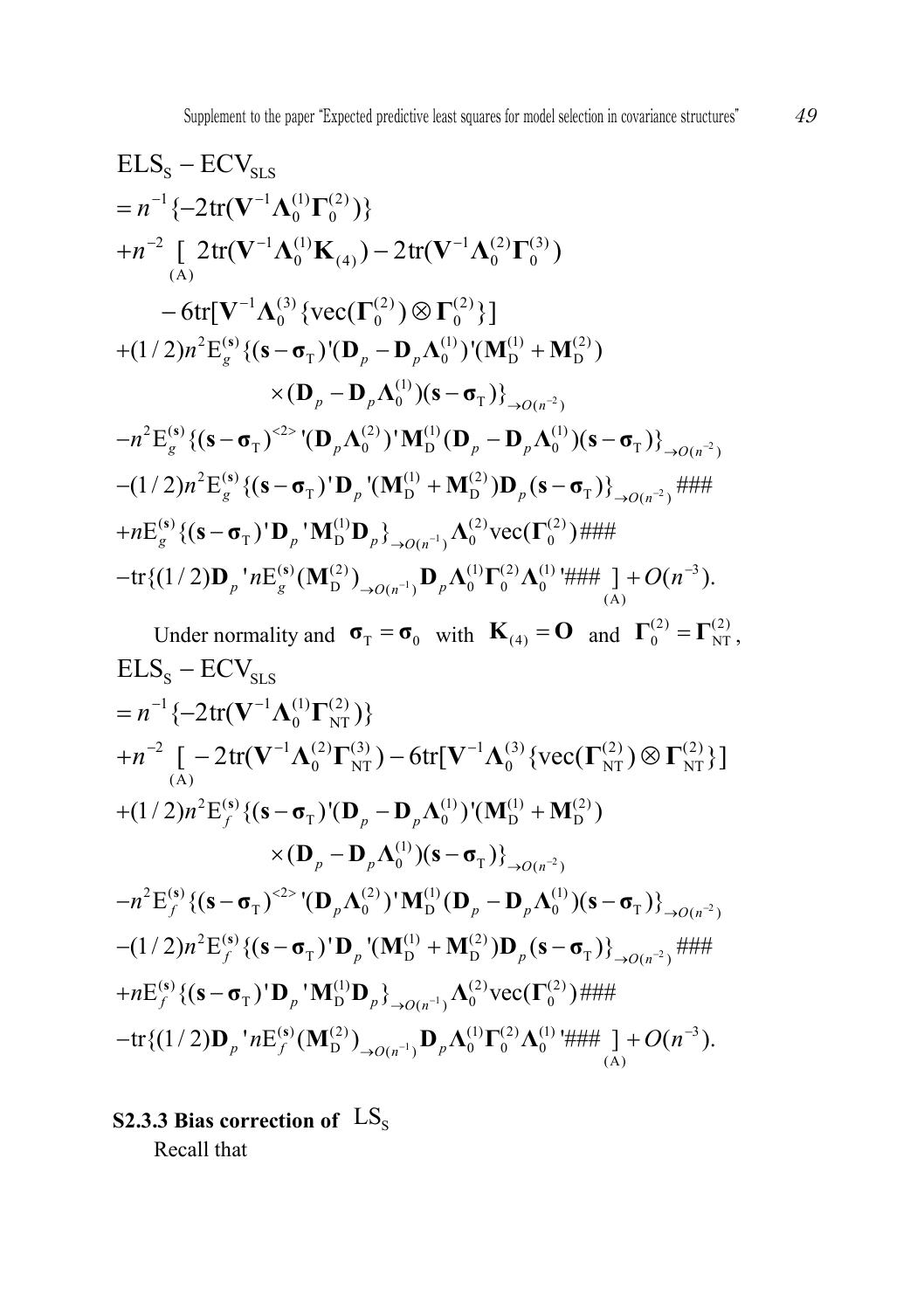$$
LS_{s} = (\mathbf{s} - \hat{\sigma}_{SLS})' \hat{\mathbf{W}}_{SLS}^{-1} (\mathbf{s} - \hat{\sigma}_{SLS})
$$
  
\n
$$
= (\mathbf{s} - \hat{\sigma}_{SLS})' \hat{\mathbf{V}}_{s}^{-1} (\mathbf{s} - \hat{\sigma}_{SLS})
$$
  
\n
$$
= (\mathbf{s} - \hat{\sigma}_{SLS})' (1/2) \mathbf{D}_{p} ' \{ \text{Diag}^{-1} (\mathbf{S}) \otimes \text{Diag}^{-1} (\mathbf{S}) \} \mathbf{D}_{p} (\mathbf{s} - \hat{\sigma}_{SLS})
$$
  
\n
$$
= (1/2) \text{tr} [\{ \text{Diag}^{-1} (\mathbf{S}) (\mathbf{S} - \hat{\mathbf{\Sigma}}_{SLS}) \}^{2}].
$$

Define

$$
\begin{split} \text{TLS}_{\text{s}} &= \text{LS}_{\text{s}} + n^{-1} 2 \text{tr}(\hat{\mathbf{V}}_{\text{s}}^{-1} \hat{\mathbf{\Lambda}}^{(1)} \hat{\mathbf{\Gamma}}^{(2)}) \\ &= \text{LS}_{\text{s}} + n^{-1} 2 \text{tr} \{ (\hat{\mathbf{\Lambda}}' \hat{\mathbf{V}}_{\text{s}}^{-1} \hat{\mathbf{\Delta}})^{-1} \hat{\mathbf{\Lambda}}' \hat{\mathbf{V}}_{\text{s}}^{-1} \hat{\mathbf{\Gamma}}^{(2)} \hat{\mathbf{V}}_{\text{s}}^{-1} \hat{\mathbf{\Delta}} \} \end{split}
$$

( $\text{ALS}_\text{s}$  and  $\text{CALS}_\text{s}$  are not defined), which is valid only when  $\sigma_\text{T} = \sigma_\text{o}$ . Under possible non-normality and  $\sigma_T = \sigma_0$ ,  $E_e$ (TLS<sub>s</sub>) – ECV<sub>SLS</sub> =  $O(n^{-2})$ 

**S2.4** 
$$
ALS_{ADFG}
$$
 and  $CALS_{ADFG}$  when  $\hat{\mathbf{W}}_s = \hat{\mathbf{\Gamma}}^{(2)} = n \overbrace{acov_{ADF}(s)}$  by

#### **ADF-GLS for covariance structures**

Recall that  
\n
$$
\{n \overline{\text{acov}_{\text{ADF}}(\mathbf{s})}\}_{ab,cd} = s_{abcd} - s_{ab} s_{cd} \ (p \ge a \ge b \ge 1; \ p \ge c \ge d \ge 1)
$$

In this subsection,  $\sigma_T = \sigma_0$  is assumed.

#### **S2.4.1 Definition**

Recall that

 $LS_{ADFG} = (\mathbf{s} - \hat{\mathbf{\sigma}}_{AGLS})' \hat{\mathbf{\Gamma}}^{(2)-1} (\mathbf{s} - \hat{\mathbf{\sigma}}_{AGLS})$  and  $\text{ELS}_{\text{ADFG}} = \text{E}_g^{(s)}(\text{LS}_{\text{ADFG}})$ 

Define  $\text{ECV}_{\text{AGLS}} = E_g^{(t)} E_g^{(s)} \{ (\mathbf{t} - \hat{\sigma}_{\text{AGLS}})^\dagger \hat{\mathbf{\Gamma}}_t^{(2)-1} (\mathbf{t} - \hat{\sigma}_{\text{AGLS}}) \}.$ 

### **S2.4.2 Bias of**  $LS_{ADEG}$

Note that  $\mathrm{ELS}_{\mathrm{ADFG}}-\mathrm{ECV}_{\mathrm{AGLS}}$  $=$  (ELS<sub>ADFG</sub> – EPLS<sub>ADFG</sub>) – (ECV<sub>AGLS</sub> – EPLS<sub>ADFG</sub>),

where the first term was given by (s1.4.4). Using the result before (s1.4.3), the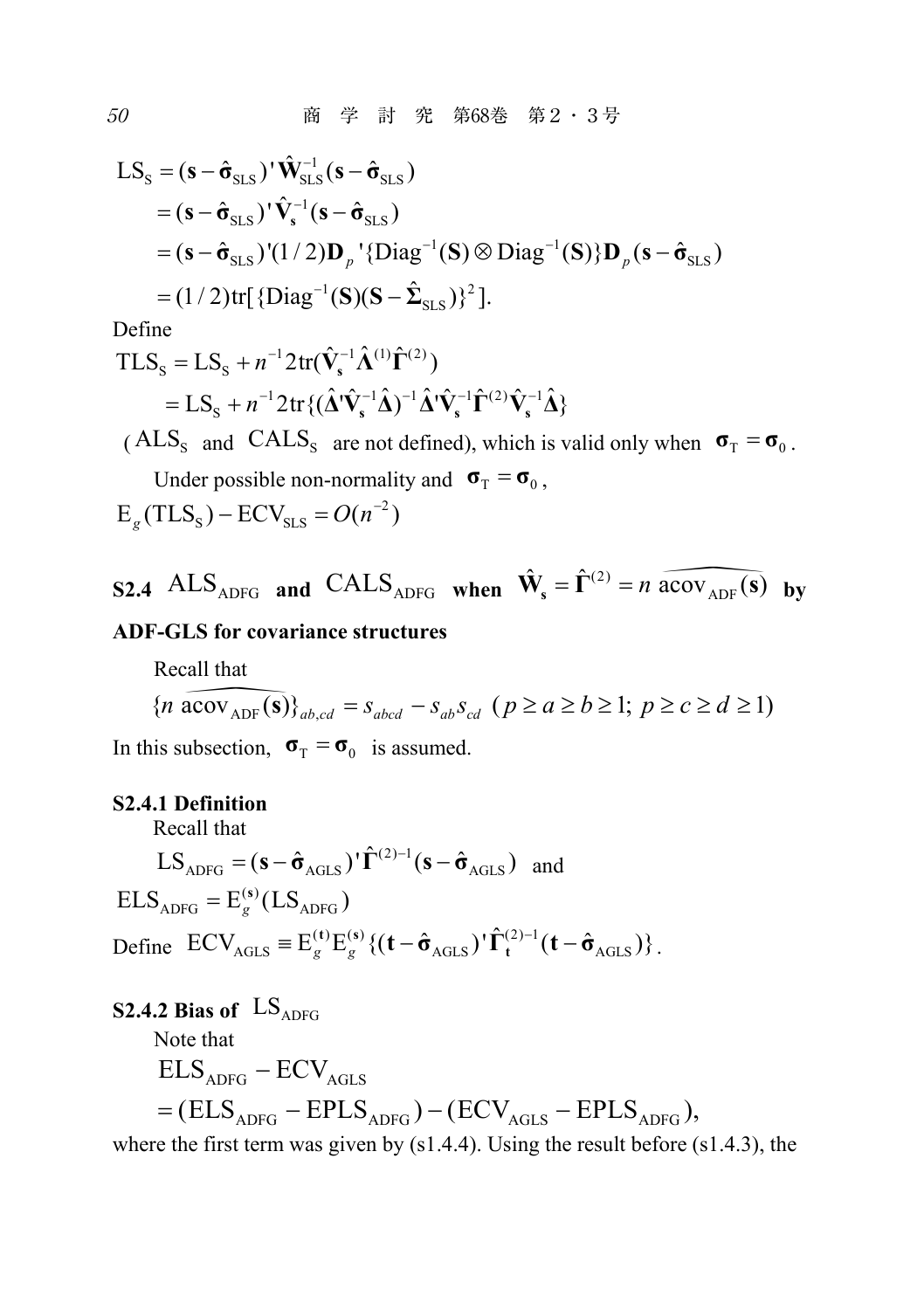reversed second term on the right-hand side of the above equation is  
\nECV<sub>AGLS</sub> – EPLS<sub>ADFG</sub>  
\n
$$
= E_g^{(t)} E_g^{(s)} \{ (\mathbf{t} - \hat{\sigma}_{AGLS})' (\hat{\Gamma}_t^{(2)-1} - \Gamma_0^{(2)-1}) (\mathbf{t} - \hat{\sigma}_{AGLS}) \}
$$
\n
$$
= [E_g^{(t)} \{ (\mathbf{t} - \sigma_T)' (\hat{\Gamma}_t^{(2)-1} - \Gamma_0^{(2)-1}) (\mathbf{t} - \sigma_T) \}_{\rightarrow O(n^{-2})}
$$
\n
$$
-2 E_g^{(t)} \{ (\mathbf{t} - \sigma_T)' (\hat{\Gamma}_t^{(2)-1} - \Gamma_0^{(2)-1}) \}_{\rightarrow O(n^{-1})} E_g^{(s)} (\hat{\sigma}_{AGLS} - \sigma_T)_{\rightarrow O(n^{-1})}
$$
\n
$$
+ E_g^{(t)} (\hat{\Gamma}_t^{(2)-1} - \Gamma_0^{(2)-1}) \}_{\rightarrow O(n^{-1})} E_g^{(s)} \{ (\hat{\sigma}_{AGLS} - \sigma_T) (\hat{\sigma}_{AGLS} - \sigma_T)' \}_{\rightarrow O(n^{-1})}^1 \}_{O(n^{-2})}
$$
\n
$$
+ O(n^{-3})
$$
\n
$$
= n^{-2} [n^2 E_g^{(s)} \{ (\mathbf{s} - \sigma_T)' (\mathbf{M}_{ADF}^{(1)} + \mathbf{M}_{ADF}^{(2)}) (\mathbf{s} - \sigma_T) \}_{\rightarrow O(n^{-2})}^1
$$
\n
$$
-2n E_g^{(s)} \{ (\mathbf{s} - \sigma_T)' \mathbf{M}_{ADF}^{(1)} \}_{\rightarrow O(n^{-1})} \Lambda_0^{(2)} \text{vec}(\Gamma_0^{(2)})
$$
\n
$$
+ \text{tr} \{ n E_g^{(s)} (\mathbf{M}_{ADF}^{(1)} + \mathbf{M}_{ADF}^{(2)})_{\rightarrow O(n^{-1})} \} \Lambda_0^{(1)} \Gamma_0^{(2)} \Lambda_0^{(1)} \Gamma_1 + O(n^{-3})
$$
\n(note that  $E_g^{(s)} (\mathbf{M}_{ADF}^{(1)} = O(n^{-1})$  in the last result is due to e.g.,  
\n $E_g^{(s)} (s_{\text{and}} - \sigma_{\text{rad},d}) = O(n^{-1})$ ).

From (s1.4.4) and (s2.4.1),  
\nELS<sub>ADFG</sub> – ECV<sub>AGLS</sub>  
\n
$$
= n^{-1}(-2q) + n^{-2} \left[ 2tr(\Gamma_0^{(2)-1}\Lambda_0^{(1)}K_{(4)}) - 2tr(\Gamma_0^{(2)-1}\Lambda_0^{(2)}\Gamma_0^{(3)}) - 6tr[\Gamma_0^{(2)-1}\Lambda_0^{(3)}\{\text{vec}(\Gamma_0^{(2)})\otimes\Gamma_0^{(2)}\}\right]
$$
\n
$$
+ n^2 E_g^{(s)} \{ (s - \sigma_T)^t (I_{(p^*)} - \Lambda_0^{(1)})^t (M_{ADF}^{(1)} + M_{ADF}^{(2)})
$$
\n
$$
\times (I_{(p^*)} - \Lambda_0^{(1)}) (s - \sigma_T) \}_{\rightarrow O(n^{-2})}
$$
\n
$$
-2n^2 E_g^{(s)} \{ (s - \sigma_T)^{2} \} \Lambda_0^{(2)} M_{ADF}^{(1)} (I_{(p^*)} - \Lambda_0^{(1)}) (s - \sigma_T) \}_{\rightarrow O(n^{-2})}
$$
\n
$$
-n^2 E_g^{(s)} \{ (s - \sigma_T)^t (M_{ADF}^{(1)} + M_{ADF}^{(2)}) (s - \sigma_T) \}_{\rightarrow O(n^{-2})}
$$
\n
$$
+ 2n E_g^{(s)} \{ (s - \sigma_T)^t M_{ADF}^{(1)} \}_{\rightarrow O(n^{-1})} \Lambda_0^{(2)} \text{vec}(\Gamma_0^{(2)})
$$
\n
$$
- tr \{ n E_g^{(s)} (M_{ADF}^{(1)} + M_{ADF}^{(2)})_{\rightarrow O(n^{-1})} \} \Lambda_0^{(1)} \Gamma_0^{(2)} \Lambda_0^{(1)} \Gamma_1^1 + O(n^{-3}).
$$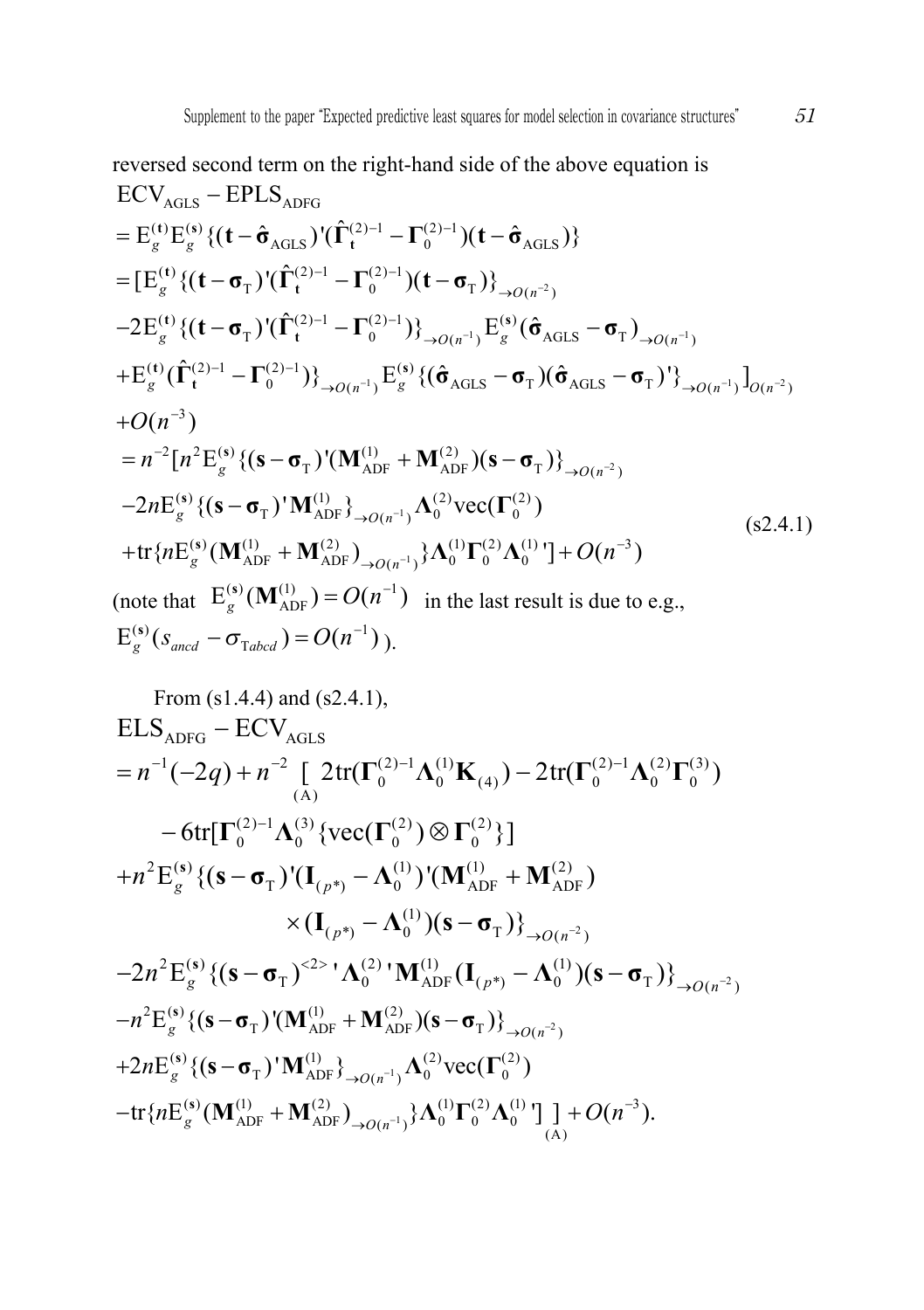which holds under possible non-normality. Under normality,  $\mathbf{K}_{(4)} = \mathbf{O}$  and  $\Gamma^{(2)}_{0} = \Gamma^{(2)}_{NT}$ 

### **S2.4.3 Bias correction of**  $LS<sub>APFG</sub>$

Recall that  $LS_{ADFG} = (\mathbf{s} - \hat{\mathbf{\sigma}}_{AGLS})' \hat{\mathbf{\Gamma}}^{(2)-1} (\mathbf{s} - \hat{\mathbf{\sigma}}_{AGLS})$  and  $\text{ALS}_{\text{ADFG}} = \text{LS}_{\text{ADEG}} + n^{-1} 2a$ Define  $+n^2 \widetilde{\mathrm{E}}^{(\mathrm{s})}_{g} \{ (\mathbf{s}-\boldsymbol{\sigma}_{\mathrm{T}})^{\mathsf{T}} (\mathbf{I}_{(p^{*})}-\boldsymbol{\Lambda}^{(1)}_{0})^{\mathsf{T}} (\mathbf{M}_{\mathrm{ADF}}^{(1)}+\mathbf{M}_{\mathrm{ADF}}^{(2)}) \}$  $-2n^2\widetilde{\mathrm{E}}_{g}^{(s)}\{(\mathbf{s}-\boldsymbol{\sigma}_{\mathrm{T}})^{2>1}\boldsymbol{\Lambda}_{0}^{(2)}{}^{'}\mathbf{M}_{\mathrm{ADF}}^{(1)}(\mathbf{I}_{(p^{*})}-\boldsymbol{\Lambda}_{0}^{(1)})(\mathbf{s}-\boldsymbol{\sigma}_{\mathrm{T}})\}_{\rightarrow\mathcal{O}(n^{-2})}$  $\times (\mathbf{I}_{(p^*)} - \mathbf{\Lambda}_0^{(1)}) (\mathbf{s} - \mathbf{\sigma}_T) \}_{\to O(n^{-2})}$  $\text{CALS}_{\text{CV-ADFG}} = \text{LS}_{\text{ADFG}} + n^{-1}2q$  $-n^{-2}\int_{(A)} 2 \text{tr}(\hat{\mathbf{\Gamma}}^{(2)-1}\hat{\mathbf{\Lambda}}^{(1)}\hat{\mathbf{K}}_{(4)}) - 2 \text{tr}(\hat{\mathbf{\Gamma}}^{(2)-1}\hat{\mathbf{\Lambda}}^{(2)}\hat{\mathbf{\Gamma}}^{(3)})$  $-6 \text{tr}[\hat{\Gamma}^{(2)-1} \hat{\Lambda}^{(3)} \{\text{vec}(\hat{\Gamma}^{(2)}) \otimes \hat{\Gamma}^{(2)} \}]$  $-n^2 \widetilde{\mathbf{E}}_g^{(s)} \{ (\mathbf{s} - \mathbf{\sigma}_{\mathrm{T}})^{\mathsf{T}} (\mathbf{M}_{\mathrm{ADF}}^{(1)} + \mathbf{M}_{\mathrm{ADF}}^{(2)}) (\mathbf{s} - \mathbf{\sigma}_{\mathrm{T}}) \}_{\rightarrow O(n^{-2})}$  $+2n\widetilde{\mathbf{E}}_g^{(s)}\{(\mathbf{s}-\boldsymbol{\sigma}_{\mathrm{T}})^{\mathsf{T}}\mathbf{M}_{\mathrm{ADF}}^{(1)}\}_{\rightarrow O(n^{-1})}\Lambda_0^{(2)}\text{vec}(\boldsymbol{\Gamma}_0^{(2)})$  $-\text{tr}\{n\widehat{\mathbf{E}}_g^{(\widehat{\textbf{s}})}(\mathbf{M}_{\text{ADF}}^{(1)}+\mathbf{M}_{\text{ADF}}^{(2)})_{\rightarrow O(n^{-1})}\}\boldsymbol{\Lambda}_0^{(1)}\boldsymbol{\Gamma}_0^{(2)}\boldsymbol{\Lambda}_0^{(1)}\big]\big]_{\text{(A)}}^{\text{T}}.$ 

 $ALS_{\text{APFG}}$  and  $CALS_{\text{APFG}}$  are valid only when  $\sigma_T = \sigma_0$ . Under possible nonnormality and  $\sigma_T = \sigma_0$  $E_e$ (ALS<sub>ADFG</sub>) –  $ECV_{AGLS} = O(n^{-2})$ and  $E_e(CALS_{ADEG}) - ECV_{AGES} = O(n^{-3})$ 

**S2.5** ALS<sub>pADFG</sub> **by ADF-GLS using**  $\hat{\Gamma}_{0}^{(2)} = n \widehat{acov_{ADE}(\mathbf{r})}$  for **correlation structures**

#### **S2.5.1 Definition**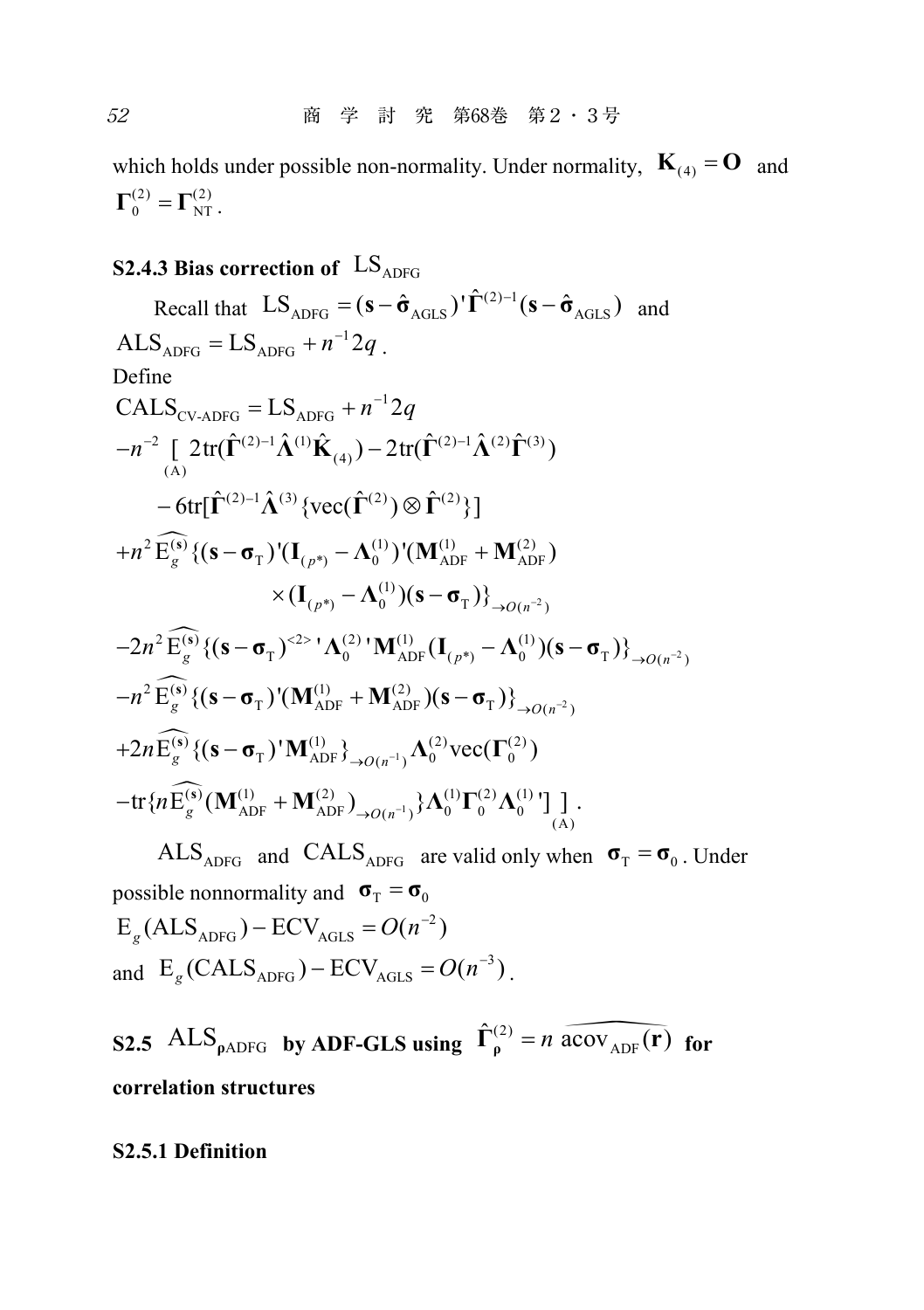Recall that  $LS_{\rho\text{ADFG}} = (\mathbf{r} - \hat{\rho}_{\text{AGLS}})' \hat{\mathbf{\Gamma}}_{\rho}^{(2)-1} (\mathbf{r} - \hat{\rho}_{\text{AGLS}})$ . Define  $\text{ECV}_{\text{pAGLS}} = E_g^{(\mathbf{r}^*)} E_g^{(\mathbf{r})} \{ (\mathbf{r}^* - \hat{\mathbf{p}}_{\text{AGLS}})^\dagger \hat{\mathbf{\Gamma}}_{\text{p},\mathbf{r}^*}^{(2)-1} (\mathbf{r}^* - \hat{\mathbf{p}}_{\text{AGLS}}) \}$ . In this subsection  $\rho_{\text{T}} = \rho_0$  is assumed.

### **S2.5.2 Bias of**  $\text{LS}_{\text{oADFG}}$

Define 
$$
ELS_{\rho\text{ADFG}} \equiv E_g^{(r)}(LS_{\rho\text{ADFG}})
$$
. Then,  
\n
$$
ELS_{\rho\text{ADFG}} - ECV_{\rho\text{AGLS}}
$$
\n
$$
= (ELS_{\rho\text{ADFG}} - EPLS_{\rho\text{ADFG}}) - (ECV_{\rho\text{AGLS}} - EPLS_{\rho\text{ADFG}})
$$
\n
$$
= ELS_{\rho\text{ADFG}} - EPLS_{\rho\text{ADFG}}
$$
\n
$$
- E_g^{(r*)} E_g^{(r)} \{ (r^* - \hat{\rho}_{\text{AGLS}})^{\dagger} (\hat{\Gamma}_{\rho,r^*}^{(2)-1} - \Gamma_{\rho}^{(2)-1}) (r^* - \hat{\rho}_{\text{AGLS}}) \}
$$
\n
$$
= ELS_{\rho\text{ADFG}} - EPLS_{\rho\text{ADFG}} + O(n^{-2})
$$
\n
$$
= -n^{-1} 2q + O(n^{-2})
$$
\n(see Subsection S1.5.2).

### **S2.5.3 Bias correction of**  $LS_{\text{oAPFG}}$

Recalling that  $LS_{\rho ADFG} = (\mathbf{r} - \hat{\rho}_{AGLS})' \hat{\Gamma}_{\rho}^{(2)-1} (\mathbf{r} - \hat{\rho}_{AGLS})$  and  $\text{ALS}_{\text{pADFG}} = \text{LS}_{\text{pADFG}} + n^{-1}2q$  (TLS<sub>pADFG</sub> is unnecessary), which is valid only when  $\rho_{\text{T}} = \rho_{0}$ .

Under possible non-normality and  $\rho_{\text{T}} = \rho_{0}$ ,  $E_g$ (ALS<sub>pADFG</sub>) –  $ECV_{pAGLS} = O(n^{-2})$ , which is the same as that in Subsection 1.5.3 up to this order.

**S2.6** ALS<sub>*pNTG* **by NT-GLS** using  $\hat{\Gamma}_{pNT}^{(2)} = n \overbrace{acov_{NT}(\mathbf{r})}$  for correlation</sub> **structures**

#### **S2.6.1 Definition**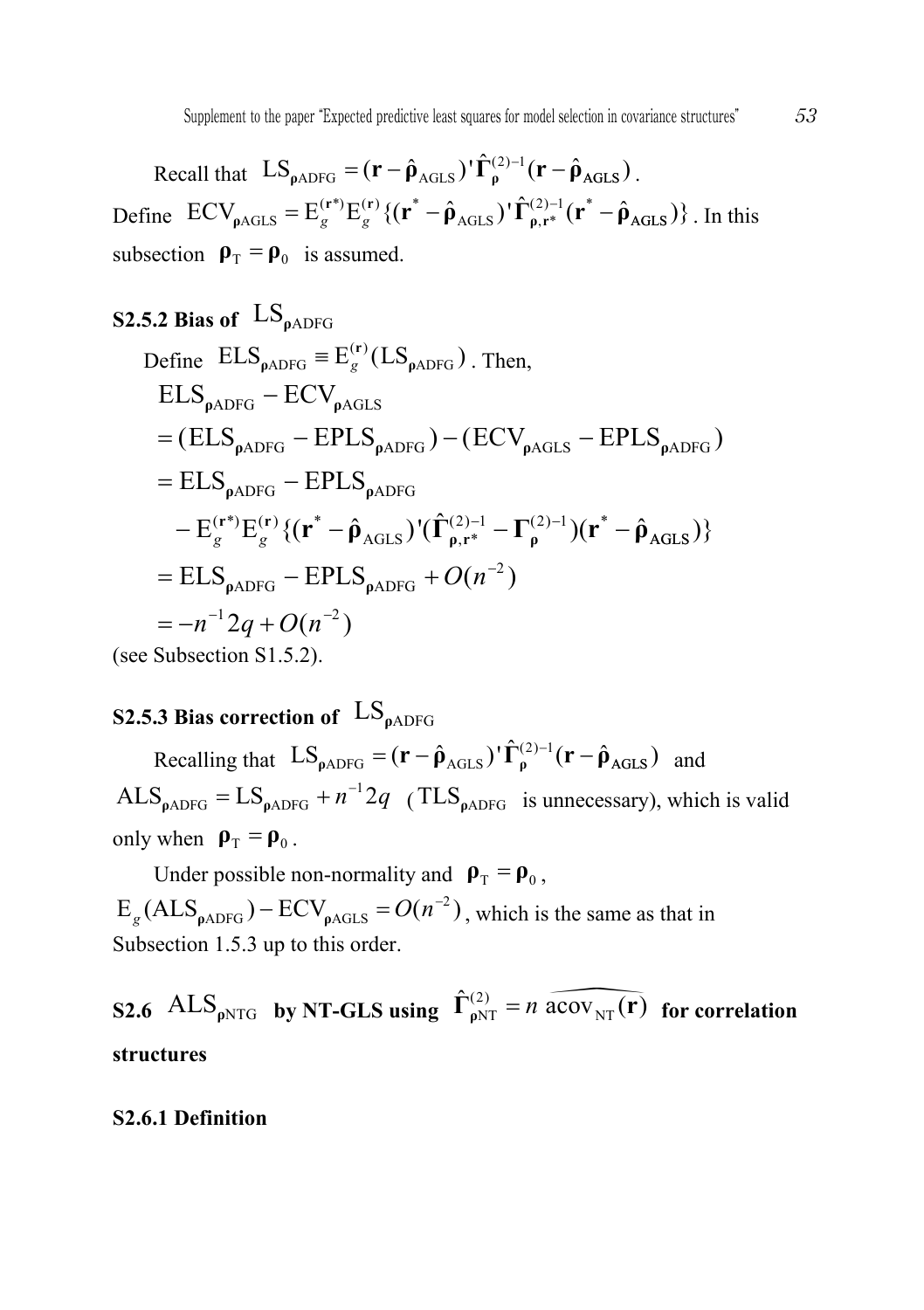Recall that  $LS_{\rho NTG} = (\mathbf{r} - \hat{\rho}_{NGLS})' \hat{\mathbf{\Gamma}}_{\rho NT}^{(2)-1} (\mathbf{r} - \hat{\rho}_{NGLS})$  with  $\hat{\Gamma}_{\rho NT}^{(2)} = \hat{\Gamma}_{\rho NT, r}^{(2)}$ . Define  $\text{ECV}_{\text{pNGLS}} = E_g^{(\text{r}^*)} E_g^{(\text{r})} \{ (\text{r}^* - \hat{\rho}_{\text{NGLS}})^\dagger \hat{\Gamma}_{\text{pNT,r}^*}^{(2)-1} (\text{r}^* - \hat{\rho}_{\text{NGLS}}) \}$ . In this subsection  $\rho_{\rm T} = \rho_0$  is assumed.

### **S2.6.2 Bias of**  $LS_{\text{oNTG}}$

Define 
$$
ELS_{\rho NTG} = E_g^{(r)}(LS_{\rho NTG})
$$
. Then,  
\n
$$
ELS_{\rho NTG} - ECV_{\rho NGLS}
$$
\n
$$
= (ELS_{\rho NTG} - EPLS_{\rho NTG}) - (ECV_{\rho NGLS} - EPLS_{\rho NTG})
$$
\n
$$
= ELS_{\rho NTG} - EPLS_{\rho NTG}
$$
\n
$$
- E_g^{(r^*)} E_g^{(r)} \{ (r^* - \hat{\rho}_{NGLS})' (\hat{\Gamma}_{\rho NT,r^*}^{(2)-1} - \Gamma_{\rho NT}^{(2)-1}) (r^* - \hat{\rho}_{NGLS}) \}
$$
\n
$$
= ELS_{\rho NTG} - EPLS_{\rho NTG} + O(n^{-2})
$$
\n
$$
= -n^{-1} 2 \text{tr} \{ (\Delta_{\rho 0} \cdot \Gamma_{\rho NT}^{(2)-1} \Delta_{\rho 0})^{-1} \Delta_{\rho 0} \cdot \Gamma_{\rho NT}^{(2)-1} \Gamma_{\rho}^{(2)} \Gamma_{\rho NT}^{(2)-1} \Delta_{\rho 0} \} + O(n^{-2}),
$$

which becomes  $-n^{-2}q$  under normality.

### **S2.6.3 Bias correction of** LS<sub>oNTG</sub>

Recall that  $LS_{\rho NTG} = (\mathbf{r} - \hat{\mathbf{\rho}}_{NGLS})' \hat{\mathbf{\Gamma}}_{\rho NT}^{(2)-1} (\mathbf{r} - \hat{\mathbf{\rho}}_{NGLS})$ ,  $\text{ALS}_{\text{pNTG}} = \text{LS}_{\text{pNTG}} + n^{-1}2q$  and  $TLS_{\rho NTG} = LS_{\rho NTG} + n^{-1}2\text{tr}\{(\hat{\Delta}_{\rho}^{\dagger} \hat{\Gamma}_{\rho NT}^{(2)-1} \hat{\Delta}_{\rho}^{\dagger} \hat{\Gamma}_{\rho NT}^{(2)-1} \hat{\Gamma}_{\rho NT}^{(2)} \hat{\Gamma}_{\rho NT}^{(2)-1} \hat{\Delta}_{\rho}^{\dagger}\}, \text{ which}$ are valid only when  $\rho_{\rm T} = \rho_{0}$ .

Under normality and  $\rho_{\rm T} = \rho_{0}$ ,

$$
E_f(ALS_{\rho NTG}) - ECV_{\rho NGLS} = O(n^{-2})
$$

and  $E_f(\text{TLS}_{\text{pNTG}}) - \text{ECV}_{\text{pNGLS}} = O(n^{-2})$ .

Under non-normality and  $\rho_{\rm T} = \rho_0$ ,

 $E_g$ (TLS<sub>pNTG</sub>) –  $ECV_{pNGLS} = O(n^{-2})$ , which is the same as that in Subsection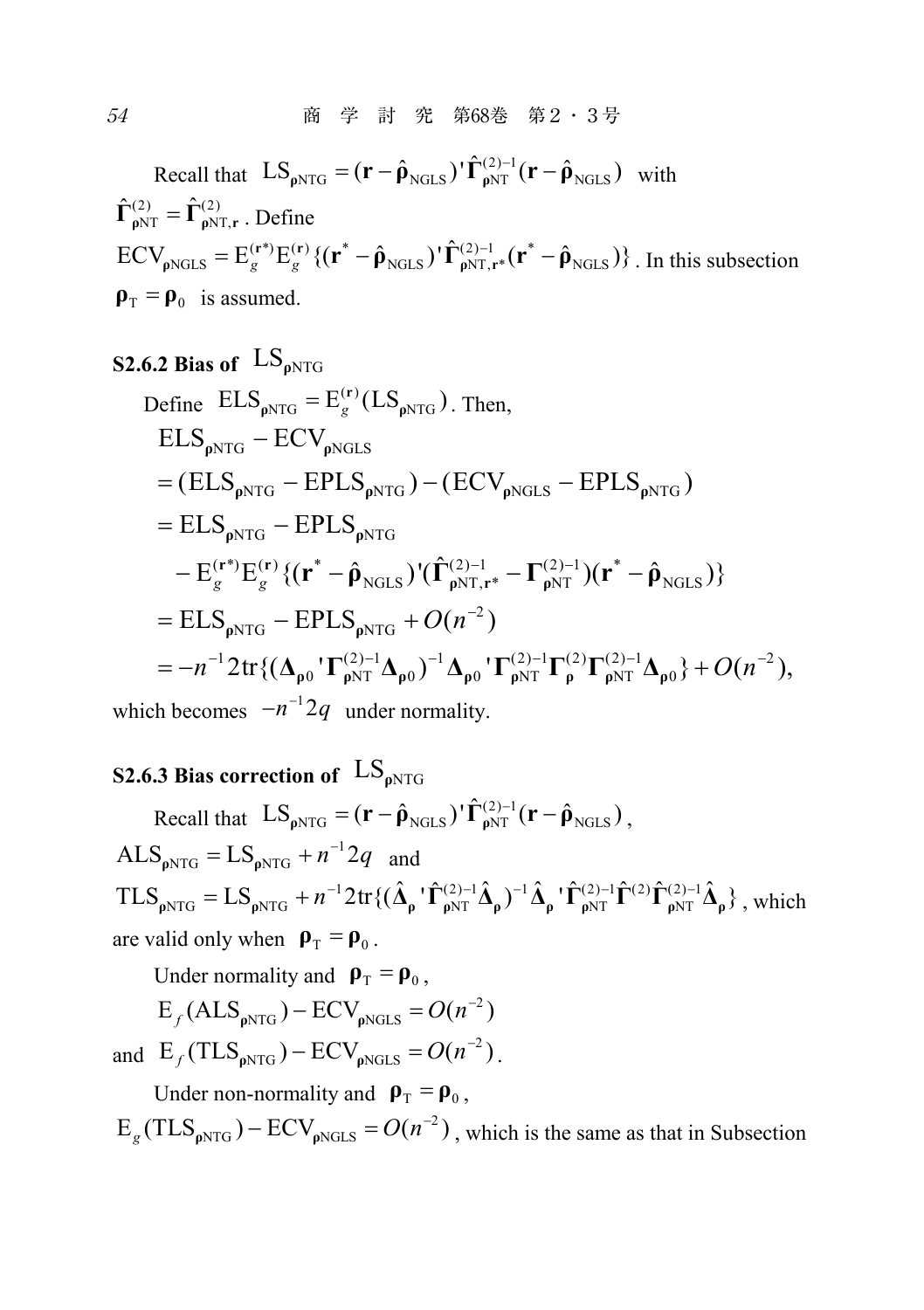1.6.3 up to this order.

### **S2.7**  $TLS<sub>oU</sub>$  **by ULS** for correlation structures

#### **S2.7.1 Definition**

Recall that  $LS_{\rho U} \equiv (\mathbf{r} - \hat{\rho}_{NGLS})'(\mathbf{r} - \hat{\rho}_{NGLS}) = (1/2) \text{tr} \{(\mathbf{R} - \hat{\mathbf{P}}_{ULS})^2\}$  $(Diag(\hat{\mathbf{P}}_{\text{ULS}}) = \mathbf{I}_{(p)}$  is assumed). Define  $\text{ECV}_{\text{pULS}} = \text{EPLS}_{\text{pU}} = E_g^{(\text{r}^*)} E_g^{(\text{r})} \{ (\text{r}^* - \hat{\rho}_{\text{NGLS}})^\dagger (\text{r}^* - \hat{\rho}_{\text{NGLS}}) \}$ . In

this subsection  $\rho_T = \rho_0$  is assumed.

### **S2.7.2 Bias of**  $\text{LS}_{\text{eNTG}}$ Define  $\text{ELS}_{\rho U} \equiv E_g^{(r)}(\text{LS}_{\rho U})$ . Then,  $\text{ELS}_{\rho\text{U}} - \text{ECV}_{\rho\text{ULS}} = \text{ELS}_{\rho\text{U}} - \text{EPLS}_{\rho\text{U}}$  $12tr(A + A)^{-1}A + \Gamma^{(2)}A + \Gamma^{(2)}A$  $=-n^{-1}2\text{tr}\{(\mathbf{\Delta}_{\rho 0} \, {}^{\prime}\mathbf{\Delta}_{\rho 0})^{-1}\mathbf{\Delta}_{\rho 0} \, {}^{\prime}\mathbf{\Gamma}_{\rho}^{(2)}\mathbf{\Delta}_{\rho 0}\}+O(n^{-2}).$

### **S2.7.3 Bias correction of**  $LS_{\text{off}}$

Recall that  $LS_{\text{eff}} = (\mathbf{r} - \hat{\mathbf{\rho}}_{\text{tr }s})'(\mathbf{r} - \hat{\mathbf{\rho}}_{\text{tr }s}).$ and  $TLS_{\rho U} = LS_{\rho U} + n^{-1} 2 \text{tr} \{ (\hat{\Delta}_{\rho} \, {}^{\prime} \hat{\Delta}_{\rho})^{-1} \hat{\Delta}_{\rho} \, {}^{\prime} \hat{\Gamma}^{(2)} \hat{\Delta}_{\rho} \}$ . ( $\text{ALS}_{\text{pU}}$  and  $\text{CALS}_{\text{pU}}$  are not defined), which is valid only when  $\rho_{\text{T}} = \rho_{0}$ .

Under possible non-normality and  $\rho_{\rm T} = \rho_0$ ,

 $E_g(TLS_{pU}) - ECV_{pULS} = O(n^{-2})$ , which is exactly the same as that in Subsection 1.7.3 since by definition  $ECV_{\rho ULS} = EPLS_{\rho U}$  in this case.

#### **S3. Miscellaneous results**

### **S3.1** Explicit expressions of the elements of  $\ {n\, \text{cov}_{\text{NT}}(\textbf{s}) \}^{-1}$

It is known that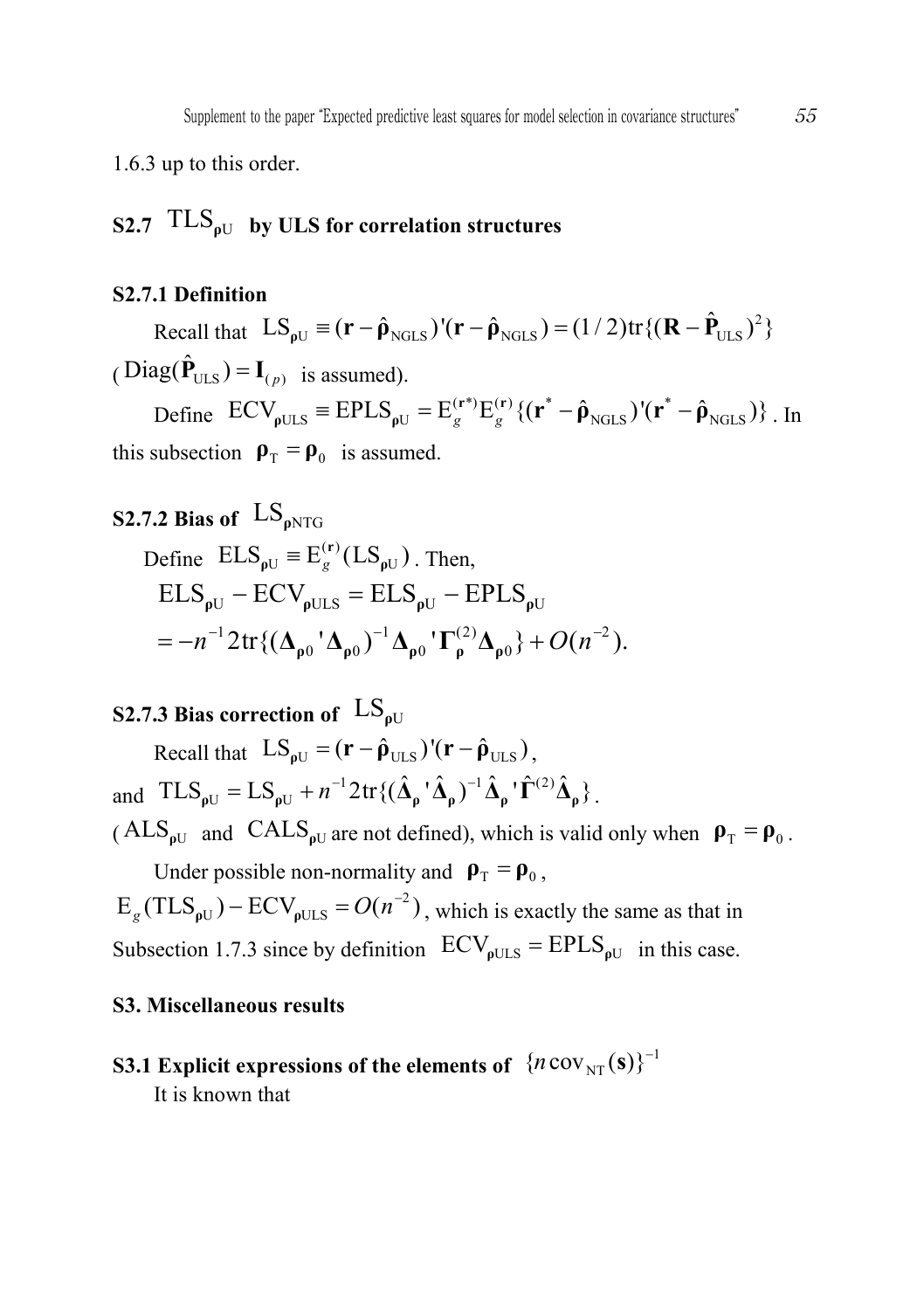$\{n \text{ cov}_{NT}(\mathbf{s})\}_{ab,cd} = \{2\mathbf{D}_p^+(\boldsymbol{\Sigma}_{\text{T}} \otimes \boldsymbol{\Sigma}_{\text{T}})\mathbf{D}_p^+\}_{ab,cd} = \sigma_{\text{Tac}}\sigma_{\text{Tbd}} + \sigma_{\text{Tad}}\sigma_{\text{Tbc}}$  $(1 \le a \le b \le p; 1 \le c \le d \le p).$ We derive the elements associated with  $X_a$ ,  $X_b$ ,  $X_c$  and  $X_{d}$   $(1 \le a \le b \le p; 1 \le c \le d \le p)$  for  $\left[\left\{n \text{cov}_{NT}(\mathbf{s})\right\}^{-1}\right]_{ab,cd} = \left\{(1/2)\mathbf{D}_p^{-1}(\mathbf{\Sigma}_T^{-1} \otimes \mathbf{\Sigma}_T^{-1})\mathbf{D}_p\right\}_{ab,cd}$ . The 3×3 asymmetric matrix for the elements using double subscript notation is 1  $\left[ \left\{ n\,{\rm cov}_{\rm NT}({\bf s}) \right\}^{-1} \right]_{(aa,ba,bb;\,cc,dc,dd)}$  $\sigma_{\text{T}}^{ac}$   $\sigma_{\text{pbc}}^{bc}$   $\sigma_{\text{pdc}}^{bd}$   $\sigma_{\text{T}}^{ad}$   $\sigma_{\text{pbc}}^{ca}$  $T \cup T \cup T \cup T$  $\sigma_{\text{T}}^{bc}$   $\sigma_{\text{pbc}}^{bc}$   $\sigma_{\text{pbd}}^{bd}$   $\sigma_{\text{T}}^{bd}$   $\sigma_{\text{pbc}}^{bc}$  $T \cup T \cup T \cup T$  $\frac{1}{2}\begin{pmatrix}1\,0\,0\,0\,0\,0\,0\,1\,1\,0\end{pmatrix} \begin{pmatrix} \sigma_1^{ac} \ \sigma_1^{bc} \ \sigma_1^{bc} \ \sigma_1^{ac} \ \sigma_1^{ac} \ \sigma_1^{ac} \ \sigma_1^{ac} \ \sigma_1^{ac} \ \sigma_1^{ac} \ \sigma_1^{ac} \ \sigma_1^{ac} \ \sigma_1^{ac} \ \sigma_1^{ac} \ \sigma_1^{ad} \ \sigma_1^{bc} \ \sigma_1^{bd} \ \sigma_1^{bc} \ \sigma_1^{bd} \ \sigma_1^{bc} \ \sigma_1^{bd} \ \sigma_1^{bc} \$ 1 2  $\rho_{ac}$   $\sigma_{\rm T}^{ac}$   $\sigma_{\rm T}^{ad}$   $\right)$   $\sigma_{\rm T}^{ad}$   $\sigma_{\rm T}^{ac}$   $\sigma_{\rm T}^{ad}$ *bc*  $\rightarrow$  *bd*  $\mid$  <sup>D</sup> T  $\mid$   $\rightarrow$  *bc*  $\rightarrow$  *bd*  $\sigma_{bc}^{\alpha c}$   $\sigma_{\text{T}}^{\alpha d}$   $\rightarrow$   $\sigma_{b d}^{\alpha d}$   $\sigma_{\text{T}}^{\alpha c}$   $\sigma_{\text{T}}^{\alpha d}$ *bc*  $\rightarrow$  *bd*  $\mid$  <sup>D</sup> T  $\mid$   $\rightarrow$  *bc*  $\rightarrow$  *bd*  $\sigma_{\rm T}^{ac}$   $\sigma_{\rm T}$   $\sigma_{\rm T}$   $\sigma_{\rm T}$   $\sigma_{\rm T}$   $\sigma_{\rm T}$   $\sigma_{\rm T}$  $\sigma_{\rm r}$   $\sigma_{\rm r}$   $\sigma_{\rm r}$   $\sigma_{\rm r}$   $\sigma$  $\sigma_{\rm T}^{bc}$   $\sigma_{\rm T}$   $\sigma_{\rm T}$   $\sigma_{\rm T}$   $\sigma_{\rm T}$   $\sigma_{\rm T}$   $\sigma_{\rm T}$   $=$ 2  $2 \sigma e^{ac} \sigma^{ad}$   $(\sigma^{ad})^2$  $T$   $T$   $T$   $T$   $T$   $T$  $T_{T}$   $T_{T}$   $T_{T}$   $T_{T}$   $T_{T}$   $T_{T}$   $T_{T}$   $T_{T}$   $T_{T}$ 2  $2 \rightarrow e^{bc} e^{bd}$   $(e^{bd})^2$  $T$   $T$   $T$   $T$   $T$   $T$  $(\sigma^{ac}_{\scriptscriptstyle{\text{T}}})^2$  2 $\sigma^{ac}_{\scriptscriptstyle{\text{T}}} \sigma^{ad}_{\scriptscriptstyle{\text{T}}}$  ( $\sigma^{ad}_{\scriptscriptstyle{\text{T}}}$ )  $2\sigma_{\rm T}^{\it ac}\sigma_{\rm T}^{\it bc} \quad 2(\sigma_{\rm T}^{\it ac}\sigma_{\rm T}^{\it bd}+\sigma_{\rm T}^{\it ad}\sigma_{\rm T}^{\it bc})\;2\sigma_{\rm T}^{\it ad}\sigma_{\rm T}^{\it bd}\;\;|.$  $(\sigma_{\textrm{T}}^{\textrm{\tiny \it bc}})^2 \qquad \quad 2 \sigma_{\textrm{T}}^{\textrm{\tiny \it bc}} \sigma_{\textrm{T}}^{\textrm{\tiny \it bd}} \qquad \qquad (\sigma_{\textrm{T}}^{\textrm{\tiny \it bd}})$  $ac \lambda^2$  **a**<sub>c</sub>  $ac \lambda^2$  *ac*  $\lambda^2$  *ad c <i>c c ad*  $ac \rightarrow bc$   $\gamma$   $\rightarrow$   $ac \rightarrow bd$   $\rightarrow$   $ad \rightarrow bc$   $\gamma$   $\rightarrow$   $ad \rightarrow bd$  $bc \lambda^2$   $2$   $2$   $bc \neq bd$   $2$   $bc \neq bd$  $\sigma_{\rm r}$  )  $2\sigma_{\rm r}\sigma_{\rm r}$  ( $\sigma$  $\sigma_{\rm r}$   $\sigma_{\rm r}$   $\sim$  2( $\sigma_{\rm r}$   $\sigma_{\rm r}$  +  $\sigma_{\rm r}$   $\sigma_{\rm r}$  )  $\angle \sigma_{\rm r}$   $\sigma$  $\left( \begin{matrix} (\sigma_\mathrm{T}^{ac})^2 & 2\sigma_\mathrm{T}^{ac}\sigma_\mathrm{T}^{ad} & (\sigma_\mathrm{T}^{ad})^2 \ 2\sigma_\mathrm{T}^{ac}\sigma_\mathrm{T}^{bc} & 2(\sigma_\mathrm{T}^{ac}\sigma_\mathrm{T}^{bd} + \sigma_\mathrm{T}^{ad}\sigma_\mathrm{T}^{bc})\,2\sigma_\mathrm{T}^{ad}\sigma_\mathrm{T}^{bd} \ (\sigma_\mathrm{T}^{bc})^2 & 2\sigma_\mathrm{T}^{bc}\sigma_\mathrm{T}^{bd} & (\sigma_\mathrm{T}^{bd})^2 \end{matrix} \right)$ From this expression, we have  $\left[ \{ n \cos \sqrt{\frac{1}{N}} s \cos \sqrt{\frac{1}{s}} \right]_{ab,cd} = (1/4)(2 - \delta_{ab})(2 - \delta_{cd})(\sigma_{\rm T}^{ac} \sigma_{\rm T}^{bd} + \sigma_{\rm T}^{ad} \sigma_{\rm T}^{bc})$  $(1 \le a \le b \le p; 1 \le c \le d \le p).$ The result is confirmed as follows. 1  $[\{n \text{cov}_{NT}(s)\}^{-1} n \text{cov}_{NT}(s)]_{ab,ef} (1 \le a \le b \le p; 1 \le e \le f \le p)$  $(1/4)(2-\delta_{ab})(2-\delta_{cd})(\sigma_{\textrm{T}}^{ac}\sigma_{\textrm{T}}^{bd}+\sigma_{\textrm{T}}^{ad}\sigma_{\textrm{T}}^{bc})$  $\times(\sigma_{\text{T}ce}\sigma_{\text{T}df}^{\text{}}+\sigma_{\text{T}cf}\sigma_{\text{T}de}^{\text{}})$  $T \cup T$  ( $T_{ce} \cup T_{df} \cup T_{cf} \cup T$  $\sum_{t=1}^p \sum_{d=1}^p \frac{2-\delta_{ab}}{2} \sigma_{\textrm{T}}^{ac} \sigma_{\textrm{T}}^{bd} (\sigma_{\textrm{T}ce} \sigma_{\textrm{T}df} + \sigma_{\textrm{T}cf} \sigma_{\textrm{T}de})$  $=\frac{2-\delta_{ab}}{2}(\delta_{ae}\delta_{bf}+\delta_{af}\delta_{be}).$  $ab$   $\mathcal{V}$   $\sim$   $\mathcal{V}_{cd}$ *c d c d*  $(\delta_A)(2-\delta_A)(\sigma_x^{ac}\sigma_x^{ba}+\sigma_x^{aa}\sigma_x^{ab})$  $\frac{\delta_{ab}}{\sigma_{x}^{ac}} \sigma_{x}^{bd}(\sigma_{x}^{+} \sigma_{x}^{+} + \sigma_{x}^{+} \sigma_{y}^{+})$  $\geq$  $=1$  d  $=$  $= \sum (1/4)(2-\delta_{ab})(2-\delta_{cd})(\sigma_{\rm T}^{ac}\sigma_{\rm T}^{bd} +$  $=\sum^p\sum^p\frac{2-\delta_{ab}}{2}\sigma^{ac}_{\rm T}\sigma^{bd}_{\rm T}(\sigma_{\rm Tce}\sigma_{\rm Tdf}+$  $(s3.1.1)$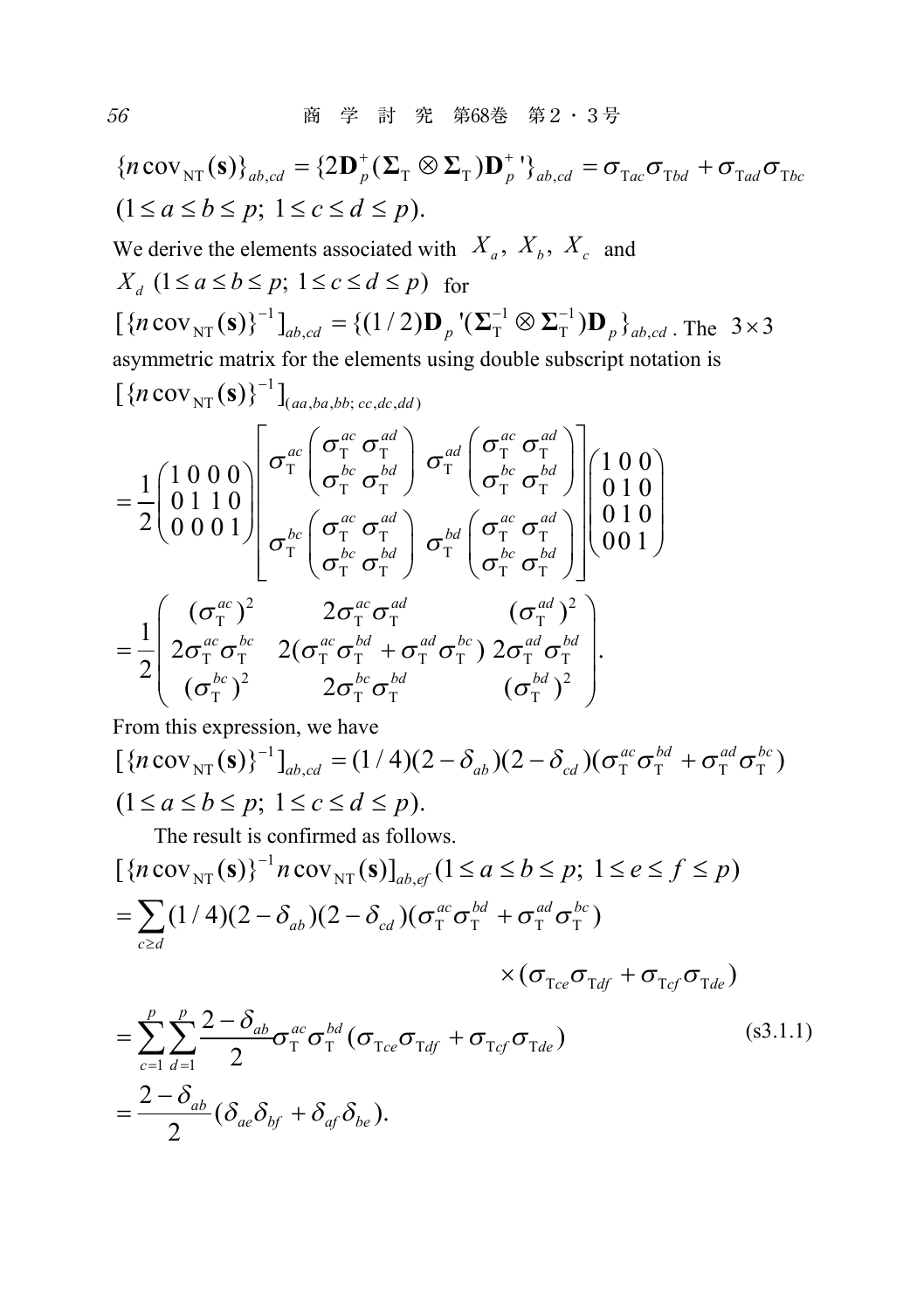When  $a > b$  and  $e > f$ , (s3.1.1) gives  $\delta_{ae} \delta_{bf}$ . when  $a = b$  and  $e > f$ , (s3.1.1) gives  $\delta_{ae} \delta_{bf} (= 0)$ . when  $a > b$  and  $e = f(x)$ , (s3.1.1) gives  $\delta_{ae} \delta_{bf} (= 0)$ and when  $a = b$  and  $e = f(x) = f(s^2 - s^2)$  gives  $\delta_{ae} \delta_{bf}$ . This shows that  $[\cdot]_{ab,ef}$  is  $[\mathbf{I}_{(p^*)}]_{ab,ef}$ .

S3.2 minimization of 
$$
F = (1/2) \text{tr} [\{\Sigma^{-1}(\mathbf{S} - \Sigma)\}^2]
$$
  
\n
$$
= (1/2) \text{tr} \{(\mathbf{I}_{(p)} - \Sigma^{-1} \mathbf{S})^2\} \text{ with respect to } \theta \text{ in } \Sigma = \Sigma(\theta)
$$
\n
$$
\frac{\partial F}{\partial \theta_i} = -\text{tr} \left\{ (\mathbf{I}_{(p)} - \Sigma^{-1} \mathbf{S}) \frac{\partial \Sigma^{-1} \mathbf{S}}{\partial \theta_i} \right\} = \text{tr} \left\{ (\mathbf{I}_{(p)} - \Sigma^{-1} \mathbf{S}) \Sigma^{-1} \frac{\partial \Sigma}{\partial \theta_i} \Sigma^{-1} \mathbf{S} \right\}
$$
\n
$$
= \text{tr} \left\{ \Sigma^{-1} (\mathbf{S} - \mathbf{S} \Sigma^{-1} \mathbf{S}) \Sigma^{-1} \frac{\partial \Sigma}{\partial \theta_i} \right\},
$$
\n
$$
\frac{\partial^2 F}{\partial \theta_i \partial \theta_j} = \text{tr} \left\{ \Sigma^{-1} \mathbf{S} \Sigma^{-1} \frac{\partial \Sigma}{\partial \theta_i} \Sigma^{-1} \mathbf{S} \Sigma^{-1} \frac{\partial \Sigma}{\partial \theta_j} \right\}
$$
\n
$$
= \text{tr} \left\{ \Sigma^{-1} \frac{\partial \Sigma}{\partial \theta_i} \Sigma^{-1} \frac{\partial \Sigma}{\partial \theta_j} \right\} \quad (s3.2.1)
$$
\n
$$
= \text{tr} \left\{ \Sigma^{-1} \frac{\partial \Sigma}{\partial \theta_i} \Sigma^{-1} \frac{\partial \Sigma}{\partial \theta_j} \right\} \quad (i, j = 1, ..., q). \quad (s3.2.2)
$$

For an iterative computation, (s3.2.2) can be used. However, (s3.2.1) seems to give somewhat faster computation than that of (3.2.2).

#### **References**

- Browne, M. W., & Cudeck, R. (1989). Single sample cross-validation indices for covariance structures. *Multivariate Behavioral Research, 24*, 445-455.
- Girshick, M. A. (1939). On the sampling theory of roots of determinantal equations. *Annals of Mathematical Statistics, 10,* 203-224.
- Holmquist, B. (1988). Moments and cumulants of the multivariate normal distribution. *Stochastic Analysis and Applications, 6*, 273-278.
- Hsu, P. L. (1949). The limiting distribution of functions of sample means and application to testing hypotheses. In J. Neyman (Ed.), *Proceedings of the First Berkeley Symposium on Mathematical Statistics and Probability* (pp.359-402). Berkeley: University of California Press.

Isserlis, L. (1916). On certain probable errors and correlation coefficients of multiple